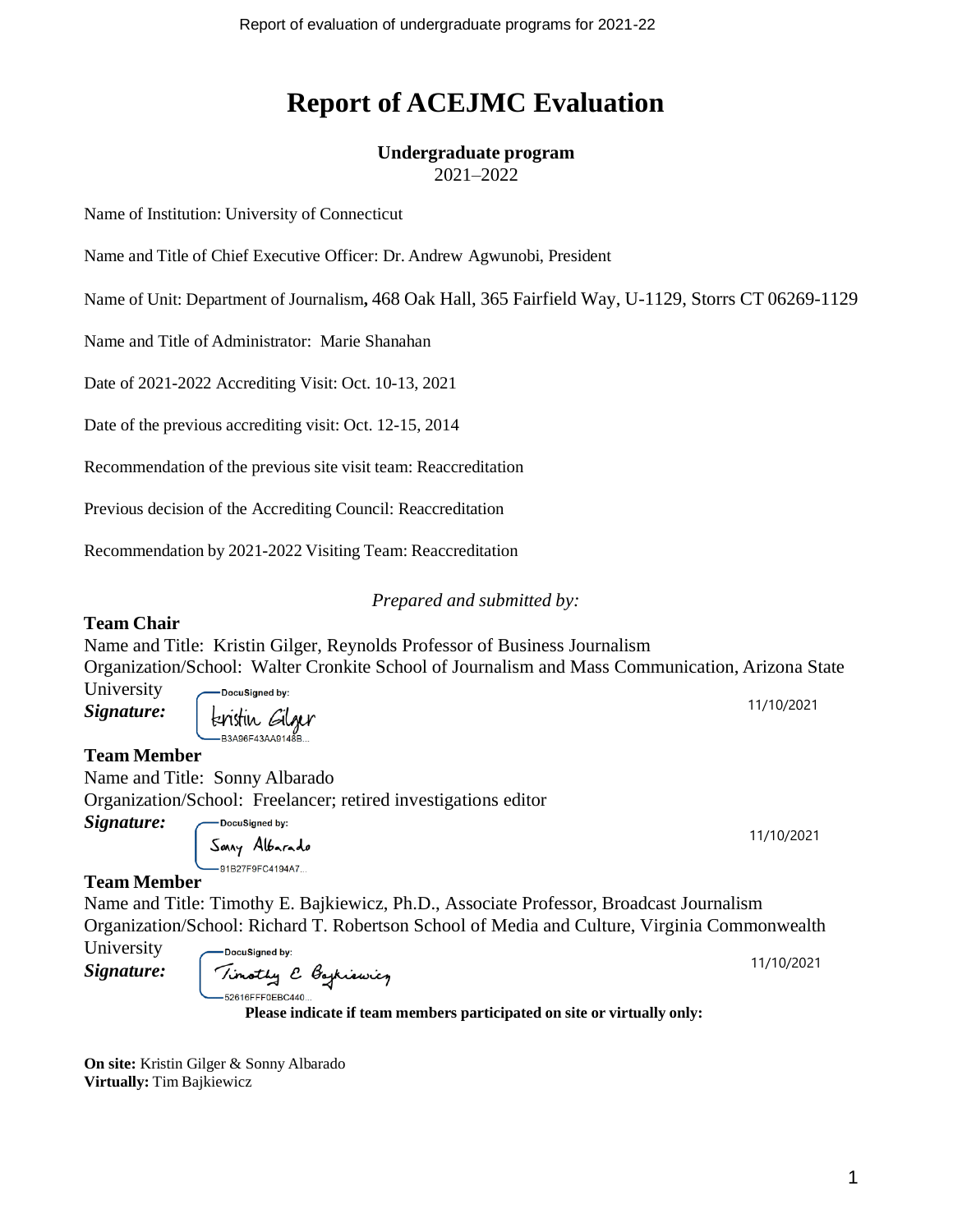Report of evaluation of undergraduate programs for 2021-22

# **PART I: General information**

Name of Institution: University of Connecticut

Name of Unit: Department of Journalism

Year of Visit: 2020 *(postponed to 2021 due to pandemic)*

# **1. Check regional association by which the institution now is accredited.**

Middle States Association of Colleges and Schools

X New England Association of Schools and Colleges

North Central Association of Colleges and Schools

Northwest Association of Schools and Colleges

Southern Association of Colleges and Schools

Western Association of Schools and Colleges

*If the unit seeking accreditation is located outside the United States, provide the name(s) of the appropriate recognition or accreditation entities:*

**2. Indicate the institution's type of control; check more than one if necessary**

Private

X Public Other (specify)

**3. Provide assurance that the institution has legal authorization to provide education beyond the secondary level in your state. It is not necessary to include entire authorizing documents. Public institutions may cite legislative acts; private institutions may cite charters or other authorizing documents.**

Connecticut General Statutes, Sec. 10a-102

# **4. Has the journalism/mass communications unit been evaluated previously by the Accrediting Council on Education in Journalism and Mass Communications?**

X Yes

No

If yes, give the date of the last accrediting visit: Oct. 12-15, 2014

### **5. When was the unit or sequences within the unit first accredited by ACEJMC?** Spring 2003

**6. Provide the unit's mission statement. Statement should give date of adoption and/or last revision.**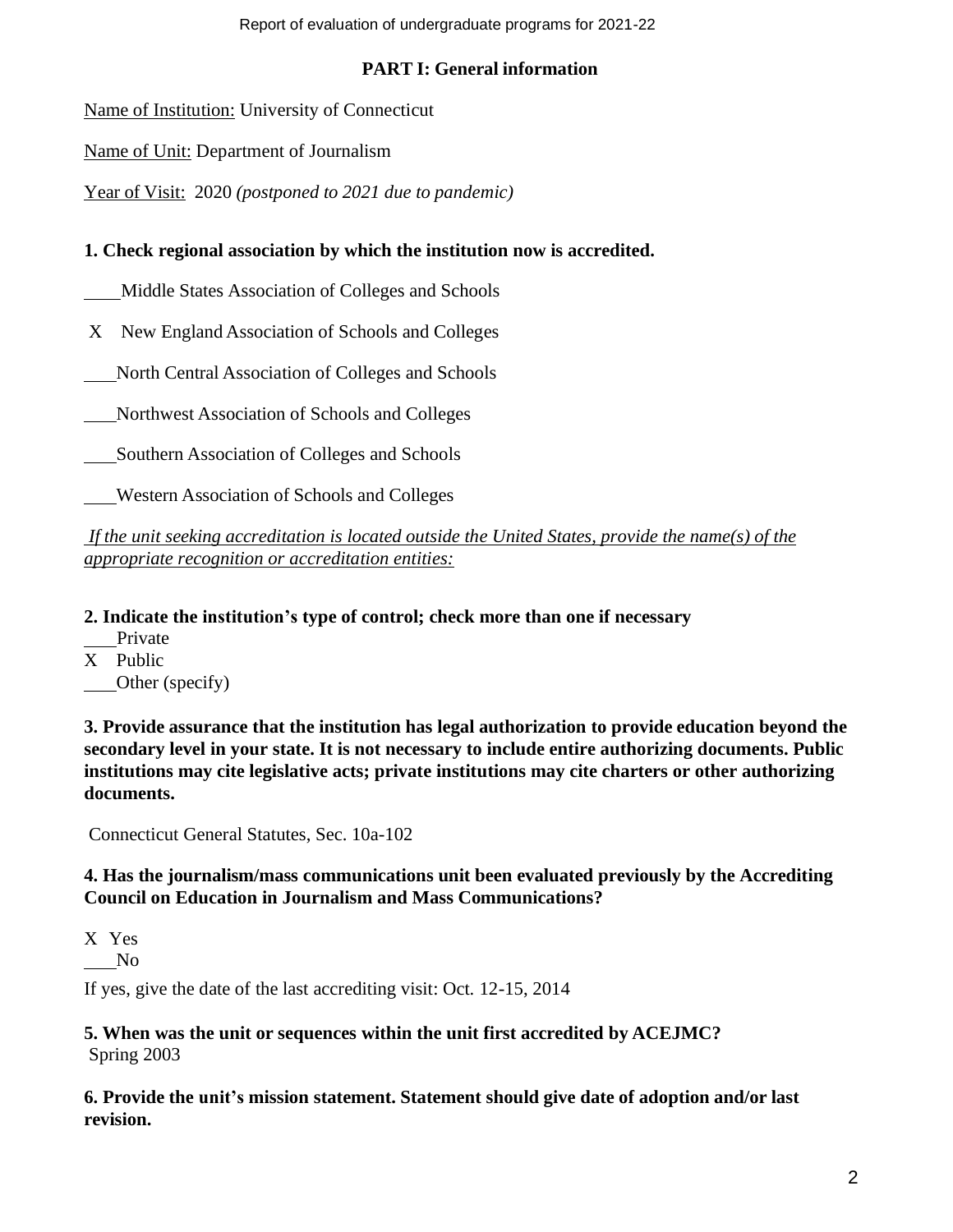Adopted in 2002

# **Journalism Department Mission Statement**

The primary goal of the Journalism Department is to prepare students to become intelligent, responsible and articulate journalists. The department is committed to the belief that the best journalism education combines a strong professional program with a thorough education in the liberal arts and sciences. It believes that such an education helps students to hear, understand and tell the stories of people whose circumstances or backgrounds are unlike their own.

The department subscribes to the definition of journalism education given by Edward W. Barrett, former dean of the Graduate School of Journalism, Columbia University:

"The primary aim of education for journalism is the development of disciplines, arts and attitudes of mind: the discipline of giving attention to the distasteful as well as to the appealing; the discipline of learning to gauge one's best effort to fit an allotted time span; the discipline of continuing self-education; the art of expression that is lean, direct, precise and deft; the art of grappling with a complex new subject, extracting information from inarticulate specialists, and synthesizing the finds faithfully and coherently; the art of recognizing fine points of accuracy and subtle gradations of meaning; the attitude of approaching new problems with the open-mindedness and imagination that makes solutions possible. Above all, one seeks the attitude of ruthless fairness, of reporting what he dislikes as honestly as what he likes – in short, true intellectual integrity."

The department occupies a unique position within the College of Liberal Arts and Sciences. It is the only department whose primary mission is to prepare students for a particular career. The department should not, however, be viewed as being isolated or separated from the rest of the college or its mission. The department values the research, teaching and service of its colleagues in other departments. It values these things for their own sake, and also for the educational depth that they provide to our students. We remain committed to the idea that our majors need a strong liberal arts background to understand the world, and a strong journalism background to report on it. The department encourages its students to study other fields in depth, and to complete second majors in other departments in the college. It also encourages students from other departments to complete a second major in journalism, enhancing their educational and career opportunities. The department also contributes to the college by offering instruction to a substantial number of non-majors who seek to improve their writing, interviewing and research skills, or to learn about the news media.

### **7. What are the type and length of terms?**

Semesters of 14 weeks Quarters of weeks (N/A) Summer sessions of 4-12 weeks Intersessions of 3 weeks

### **8. Check the programs offered in journalism/mass communications:**

X Bachelor's degree Master's degree Ph.D. degree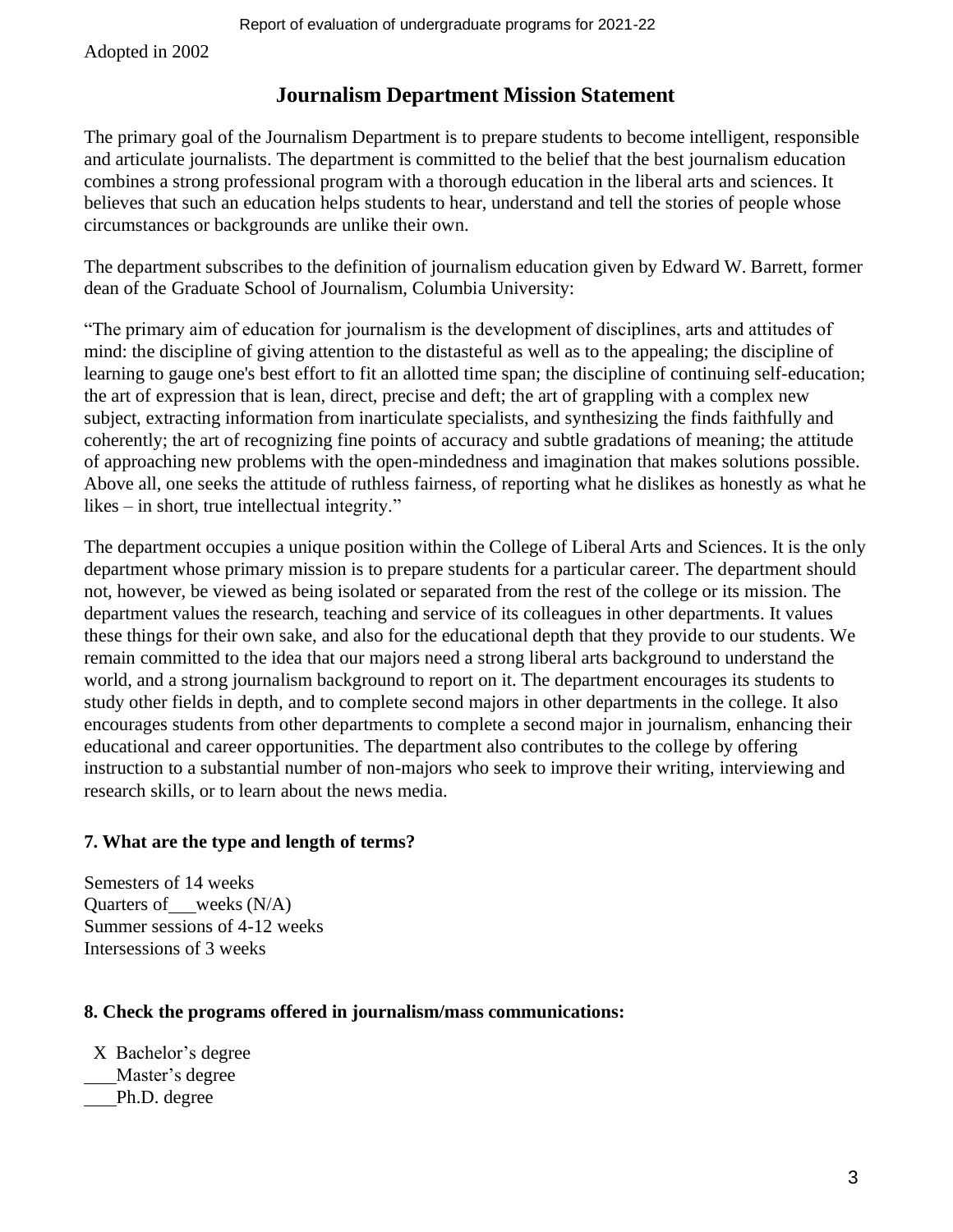**9. List the specific undergraduate degrees as well as the majors or sequences being reviewed by ACEJMC.** \*Indicate online degrees.

Bachelor of Arts in Journalism

**10. Credit hours required by the university for an undergraduate degree:** (Specify semester-hour or quarter-hour credit.)

120 semester hours

**11. Give the number of credit hours students may earn for internship experience.** (Specify semester-hour or quarter-hour credit.)

Three semester hours within the Journalism Department. The university accepts a maximum of 15 semester hours toward graduation.

### **12. List each professional journalism or mass communications sequence or specialty offered and give the name of the person in charge.**

| Name of Sequence or Specialty | Person in Charge  |
|-------------------------------|-------------------|
| News/Editorial                | Marie K. Shanahan |

**13. Number of full-time students enrolled in the institution:** 32,333

**14. Number of undergraduate majors in the accredited unit, by sequence and total** (if the unit has pre-major students, list them as a single total):

| Name of Sequence or Specialty | Undergraduate majors in Journalism |
|-------------------------------|------------------------------------|
| Pre-majors                    | 50                                 |
| Majors (News/Editorial)       | 76                                 |
| Total                         | 126                                |

**15. Number of students in each section of all skills courses (newswriting, reporting, editing, photography, advertising copy, broadcast news, public relations writing, etc.)**. List enrollment by section for the term during which the visit will occur and the preceding term. Include a separate list for **online skills courses**, which also must meet the 20-1 ratio. (The Council has ruled that campaign courses are exempt from the 20-1 ratio.)

**Fall 2021:** *The modality for all JOUR courses are in-person.*

JOUR 2000W (Newswriting I) Lecture: 65 Section 1 lab: 16 Section 2 lab: 16 Section 3 lab: 17 Section 4 lab: 16 JOUR 2001W (Newswriting II) Section 1: 11 JOUR 2065 (Mobile Storytelling) Section 1: 14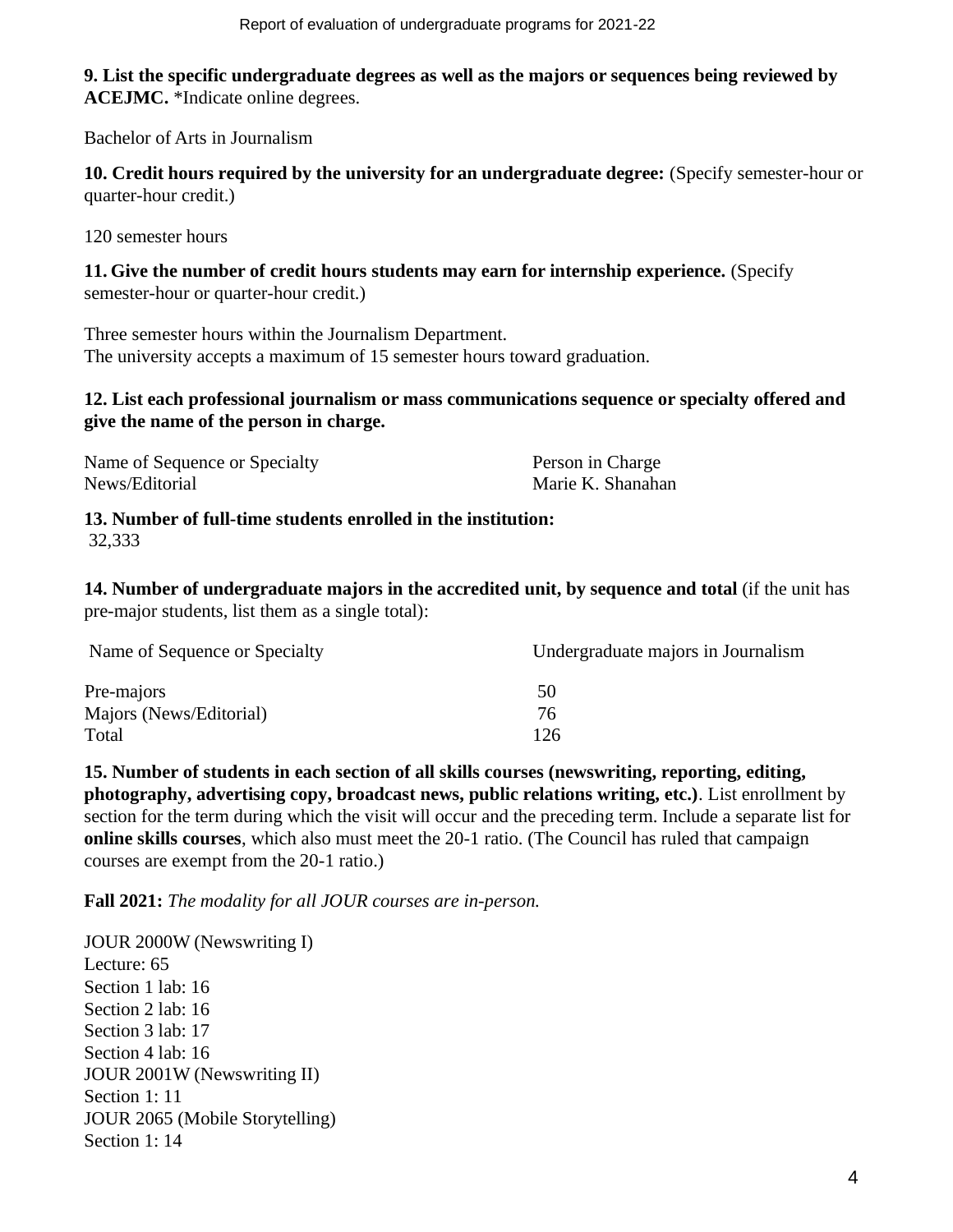JOUR 2111 (Portfolio I) Section 1: 9 JOUR 3005 (Online Journalism) Section 1: 7 JOUR 3030 (The Editor's Craft) Section 1: 11 JOUR 3035 (Podcasting) Section 1: 11 JOUR 3040 (Audio & Video Reporting & Writing) Section 1: 3 JOUR 3045 (Specialized Journalism-Sports Writing) Section 1: 11 JOUR 3046E (Environmental Journalism) Section: 1: 15 JOUR 3065 (Visual Journalism) Section 1: 8 JOUR 3111 (Portfolio II: Content Development) Section 1:6 Section 2: 7 JOUR 4091: Internship Section 1: 1 JOUR 4111 (Portfolio III: Professional Presentation) Section 1: 13

**Spring 2021:** *All of these courses are normally in person. Changes were required due to COVID-19.* Journalism 2000W (Newswriting I) Lecture: 32 – *lecture distance* Section 1 lab – 9 – *hybrid/blended* Section 2 lab – 8 – *hybrid/blended* Section 3 lab – 15 – *hybrid/blended* Journalism 2001W (Newswriting II): 13 Section 1 – 5 – *hybrid/blended* Section 2 – 8 – *distance* Journalism 2065 (Mobile Storytelling) Section 1 – 14 – *distance* Journalism 2111 (Portfolio I): 8 Section 1 – 4 – *distance* Section 2 – 4 – *distance* Journalism 3005 (Online Journalism) Section 1 – 4 – *hybrid/blended* Journalism 3012W (Feature Writing) Section 1 – 6 – *hybrid/blended* Journalism 3030 (The Editor's Craft) Section 1 – 13 – *distance* Journalism 3031 (Online & Print News Design) Section 1 – 7 – *distance* Journalism 3035 (Introduction to Podcasting) Section 1 – 16 – *distance* Journalism 3040 (Audio & Video Reporting & Writing) Section 1 – 13 – *hybrid/ blended reduced (only in class to get equipment)* Journalism 3041 (Reporting & Editing TV News)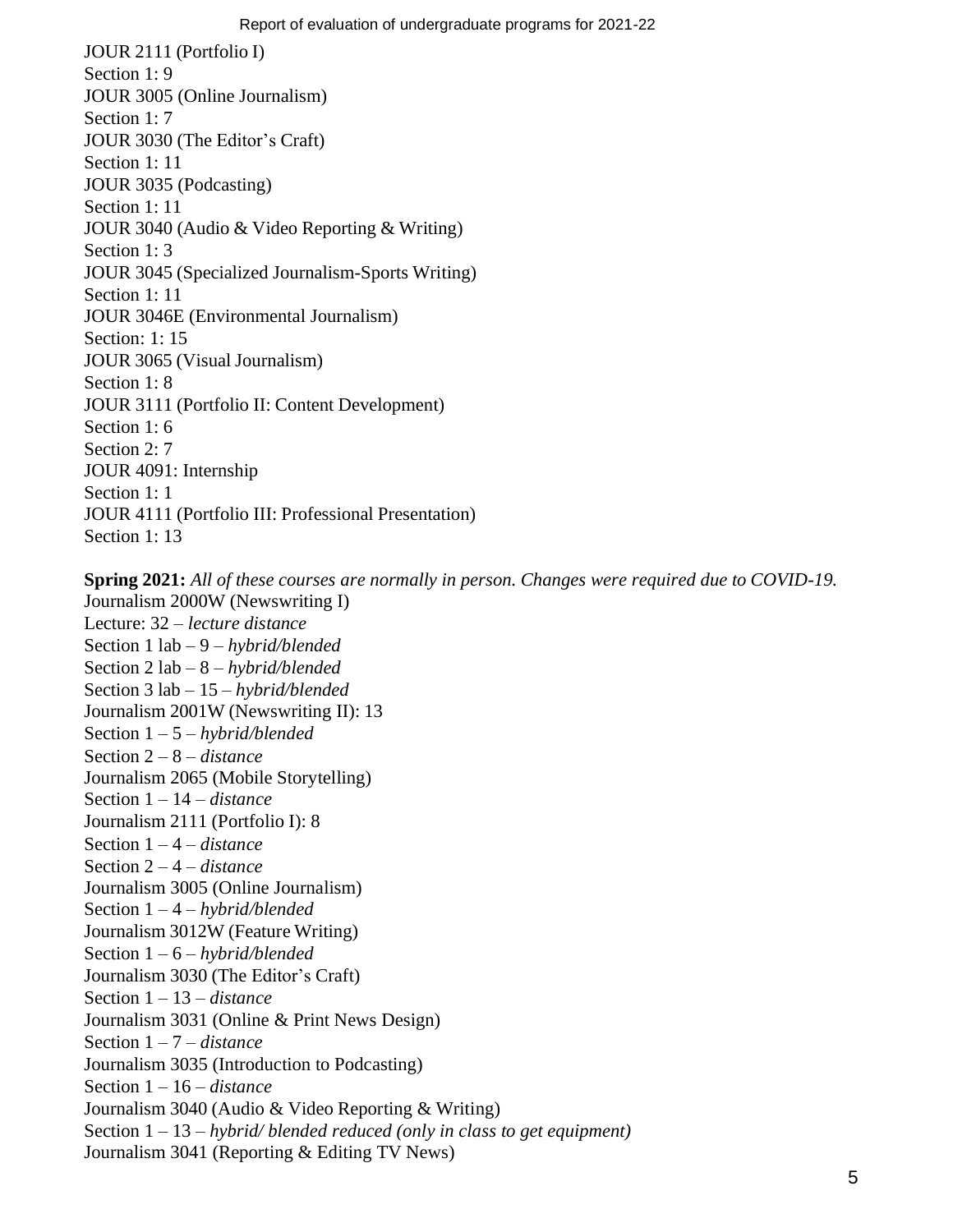Section 1 – 12 – *hybrid/ blended reduced (only in class to get equipment)* Journalism 3065 (Visual Journalism) Section 1 – 7 – *hybrid/blended* Journalism 3111 (Portfolio II): 13 Section 1 – 8 – *distance* Section 2 – 5 – *distance* Journalism 4091 (Field Internship): 2 Section 1 – 1 – *distance* Section 2 – 1 – *distance* Journalism 4111 (Portfolio III): 21 Section 1 – 15 – *distance* Section 2 – 6 – *distance*

**Fall 2020:** *All of these courses are normally in-person. Changes were required due to COVID-19.* Journalism 2000 (Newswriting I) lecture: 35 – *lecture distance* Section 1 lab – 16 – *in person* Section 2 lab – 8 – *in person* Section 3 lab – 11 – *in person* Journalism 2001(Newswriting II): 17 Section 1 – 8 – *hybrid/blended* Section 2 – 9 – *distance* Journalism 2065 (Mobile Storytelling) Section 1 – 4 – *hybrid/blended* Journalism 2111 (Portfolio I) Section 1 – 14 – *distance* Journalism 3005 (Online Journalism) Section 1 – 11 – *distance* Journalism 3030 (The Editor's Craft): 13 Section 1 – 9 – *distance* Section 2 – 4 – *distance* Journalism 3035 (Podcasting) Section 1 – 12 – *hybrid/blended* Journalism 3040 (Audio & Video Reporting & Writing) Section 1 – 6 – *hybrid/blended* Journalism 3045 (Sports Writing) Section 1 – 10 – *hybrid/blended* Journalism 3046E (Environmental Journalism) Section 1 – 13 – *in person* Journalism 3065 (Visual Journalism) Section 1 – 8 – *in person* Journalism 3111 (Portfolio II): 21 Section 1 – 15 – *distance* Section 2 – 6 – *distance* Journalism 4016-01 (Publication Practice/Election Coverage) Section 1 – 5 – *hybrid/blended* Journalism 4035 (Investigative Reporting) Section 1 – 8 – *in person* Journalism 4091 (Supervised Field Internship): 3 Section 1 – 1 – *distance* Section 2 – 2 – *distance* Journalism 4111 (Portfolio III): 19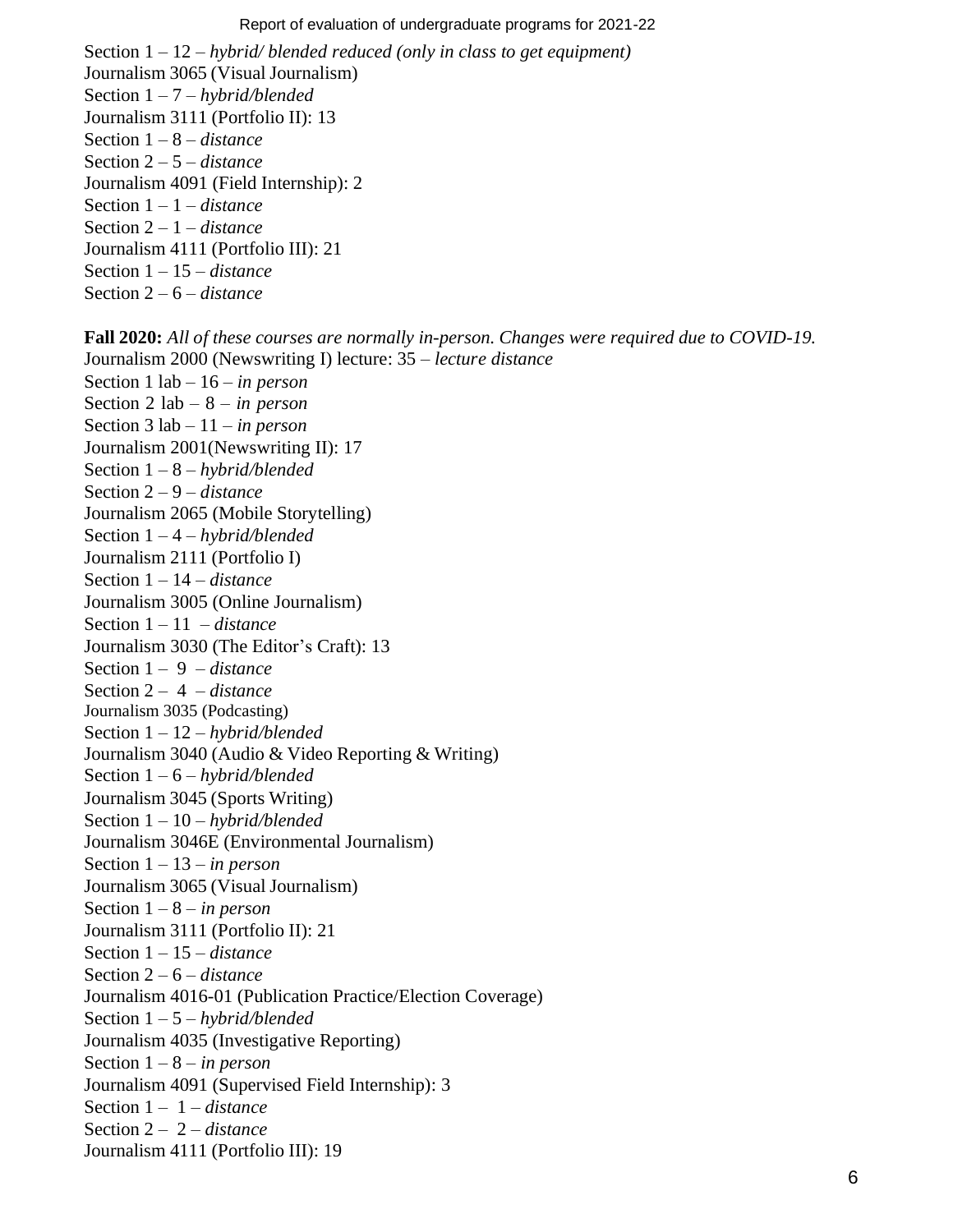Section 1 – 14 – *distance* Section 2 – 5 *– distance* Online Skills Courses: Not Applicable

### **Spring 2020:**

*In Spring 2020, the campus shut down in March due to the pandemic and all classes wentonline* Journalism 2000 (Newswriting I) lecture Storrs: 48 Section  $1$  lab  $-16$ Section  $2$  lab  $-16$ Section 3 lab – 16 Journalism 2000 (Newswriting I) lecture Avery Point: 14 Section  $1$  lab  $-14$ Journalism 2001(Newswriting II) lecture: 22 Section  $1$  lab  $-10$ Section 2 lab – 12 Journalism 2111 (Portfolio I): 25 Section  $1 - 16$ Section  $2 - 9$ Journalism 3005 (Online Journalism) Section  $1 - 10$ Journalism 3030 (Copy Editing) Section  $1 - 16$ Journalism 3031 (Online & Print News Design) Section  $1 - 13$ Journalism 3040 (Audio & Video Reporting & Writing) Section  $1 - 13$ Journalism 3041 (Reporting & Editing TV News) Section  $1 - 10$ Journalism 3045 (Sports Writing) Section  $1 - 5$ Journalism 3065 (Visual Journalism) Section  $1 - 7$ Journalism 3098 (Introduction to Podcasting) Section  $1 - 4$ Journalism 3111 (Portfolio II): 20 Section  $1 - 9$ Section  $2 - 11$ Journalism 4016-01 (Publication Practice/Community Journalism) Section  $1 - 8$ Journalism 4016-02 (Publication Practice/News Program Production) Section  $1 - 8$ Journalism 4065 (Advanced Visual Journalism) Section  $1 - 14$ Journalism 4111 (Portfolio III): 19 Section  $1 - 14$ Section  $2 - 5$ 

### **16. Total expenditures planned by the unit for the 2021-2022 academic year:**

Budget for FY22 is \$1.805 M. That is a 2.5 percent decrease from FY21, which is consistent with decreases across the college in response to university-wide losses caused by COVID-19.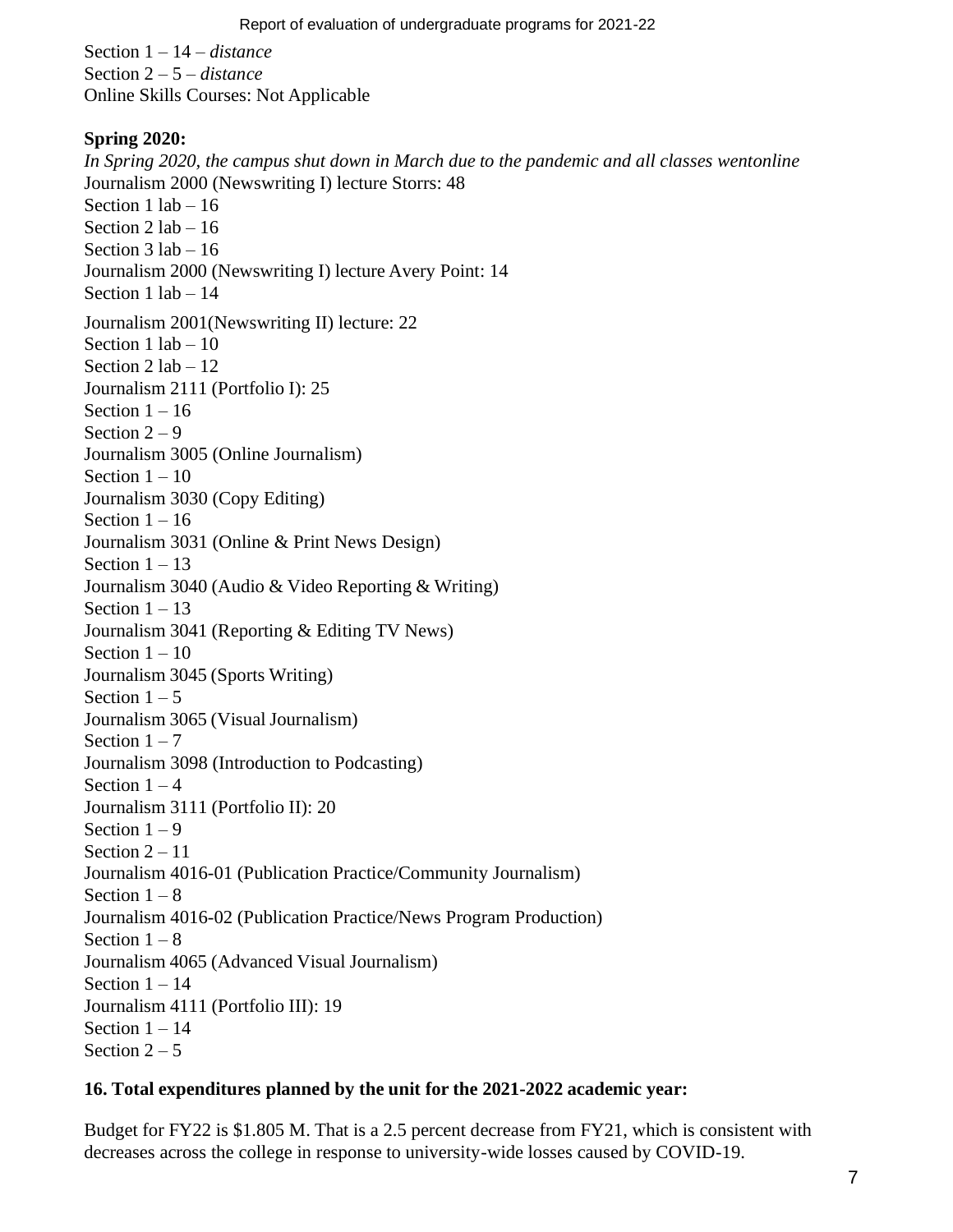Salaries of full-time faculty are budgeted at \$1.485 M in FY22, compared to \$1.483M in FY21, a negligible increase.

### **Give percentage increase or decrease in three years:**

FY20: \$1.643 M +4 % FY19: \$1.581 M +6 % FY18: \$1.493 M – 4% FY17: \$1.553 M

**17. List name and rank of all full-time faculty in the accredited unit in Fall 2020.** (Full-time faculty refers to those defined as such by the university.) Identify those not teaching because of leaves, sabbaticals, etc.

### **Fall 2021:**

Associate Professor Marie K. Shanahan (department head) Professor Steven G. Smith Professor Mike Stanton Professor-in-Residence Gail MacDonald Associate Professor-in-Residence Julie Serkosky Associate Professor Scott Wallace Assistant Professor Amanda Crawford Assistant Professor Martine Granby (not teaching, course release) Instructor-in-Residence Steve Kalb

### **Spring 2021:**

Professor Maureen Croteau (department head) Professor Steven G. Smith Professor Mike Stanton Associate Professor Marie K. Shanahan Associate Professor Scott Wallace (not teaching; UConn Humanities Institute fellow) Assistant Professor Amanda Crawford (not teaching; UConn Humanities Institute fellow) Professor-in-Residence Gail MacDonald Associate Professor-in-Residence Julie Serkosky Instructor-in-Residence Steve Kalb Visiting Instructor-in-Residence Christine Woodside

### **Fall 2020:**

Professor Maureen Croteau (department head) Professor Steven G. Smith Professor Mike Stanton

Professor-in-Residence Gail MacDonald Associate Professor Marie K. Shanahan Associate Professor-in-Residence Julie Serkosky Associate Professor Scott Wallace (not teaching; UConn Humanities Institute fellow) Assistant Professor Amanda Crawford (not teaching; UConn Humanities Institute fellow) Instructor-in-Residence Steve Kalb Visiting Instructor-in-Residence Christine Woodside

### **18. List names of part-time/adjunct faculty teaching at least one course in Fall 2020. Also list**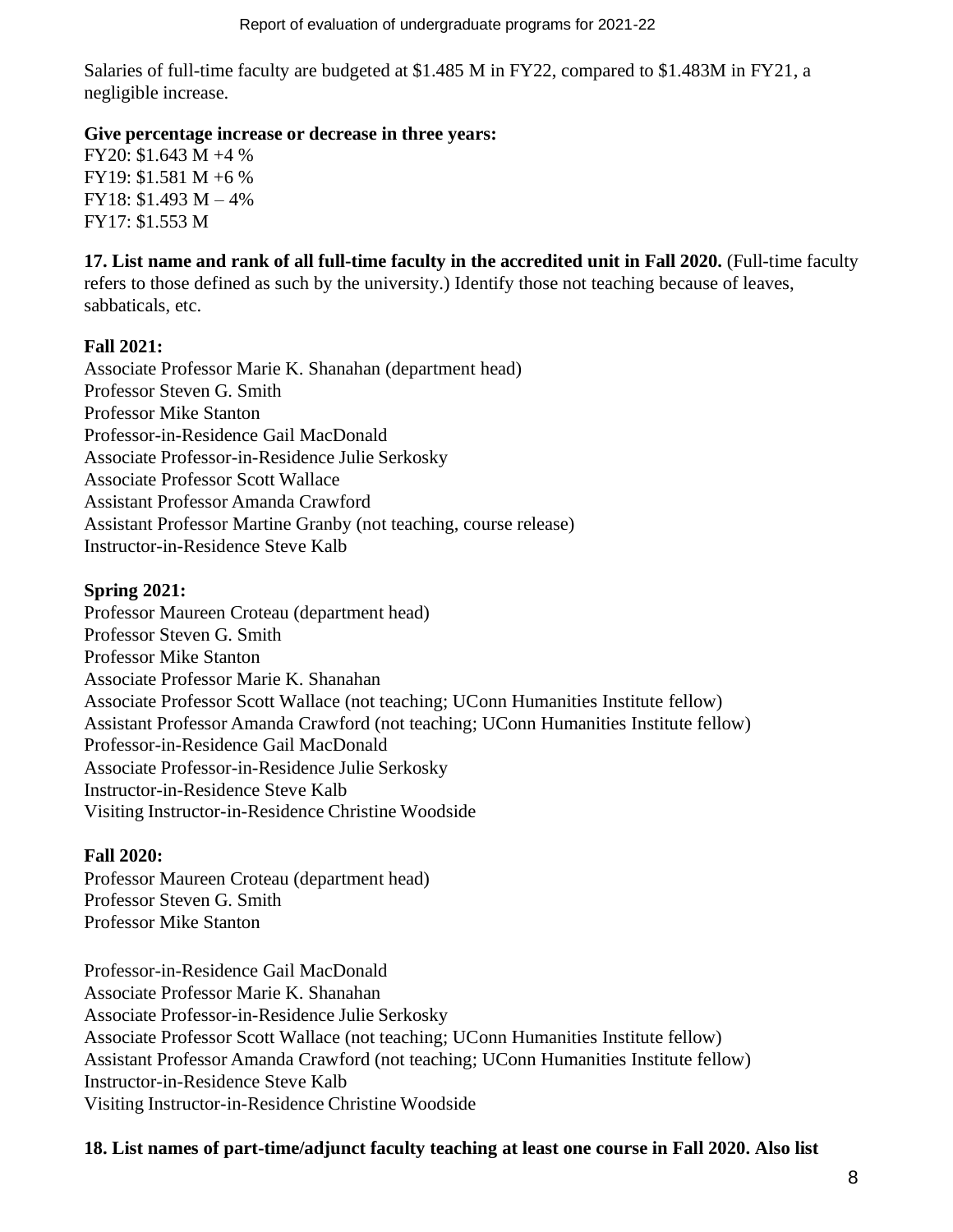#### Report of evaluation of undergraduate programs for 2021-22

**names of part-time faculty teaching Spring 2020.** (If your school has its accreditation visit in Spring 2021, please provide the Spring 2021 adjunct list in the updated information.)

### **Fall 2021:**

Christine Woodside / freelance journalist, historian (Avery Point, Stamford, Hartford) John Ruddy / The Day of New London Sean Elliot / The Day of New London Carlos Virgen Cruz / The Day of New London William Leukhardt / former Hartford Courant reporter

# **Spring 2021:**

John Ruddy / The Day of New London Sean Elliot / The Day of New London Shoun Hill / AP Michael Fountain / ESPN Mitchell Pearlman / lawyer William Leukhardt / former Hartford Courant reporter

### **Fall 2020:**

John Ruddy / The Day of New London Steve Buckheit / ESPN Sean Elliot / The Day of New London Mitchell Pearlman / lawyer Carlos Virgen Cruz / The Day of New London

### **Spring 2020:**

Steve Buckheit / ESPN Sean Elliot / The Day of New London John Ruddy / The Day of New London Greg Stone / Retired, The Day of New London (Avery Point campus)

### **19. Schools on the semester system:**

For each of the last two academic years, please give the number and percentage of graduates who earned 72 or more semester hours outside of journalism and mass communications.

| Year                       | <b>Total Graduates</b> | <b>Number in compliance</b> | <b>Percent</b> |  |  |
|----------------------------|------------------------|-----------------------------|----------------|--|--|
| 2020-2021<br>academic year | 26                     | 25                          | 96%            |  |  |
| 2019-2020<br>academic year | 29                     | 29                          | 100%           |  |  |
| 2018-2019<br>academic year | 50                     | 49                          | 98%            |  |  |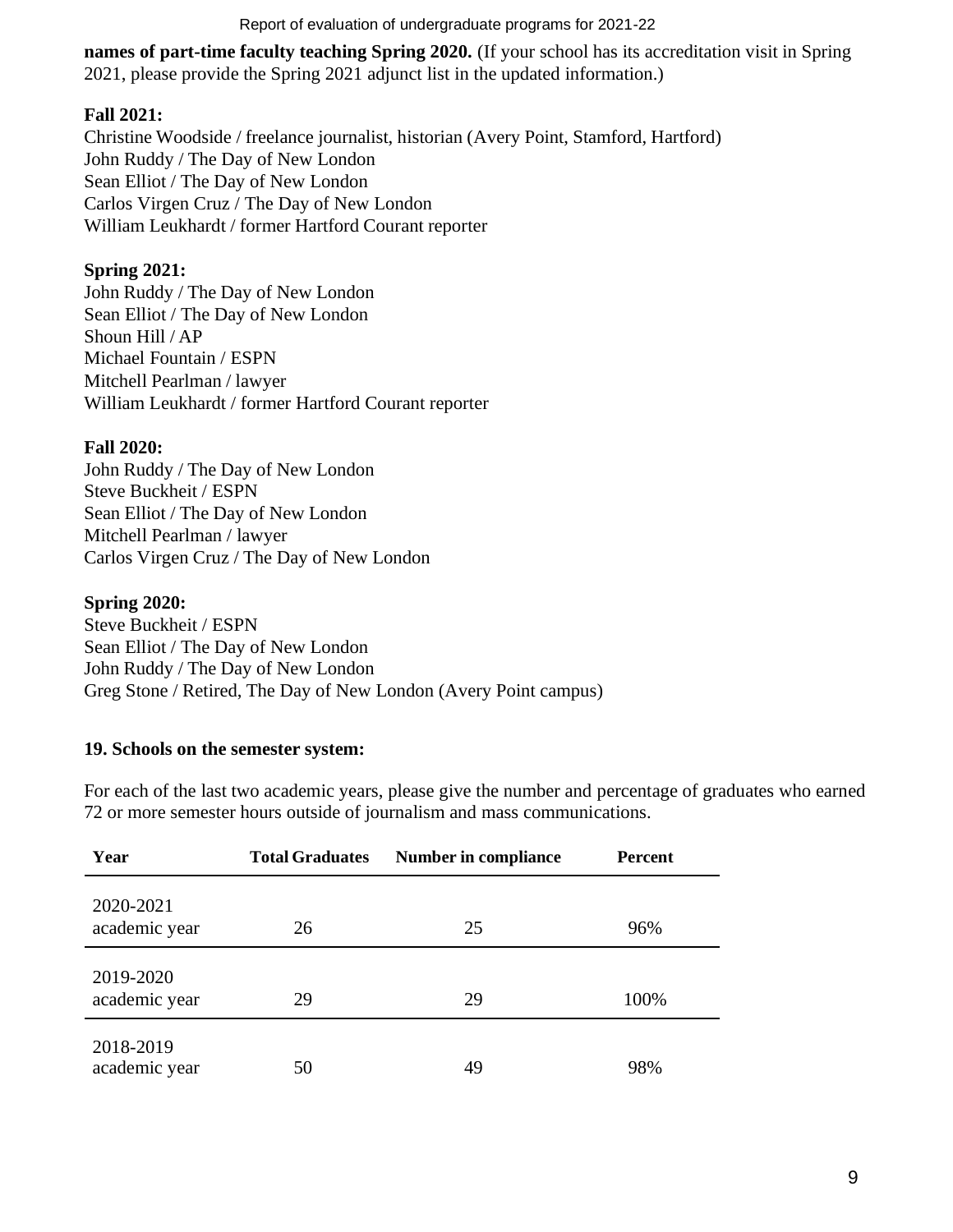# **PART II — Standard 1: Mission, Governance and Administration**

# **Overview:**

The University of Connecticut is a public land-grant research university based in Storrs, Connecticut, with a student enrollment of 32,669 (2021), 18,917 of whom are undergraduates.

The Journalism Department is part of the College of Liberal Arts and Sciences (CLAS), whose 25 departments include 789 faculty members (including regional campuses) and just less than half (46 percent) of the students at the university. The Journalism Department is one of the smallest departments in the college and the only one that does not have a graduate program.

University management has undergone major changes since the department's last reaccreditation in 2015. It has had two new presidents, with the last stepping down after conflicts with the governing board. It currently has an interim president. CLAS worked under interim deans from 2017 to 2019, when the current dean was appointed.

The Department of Journalism was founded in 1965, although a journalism major was not established until 1979. The unit was first accredited in 2003 and was reaccredited in 2015. It is the only nationally accredited journalism program in New England. The department offers one concentration, in journalism.

The department has a history of remarkably stable leadership. There have been only three department heads in the program's nearly 60-year history. The last chair served for 38 years before retiring in August 2021. The new chair is an alumna of the unit and has been on the faculty for 10 years. Six of the nine current faculty members have been with the department for six years or longer.

The number of journalism majors and pre-majors declined significantly during the reporting period, going from 222 in 2015 to 126 in fall  $2021 - a$  43% decrease. The number of students graduating from the program dropped accordingly – from 55 in 2015-2016 to 25 in 2020-2021.

The decline in journalism majors was in part offset by enrollment in journalism courses. The unit offers several courses that count for general education credit, and non-journalism majors can enroll in most journalism courses as long as they have the pre-requisites or instructor permission. Overall, enrollment in journalism courses dropped 17.5% during the accrediting period. During the pandemic in fall 2020 and spring 2021, some classes were as small as four students. Enrollment rebounded somewhat for fall 2021, with strong numbers in beginning journalism courses and an additional 10 students declaring majors.

The pandemic has affected the unit in other ways. Throughout spring 2020 and the 2020-2021 academic year, instructors had the option of teaching entirely remotely or teaching in a hybrid modality, with some students in the classroom and others participating remotely. Students also had the option of attending in-person or online. Almost all classes during the 2020-2021 academic year ended up being taught entirely remotely. Students were not required to go into the field to do reporting or capture visuals, although some elected to do so. Equipment was checked out for the entire semester rather than for the usual week at a time. Additionally:

- Implementation of a new dual degree program with the Department of Applied and Resource Economics in the College of Agriculture,
- Health and Natural Resources, developed just before the pandemic, was delayed.
- A weekly student television newscast was cancelled.
- Student reporting was curtailed, including the cancellation of what had been regular coverage of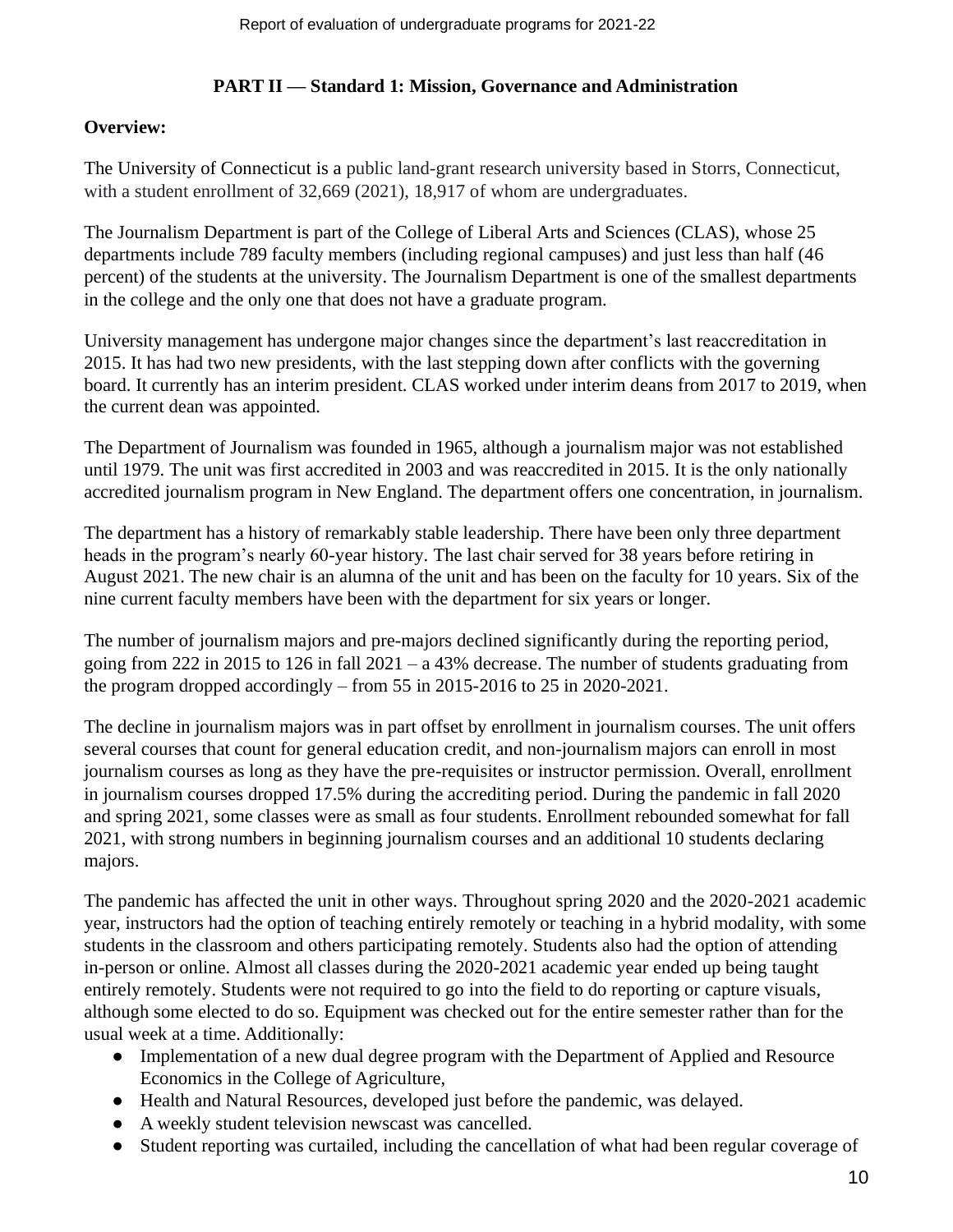Report of evaluation of undergraduate programs for 2021-22

high school and college sports.

- Some student internships were cancelled, and other internships were converted to remote experiences.
- Sponsorship of a summer program for students interested in investigative journalism was cancelled.
- Recruitment open houses were cancelled and other recruiting efforts were severely curtailed.
- Satisfaction rates dropped on a survey of graduating students that measures the quality of advising and job placement assistance, among other items.
- Efforts to start new student clubs and a professional mentorship program were delayed.
- A new program designed to help journalists around the state update their skills in areas such as use of data and spreadsheets was put on pause.
- A new departmental policy requiring each course be reviewed by a colleague at equal or higher rank each semester was delayed.

### **a). The unit has a written mission statement and a written strategic or long-range plan that provides vision and direction for its future, identifies needs and resources for its mission and goals and is supported by university administration outside the unit. The unit annually updates its data on the ACEJMC searchable database website [\(https://lookup.acejmc.org\)](https://lookup.acejmc.org/).**

The primary mission of the Journalism Department is to prepare students to become intelligent, responsible and articulate journalists and clear, effective communicators in all forms of media.

The department has long embraced the view that journalism is a multidisciplinary endeavor and that a journalist's education should reflect that. Thus, the unit seeks to combine a strong professional program with a thorough education in the liberal arts and sciences for journalism majors and takes seriously a mission to educate students beyond the major.

The department has a strategic plan that was adopted in 2006 and has undergone multiple revisions. It was last updated in 2020. The plan aligns with college and university goals and establishes priorities ranging from diversity and student support to assessment and faculty hiring. The unit carefully tracks whether goals have been met – and most have, either in part or in whole. Over time, however, the plan has become largely an historical document. The new department head has made it a priority to revisit the plan to make it more forward-looking.

# **b). The unit has policies and procedures for substantive faculty governance that ensure faculty oversight of educational policy and curriculum.**

The department operates under governance documents that were last updated in 2019. The governance documents are approved by the department faculty and reviewed within the dean's office.

All full-time faculty and staff are invited to participate at regular department meetings, usually held monthly during the school semesters. During the pandemic, meetings were held virtually. Anyone may submit an agenda item.

There are five standing faculty committees: Curriculum and Courses; Admissions; Diversity and Inclusion; Assessment; and Promotion and Tenure. Others, such as committees to oversee awards, equipment and communications efforts, are established as needed. Committees are usually filled by volunteers. The chair of the Curriculum and Courses Committee also serves as the department's delegate to the College Curriculum and Courses Committee. All unit curriculum decisions are made by the faculty as a whole.

# **c). The unit's administration provides effective leadership within the unit and effectively**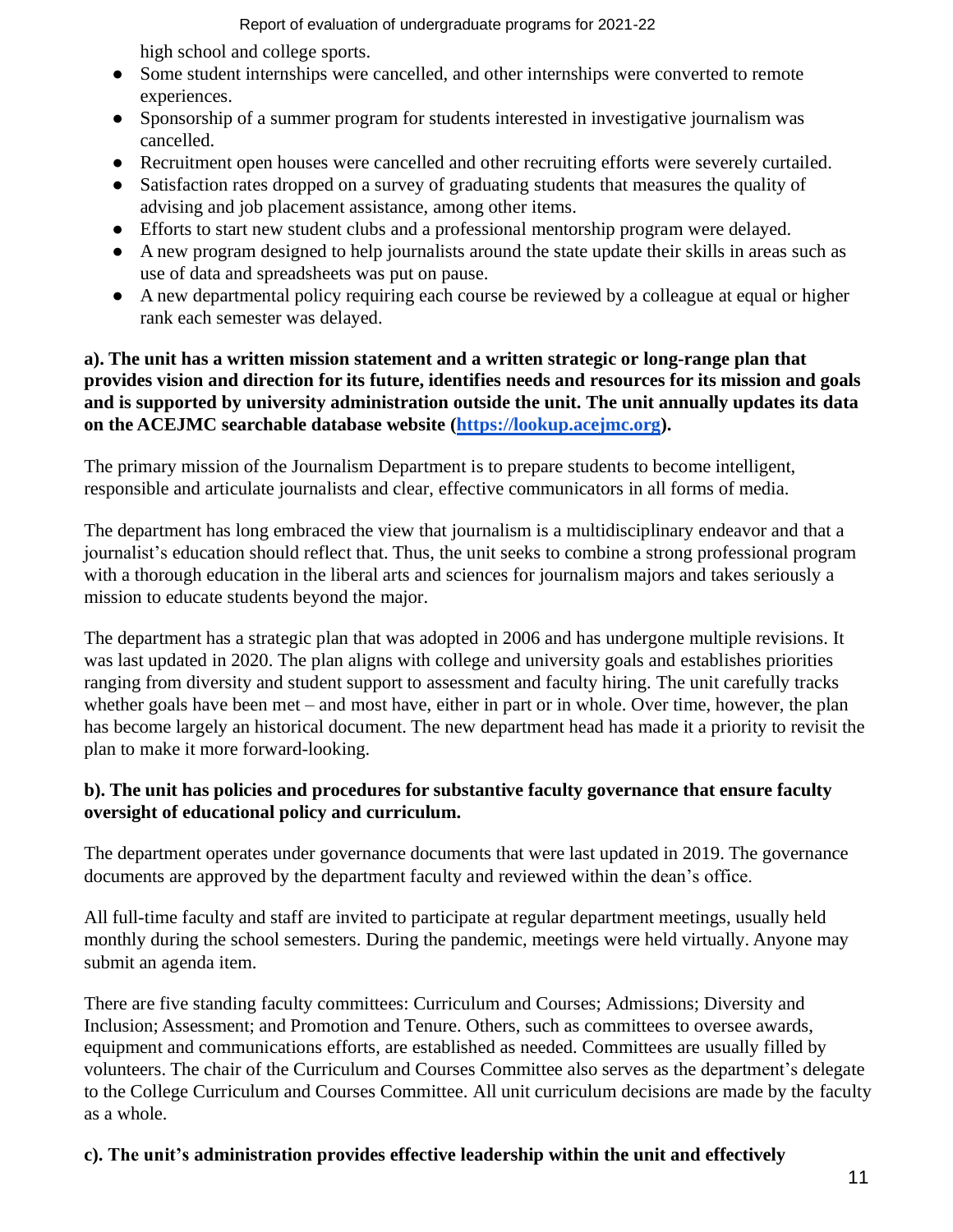### **represents it in dealings with university administration outside the unit and constituencies external to the university.**

The current Journalism Department chair was appointed by the CLAS dean to the position Aug. 23, 2021, after being unanimously recommended by a department search committee. She replaced a faculty member who had been chair for 38 years and who was highly regarded within both the department and the college.

The previous chair was widely admired for her clear direction, decisiveness and support. Faculty said she was an effective advocate for the department and handled many administrative and governing tasks on her own, freeing up faculty to focus on teaching and creative activities.

The new chair is seen within the department as a strong and collaborative leader who understands the program and where the industry is going and will push the unit forward. The faculty is in agreement that new leadership will be invigorating for the department as it tries to rebuild enrollment, keep its curriculum current and put diversity front and center. As one advisory board members said, "She's the right person for the moment."

The dean of the college expressed confidence in the department's leadership, although she said the previous chair, who was in place during the accrediting period, "did everything herself," making it more challenging for a new person to take over.

External to the university, professional journalists who are members of the department's advisory board, many of whom have hired student interns or graduates, said the department has a reputation for turning out graduates who are ready for the workforce. They said the program has a long record of producing quality journalists who are equipped with journalism basics (writing, reporting, editing and critical thinking skills) and are prepared with the digital media skills required to succeed in today's rapidly changing media landscape. They are supportive of the department's focus on a broad liberal arts education, including dual majors, and believe the new chair, with her multimedia expertise and global perspective, is the right choice for the department. These external constituencies are quick to point to the unit's standing as the only accredited journalism program in New England and said its small size is, in many ways, an advantage in that students get a high level of personal attention and mentoring.

# **d). The institution and/or the unit defines and uses a process for selecting and evaluating its administrators.**

Department chairs within the College of Liberal Arts and Sciences are appointed for terms of five years and serve 10-month annual appointments.

Chairs are reviewed annually, along with all other university faculty, as called for in the university's AAUP collective bargaining agreement.

Once every five years, the college dean conducts a review of each department head, seeking input from faculty, to determine whether the department head should be reappointed. Faculty members also may ask for such a review once every five years if they question whether the department head should remain. Additionally, the dean can conduct such a review at any time if she or he has concerns about the department head's performance.

# **e). Faculty, staff and students have avenues to express concerns and have them addressed.**

Students or employees who feel they have been victims of harassment or discrimination, or have witnessed such behavior, may report it to the Office of Institutional Equity. Reports may be anonymous.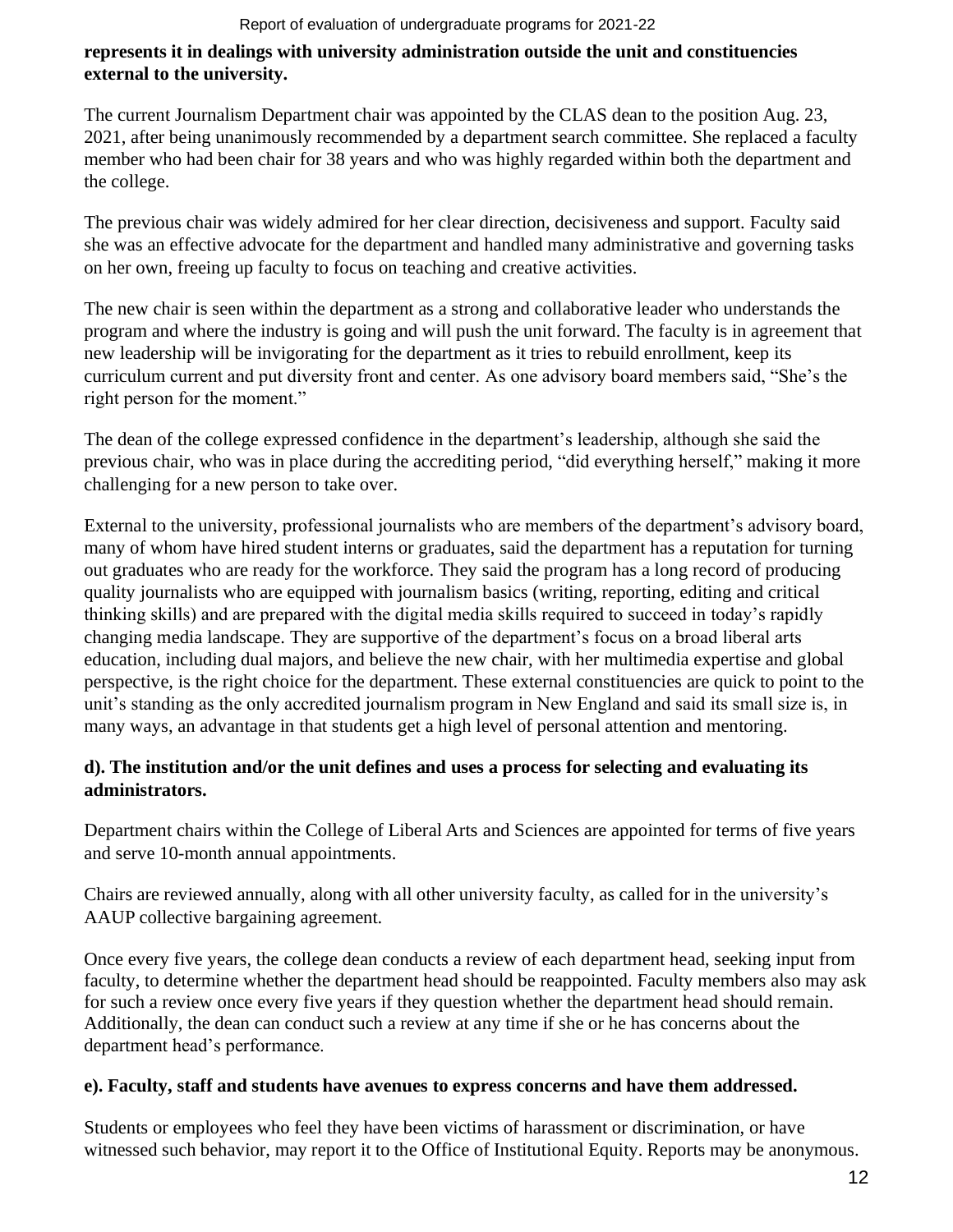### Report of evaluation of undergraduate programs for 2021-22

The office advises complainants of their rights, investigates and makes a determination. Supervisors, faculty and staff who are told of complaints must notify either OIE or their department head.

Faculty, staff and students are encouraged to bring complaints to the dean of the college. The dean's office investigates, prescribes action as needed, and makes a report to the complainant. If the complainant is not satisfied, he or she may request that a Committee of Three be appointed by the provost to review the complaint.

Additional grievance procedures for faculty members are detailed in the university's AAUP contract. These include specific processes for faculty involved in the promotion and tenure review process.

Grievance procedures for staff members are specified in the University of Connecticut Employees Association contract with the university.

There is a clear and detailed process established by the University Senate for students to make grade appeals. The final determination rests with a college-level faculty Grade Change Review committee.

# **SUMMARY:**

The Department of Journalism has a clear and consistent mission to prepare students for the journalism and communications professions within the construct of a strong liberal arts education. It is well respected within the university and by external constituencies. Its leadership has been remarkably stable for many years, and the new chair appears well positioned to tackle challenges, particularly with regard to declining enrollment. Faculty members actively participate in governance and have avenues for redress of grievances. Goals defined in a long-standing strategic plan have largely been achieved and are in need of updating.

Overall evaluation compliance/non-compliance: **COMPLIANCE**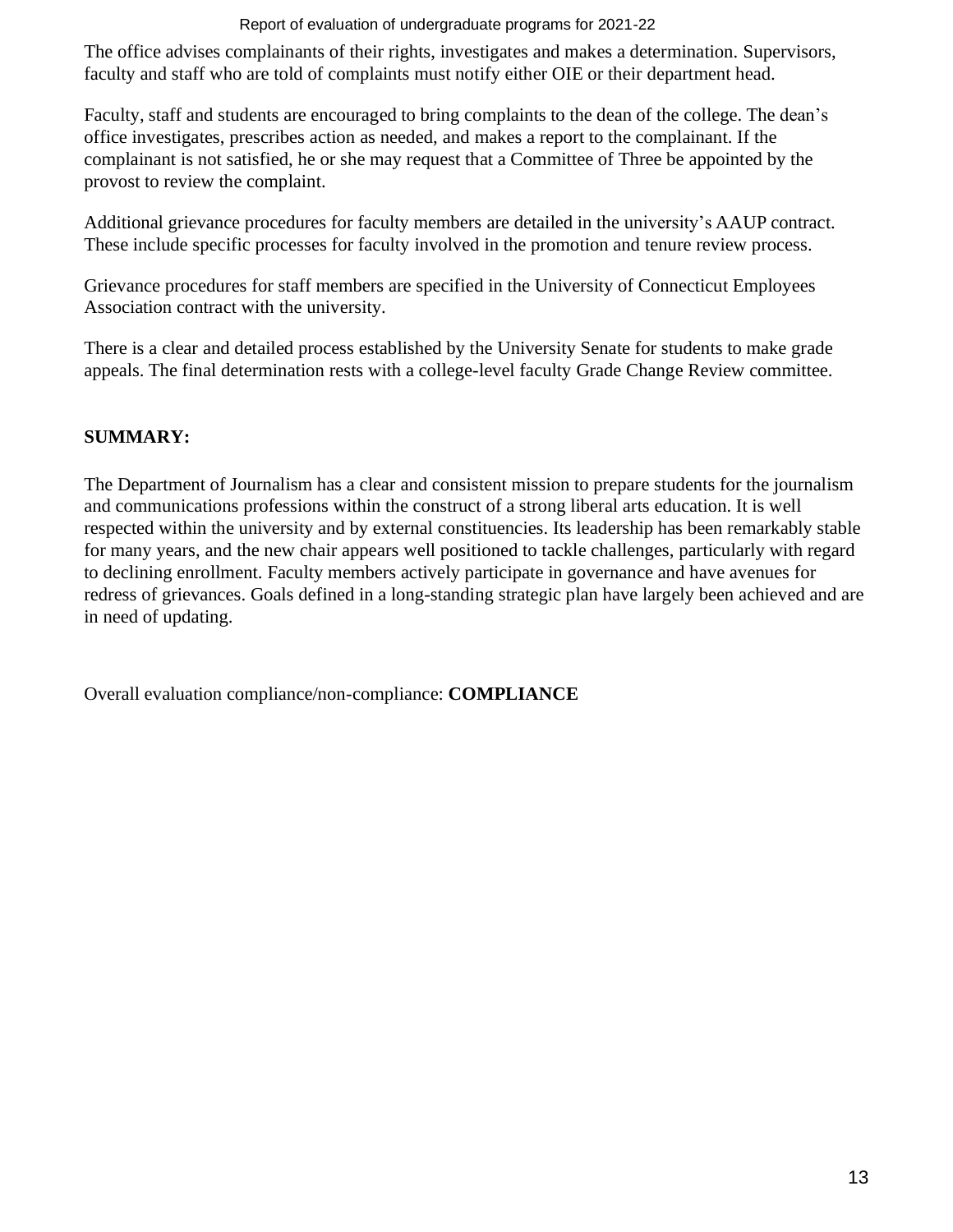### **PART II — Standard 2: Curriculum and Instruction**

### **Overview**

Students enter their journalism studies as pre-majors and apply to the Journalism Department to become majors, typically mid-way through their sophomore year. The requirement for admittance is at least 39 credits with a GPA of 2.6, although honors students may apply after completing 23 credits. There is a process in place to consider students who do not meet the GPA requirement. A student who is not accepted initially may reapply in subsequent semesters.

About a quarter of all pre-majors begin their studies on branch campuses of the University of Connecticut, where the department offers the required beginning course, "The Press in America," and occasionally offers beginning newswriting courses.

The required curriculum consists of 30 credits, plus 12 credit hours in a related area outside the department, which can be within the College of Liberal Arts and Sciences or any other college on campus as long as approved by the adviser. Students may use a minor, a double major or a dual degree to fulfill the related area requirement.

Students are encouraged to pursue a second major beyond journalism, and 80% are reported to do so. The second major may be within CLAS or another college on campus, such as Business, Agriculture or Fine Arts.

# **a). The unit requires that students take a minimum of 72 semester credit hours (or 104 quarter credit hours) required for a baccalaureate degree outside of journalism and mass communications and meet the liberal arts and sciences-general education requirements of the institution. ACEJMC expects at least 95 percent of the graduating classes in the two academic years preceding an accreditation visit to meet this requirement.**

Students must complete 30 hours for a degree in journalism as well as 12 hours in a related area outside the department. The total hours required for graduation is 120 credits. A check of transcripts did not reveal any violation of the 72-hour rule.

In fact, in reporting on the 72 semester credit hours for the self-study, the unit included both journalism credits and the required 12 hours of credits in a related program. Calculating the hours in this way, the unit reported that 96% of graduates in 2020-2021, 100% in 2019-2020, and 98% in 2018-2019 met the 72-hour rule requirement. However, if only journalism courses are counted, the unit is 100 percent in compliance with the 72-hour rule.

Students have access to a university system that tracks their progress toward graduation and meeting the requirements of their major(s). Individual faculty advisers also check to ensure that students are on track to graduate with the appropriate number and distribution of hours.

# **b). The unit provides a balance between theoretical and conceptual courses, professional skills courses, and courses that integrate theory and skills to achieve the range of student competencies listed by the Council.**

The core journalism curriculum consists of 30 credits, beginning with the introductory "The Press in America" course, which counts as a university general education credit. Students go on to take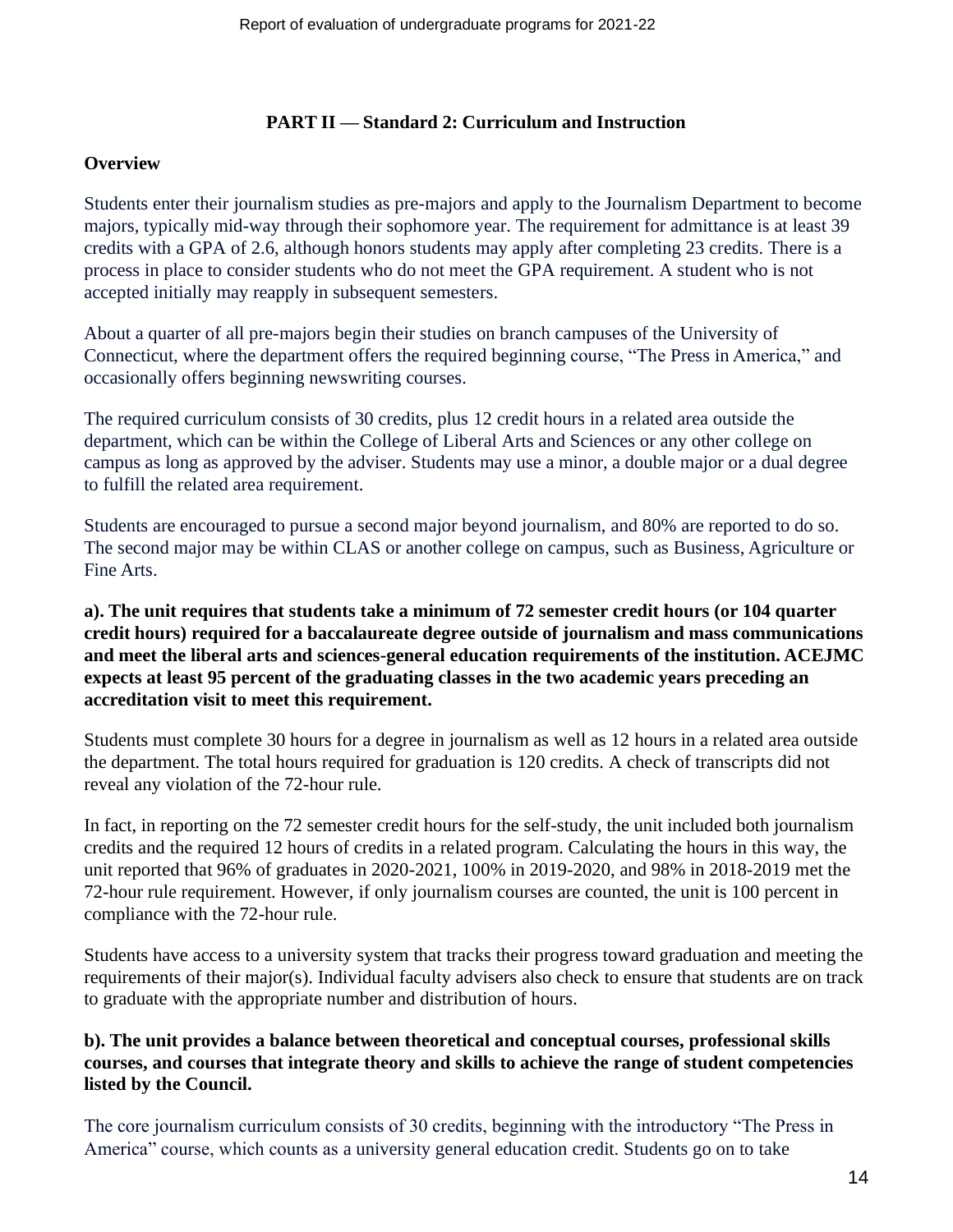beginning and advanced newswriting, journalism ethics, journalism law, an editing course, and a three-part (one credit each) portfolio series. Students select journalism electives for the remaining required 9 hours, at least three of which (one course) must be at the advanced level. A for-credit internship is not required.

The core curriculum has remained largely unchanged since 2015 when a series of portfolio courses and a requirement that students take at least one advanced skills journalism elective were added.

A review of syllabi, as well as interviews with students, alumni and faculty and class observations reveal a balanced curriculum consisting of conceptual and skills courses that help achieve clear student learning goals

Among the three required conceptual courses, "The Press in America" course, which students take as pre-majors, focuses on the history and practice of journalism in this country, with segments on race, class and gender as well as news literacy and partisan bias. The "Journalism Ethics" course introduces students to historical and current ethics cases and helps them develop strategies for reaching ethically sound decisions. The "Journalism Law" course employs case studies and discussions to explore modern media law, including libel, slander, privacy and obscenity, as well as how restrictions on free expression have historically targeted some groups.

In the two required newswriting courses, the emphasis is on reporting and interviewing, clear and concise writing using AP style, news judgment, accuracy and basic numeracy. In addition to basic editing and headline writing, the required editing course covers accuracy and verification, and layout and design for print, web, mobile and social media.

Students also take three electives, most of which are skills-oriented, as well three portfolio classes (described below) that help them develop multimedia, visual and CMS skills.

For such a small unit, the department offers an impressive number of electives, including "Sports Writing," "Environmental Journalism," "Investigative Reporting," "Visual Journalism," "Mobile Storytelling," "Public Affairs Reporting," "Podcasting," "Audio and Video Reporting & Writing," "Feature Writing," "Magazine Writing," "Reporting and Editing, TV News," "Design for Digital Journalists" and "Journalism in the Movies." Elective courses typically are offered once a year.

### **c). Instruction, whether on-site or online, is demanding and current, and is responsive to professional expectations of digital, technological and multimedia competencies. Achievements in teaching and learning are recognized and valued.**

The department has updated core courses to include more multimedia instruction and practice and new courses have been added. The core copy editing course was renamed "The Editor's Craft" and re-cast to include information on verification, search engine optimization, visuals (including data visualizations) and digital (as well as print) design. The required "Newswriting II" course was updated to include a greater emphasis on information verification, social media and visual skills. Much of the multimedia instruction, however, takes place in elective rather than core, required courses.

To ensure students get basic multimedia training, the school revamped its first 1-credit portfolio course to focus on multimedia skills. In the course, students are introduced to WordPress, create video, audio, photo galleries, add hyperlinks and design pages. In the second portfolio course, students add content to their portfolios, receive a critique of their portfolio-in-progress and learn to present themselves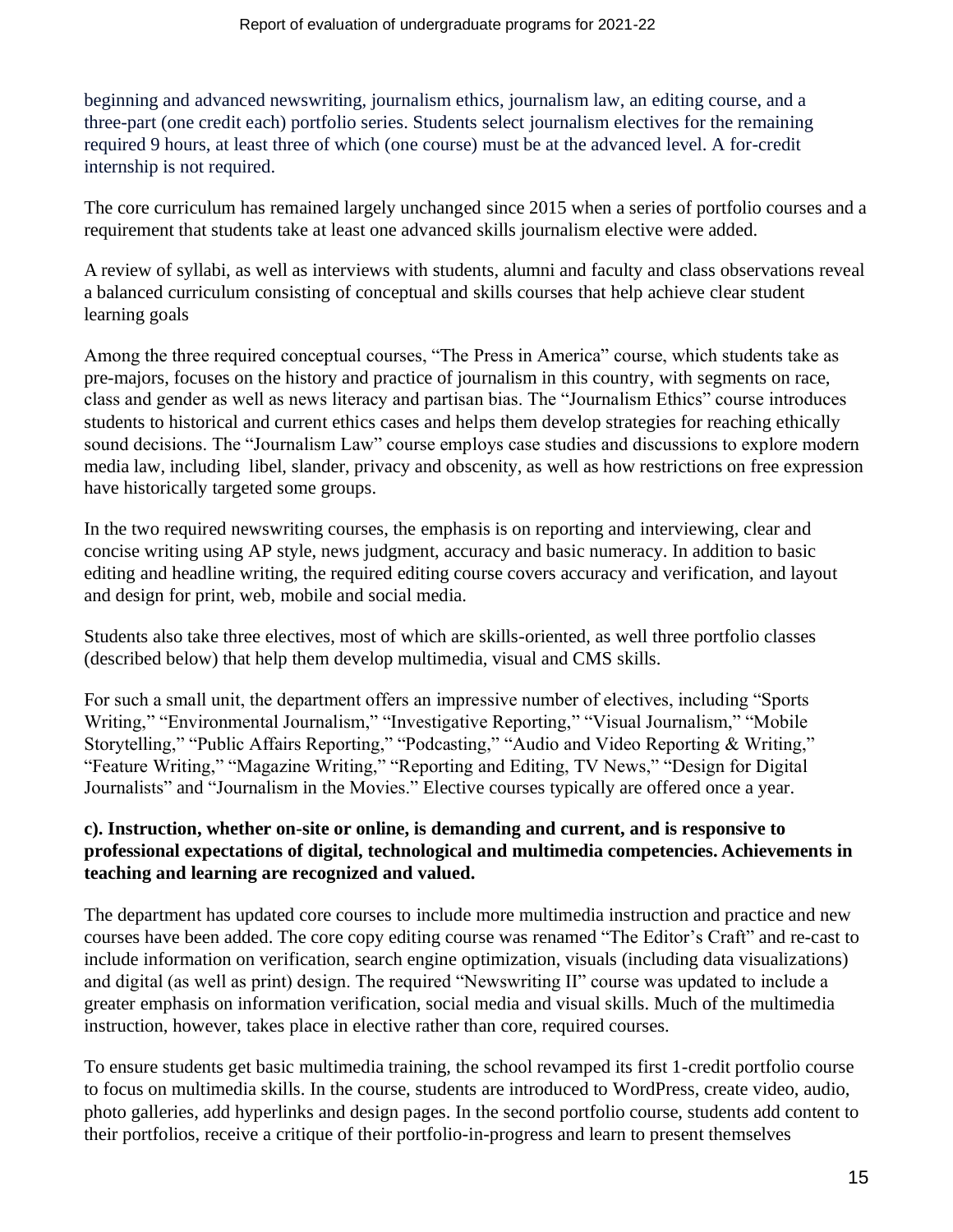professionally on social media. In the third and final portfolio course, restricted to seniors, students refine the content and appearance of their portfolios and resumes based on their career interests. These final portfolios are used for departmental assessment purposes.

Several elective courses also were updated during this review period. "Newswriting for Radio and Television" was reintroduced as "Audio and Video Reporting and Writing," with an emphasis on cross-platform applications. A "Publication Practice" course, which previously paired students and faculty to research, write, edit and produce for print publication, now includes options for students to work on a weekly broadcast news show, weekly email newsletters, or documentary filmmaking. The course "Online Print News Design" was renamed "Design for Digital Journalists" with a shift in emphasis from print to digital design.

New elective courses with a multimedia focus include "Podcasting," "Mobile Storytelling," "Visual Journalism" and "Advanced Visual Journalism."

The department is considering further efforts to ensure students have advanced digital skills. One proposal would revamp the required editing course, removing teaching of InDesign and adding what is now taught in an "Online Journalism" elective – specifically, online production, multimedia storytelling, news literacy and audience engagement.

The department makes an effort to get student work published for public consumption. Outlets include local news organizations, the university website and Vimeo platforms, a departmental podcast channel, social media, newsletters and standalone websites.

For example, a "Publication Practice" course project, "Crash Course: Election 2020" targeting first-time voters and college students in Connecticut, was distributed via a newsletter to more than 600 subscribers and shared on social media. Two of the stories were republished by The Connecticut Mirror and the Connecticut Health Investigative Team. Students in a reporting course teamed up with The Day of New London for a series of stories, "Spirit of the City," about the city's faith community.

The department hosts a podcast channel that features work from students enrolled in the podcasting course. A student-produced documentary, which was submitted and selected for the 2020 Toronto Lift-Off Film Festival, was featured on a standalone website created for that purpose.

Prior to the pandemic, students in a sports reporting course regularly covered local high school and university sports for publication in the Willimantic Chronicle. Also prior to the pandemic, students produced a weekly student TV newscast uploaded to the department's website and shared on Vimeo. That class is to be offered again in spring 2022.

### **d). Student-faculty classroom ratios facilitate effective teaching and learning in all courses; the ratio in skills and laboratory sections, whether on-site or online, should not exceed 20-1. (Campaigns classes are exempt from the 20-1 ratio.)**

Class sizes are small. The largest course is the pre-major "Press in America" lecture-style course, which typically enrolls from 40 to 90 students.

The required "Newswriting I" course is taught as a combination lecture/lab course, with students attending one lecture a week and then breaking into lab sections for hands-on practice. From fall 2020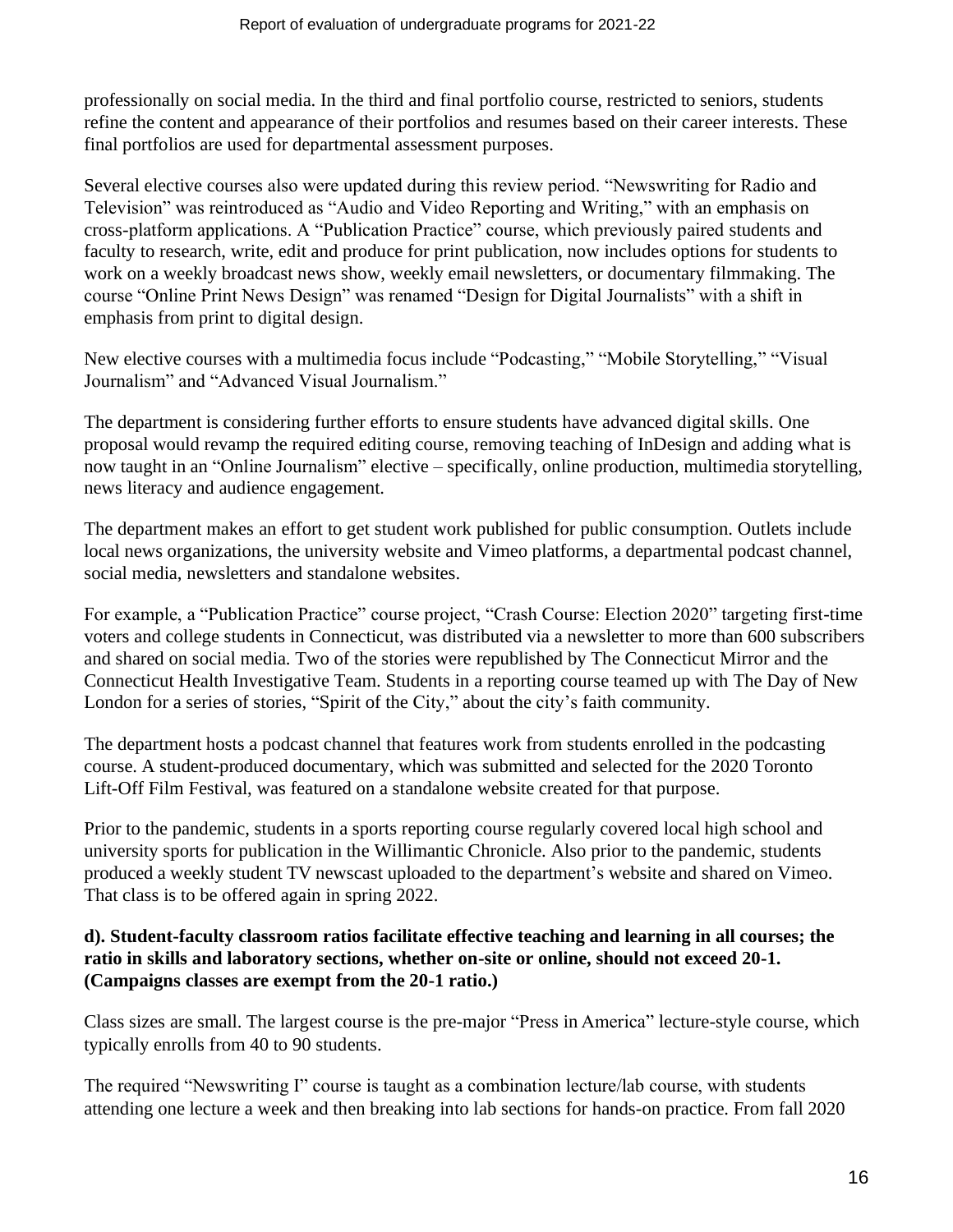through spring 2021, enrollment in the lecture portion of this course ranged from 32 to 45, and no lab section exceeded 16 students.

The department reported that no skills courses exceeded the 20-1 student-teacher ratio during this same time period. Several courses had enrollment as small as four students.

# **e). The unit advocates and encourages opportunities for internship and other professional experiences outside the classroom and supervises and evaluates them when it awards academic credit**.

The department does not require students to do internships, but it encourages them to do so. Students interested in finding an internship fill out an application that includes a transcript, a letter of intent and an application form and consult an internship page on the department website for local, state and national openings.

Applications are reviewed by two faculty members who serve as internship coordinators; one approves and manages digital and print internships, and the other does the same for broadcast internships. The two frequently work with students to find appropriate internships, and they review resumes, cover letters and choice of work samples and offer interviewing advice.

Once students are placed, they sign a contract agreeing to work 195 hours over the course of the semester, act professionally and meet the requirements of the position. Students may earn 1, 2 or 3 credits for an internship, depending on the total number of hours worked in the internship. Students are allowed a maximum of 3 internship credits.

Students submit weekly reports as well as links to their clips and a final essay reviewing their internship experience. Internship supervisors are asked to evaluate students at mid-semester and at the conclusion of the internship. While the department does not aggregate the numerical scores evaluators give interns, a review of individual student evaluations showed consistently high marks for everything from training and preparation to professionalism and initiative. Most employers said their journalism interns from the University of Connecticut were better prepared than interns they have had from other universities or colleges.

The department has gained an exemption from the university policy that internships are to be graded on a pass-fail basis. Letter grades, the department believes, provide more levers to manage student performance and more flexibility to, for example, downgrade a student for things like occasional tardiness, which may not warrant a failing grade in the course.

Over the review period, students have completed internships at major media outlets such as ESPN, MSNBC, "NBC Nightly News," "The Today Show," the Boston NPR affiliate and The Hartford Courant as well as a number of local television and radio stations. Internship credit is not given for work at student media outlets, where they would not benefit from professional supervision.

While the department grants for-credit internships in fall, spring and summer, summer internships, which were once popular, have dropped to almost none – the result of more news organizations declining to pay their interns, combined with the cost (\$1,878) of a three-credit internship. Some students elect to do summer internships for zero credit and a small fee through a program offered by university Career Services, or they complete internships on their own.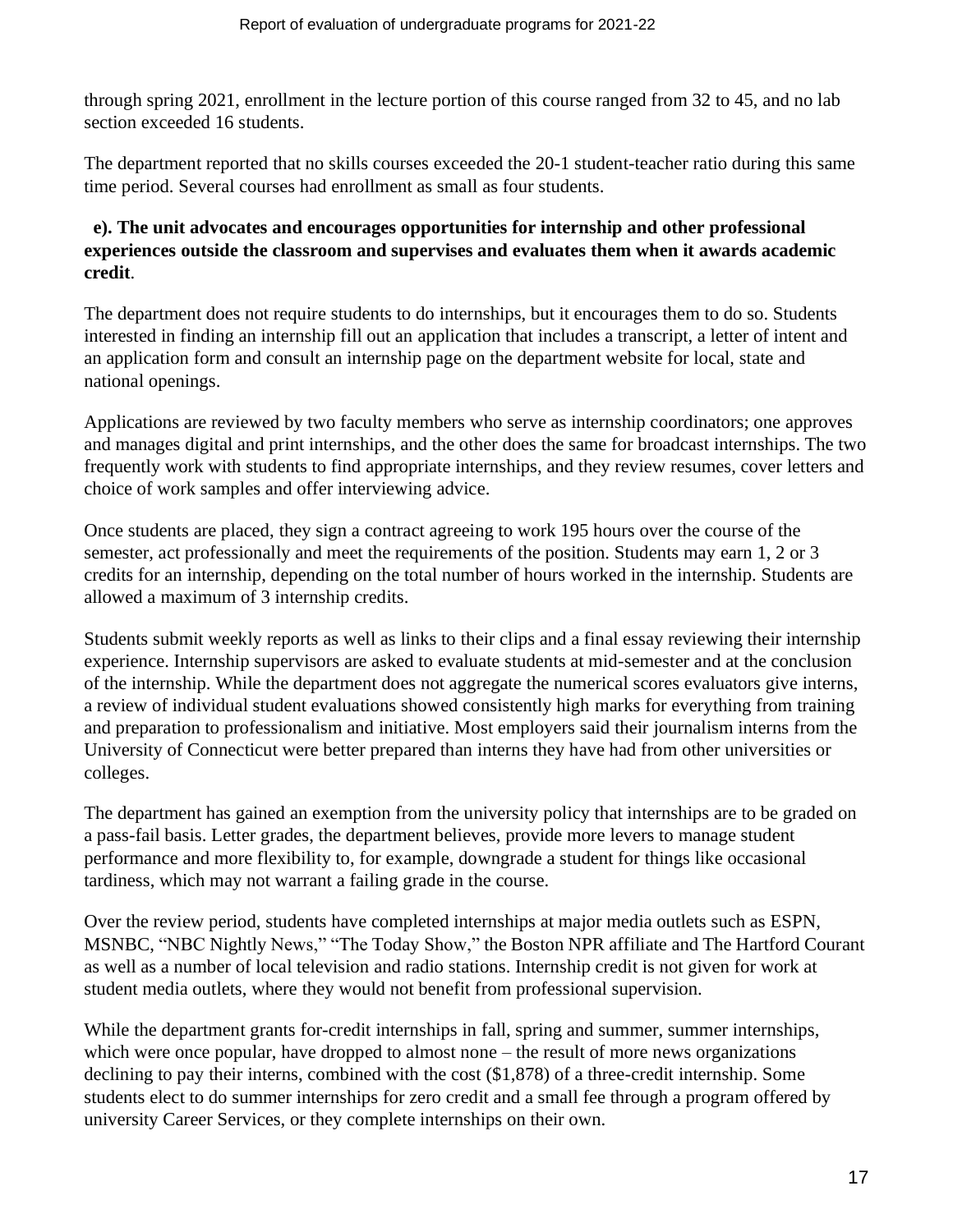The number doing internships for credit is small – fewer than two dozen since 2018. Internship supervisors contacted for this report were positive about the performance of the journalism majors they have supervised. Supervisors said their interns have come to them with a good baseline of skills and are able to quickly pick up new skills, which, as two remarked, is an indicator of a good educational foundation.

"I'm very satisfied with the preparation that UConn students receive through the journalism department," said one employer. "The interns have been eager to do work; showed extra initiative for assignments; understand the ethics of news reporting and journalism; and meet deadlines. They've also been able to express their viewpoints in interactions with fellow colleagues."

Said another, "One of the strengths from UConn journalism students and recent graduates is that they tend to have well-rounded, practical experience in different media platforms. It's not unusual for them to have had experience working with audio editing software, for example. This helps in evaluating their potential and learning curve when we review intern applications, for example. Another strength is the interest in investigative reporting and the UConn professors' emphasis – at least for some stories and projects – on interviewing everyday people outside of the university bubble. I've also been encouraged by the diversity of the interns and recent grads from UConn Journalism, and the unique perspectives they bring to the newsroom."

In terms of improvement, supervisors suggested that students could be stronger in storytelling and narrative development; in digital strategies, such as audience engagement tools and approaches; and in covering communities of color.

Because so few students do for-credit internships, the department has begun using student portfolios to track students' professional activities as a way to measure whether students are getting adequate professional experience and professional publication.

# **SUMMARY:**

The curriculum is balanced between theoretical and skills courses, with the emphasis on skills development. Most students do double majors and minors, consistent with the unit's strong liberal arts emphasis. A number of courses have been updated and new courses added in an effort to keep up with digital developments in the reporting and delivery of news and information. Relatively few students do internships for credit, but many do internships on their own, and they have multiple opportunities to gain practical experience and get work published through project-oriented course work. Class sizes are small.

Overall evaluation, compliance/non-compliance: **COMPLIANCE**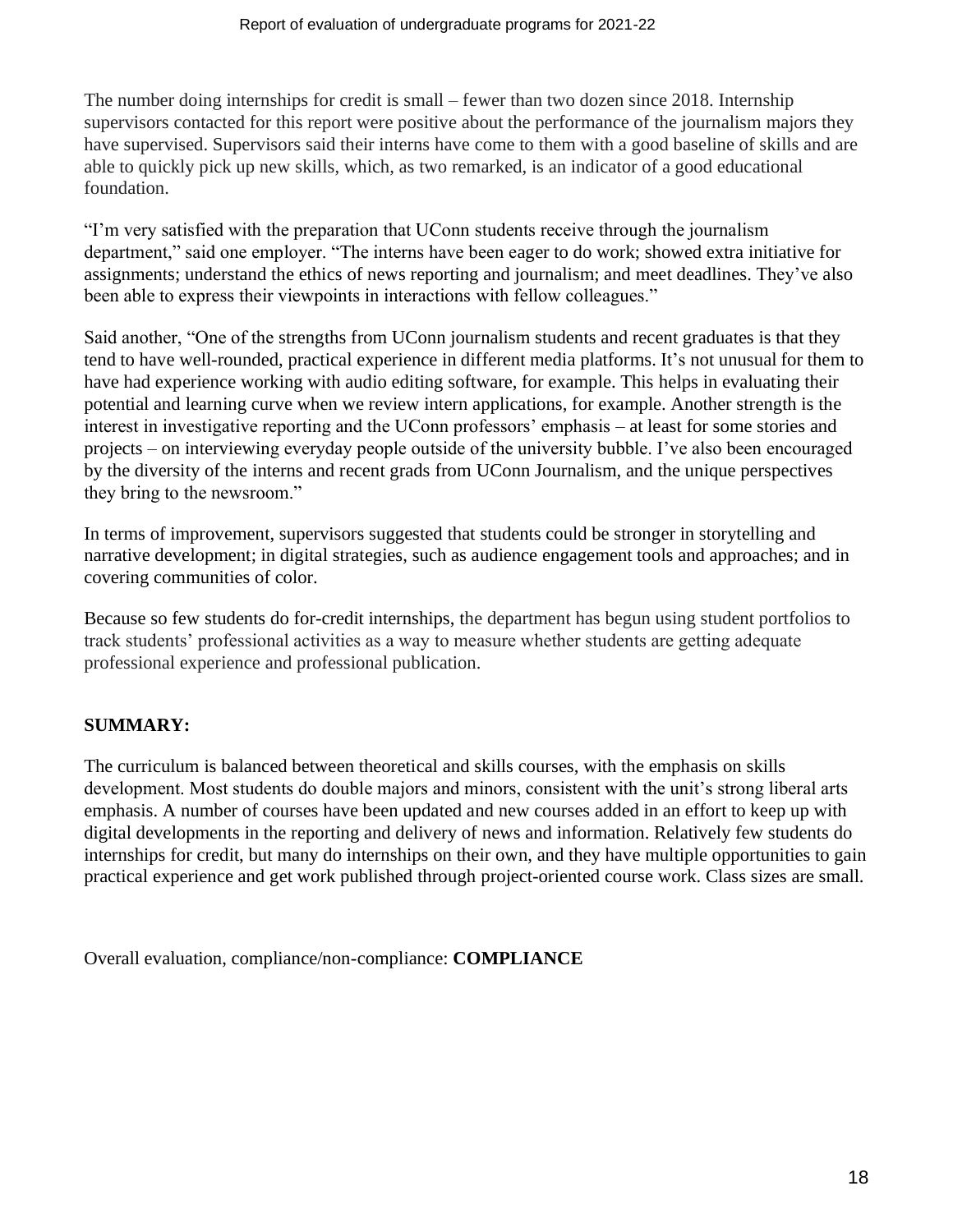### **PART II — Standard 3: Diversity and Inclusiveness**

### **Unit performance with regard to indicators:**

**a). The unit has a written diversity plan for achieving an inclusive curriculum, a diverse faculty and student population, and a supportive climate for working and learning and for assessing progress toward achievement of the plan. The diversity plan should focus on domestic minority groups and, where applicable, international groups. The written plan must include the unit's definition of diversity and identify the under-represented groups.**

The department adopted its diversity plan in 2001-2002 and incorporated it into its strategic plan in 2012. The plan defines diversity thusly: "There are many ways in which people differ, including race, ethnicity, poverty, language, physical and mental health, appearance, age, gender, sexual orientation, religion, education and political views." The journalist's role is "to listen to the many voices of our world" and tell those stories, the plan adds.

The plan's goals include diversification of full-time and part-time faculty, the curriculum and the student body. The unit reviews the plan annually and updates goals as needed. The unit has made significant progress since 2014 toward its goal of achieving a racial/ethnic diversity of students at least equal to the diversity of the university overall, with only the percentage of Asian students still lagging the university's. The unit has made some progress in achieving more racial diversity in its full- and part-time faculty but the diversity of the faculty lags well behind that of the student body..

The department demonstrates a commitment to the importance of covering diverse communities in its required courses. Several courses require students to develop sources and produce journalism that put them outside their comfort zones and student reporting projects frequently have diversity as a theme. For example, students worked with two professors in 2020 to produce a documentary telling the story of undocumented residents in Connecticut and the people who help them.

# **b). The unit's curriculum fosters understanding of issues and perspectives that are inclusive in terms of domestic concerns about gender, race, ethnicity and sexual orientation. The unit's curriculum includes instruction in issues and perspectives relating to mass communications across diverse cultures in a global society.**

The university requires all students to complete at least two general-education diversity courses, one of which must deal with diversity outside the U.S. Rather than institute its own diversity course, the Department of Journalism's faculty agreed in 2019 to incorporate diversity elements in all of the unit's core courses, "so that students understand that diversity is central to all that we do, not something a student journalist should consider for a semester and then ignore." Students told the evaluators that their classes incorporate diversity and inclusion and noted that it is a point of emphasis in reporting classes that students develop diverse sources.

The self-study and some syllabi reflect a commitment to the importance of covering diverse communities. This starts in the earliest course, "The Press In America," which includes discussion of early female reporters like Nelly Bly; the importance of the Black press, including the anti-lynching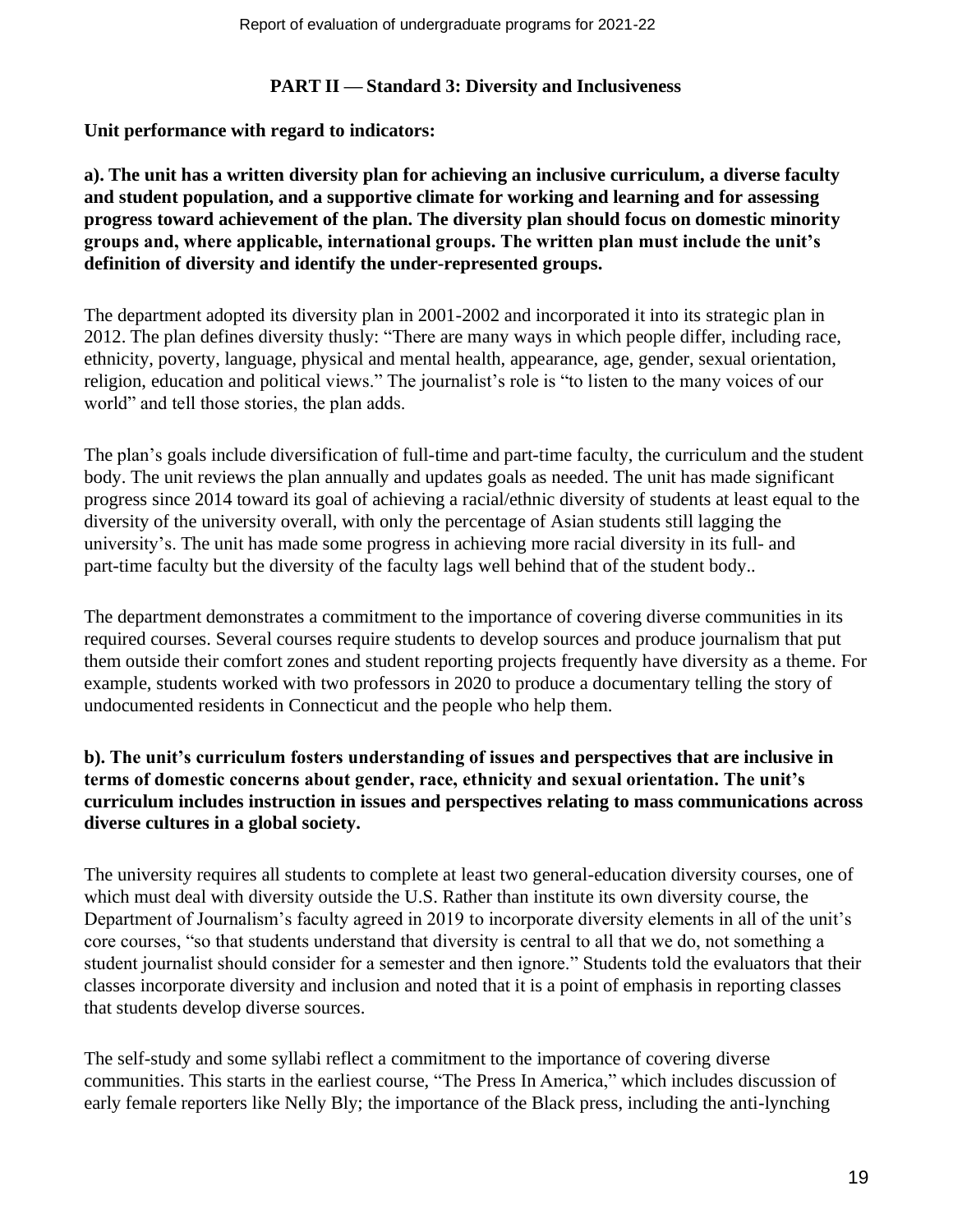campaign of Ida B. Wells; and newspapers' complicity in U.S. propaganda and support for internment of Japanese-Americans in World War II. In reporting and writing courses, the grading standards for written assignments include an assessment of how diverse a student's sources are. A journalism ethics course advises students to develop their own code of ethics with an "awareness of personal biases, privileges and blind spots." A review of course syllabi showed that some, but not all, contain a diversity statement as well as the university's discrimination and sexual harassment policy and links for reporting harassment and sexual assault.

Faculty say they choose guest speakers and make story assignments with an eye to widening students' appreciation of diversity and its importance in society. In 2020, this included a former executive producer at Persian Voice of America/Radio Free Europe who spoke to two classes about growing up in Iran without a free press, and a deputy editor at ESPN International about covering sports in other countries, especially those with different views about public information. Speakers on domestic diversity and journalism included a Black female investigative reporter from The New York Times, an independent multimedia journalist who covers immigrant communities and deportation issues, and an author of a book showing the relationship between political party affiliation and denial of climate change.

Students are encouraged to create their own diversity plan in early courses and to inculcate the unit's diversity statement: "Journalism requires many skills, one of which is the ability to hear, understand and tell the stories of people who are unlike you. That skill, like others, must be learned and practiced. … To a journalist, these differences are interesting, not intimidating. It is up to you to choose journalism assignments, courses and experiences that will develop your ability to listen to the many voices of our world."

# **c). The unit demonstrates effective efforts to recruit women and domestic minority faculty and professional staff and, where feasible, recruits international faculty and professional staff.**

A woman headed the department for 38 years until her retirement in August 2021. Her successor is a multi-racial woman of Asian descent who has been on the faculty for a decade and until this fall was the only non-white faculty member. Including the department head, the unit's nine-member faculty is 55.5% female as of fall 2021.

The unit had four opportunities to further diversify faculty during the self-study period. Two hires, in 2018-2019 and in 2020-2021, were women, one white and one Black. The Black woman significantly boosted the faculty's racial diversity; as of fall 2021, persons of color now account for 22% of the full-time faculty. The other two hires were white males.

The faculty is diverse in other ways. It includes, for example, a female first-generation college student from Appalachia with expertise in gender issues and a trilingual male environmental journalist who works with the university's Institute of Latino/a, Caribbean and Latin American Studies and has covered indigenous populations in Central and Latin America.

However, administrators, faculty and students recognize the need for further diversity in the faculty ranks. One student commented that she had yet to have a journalism course taught by someone "who looks like me."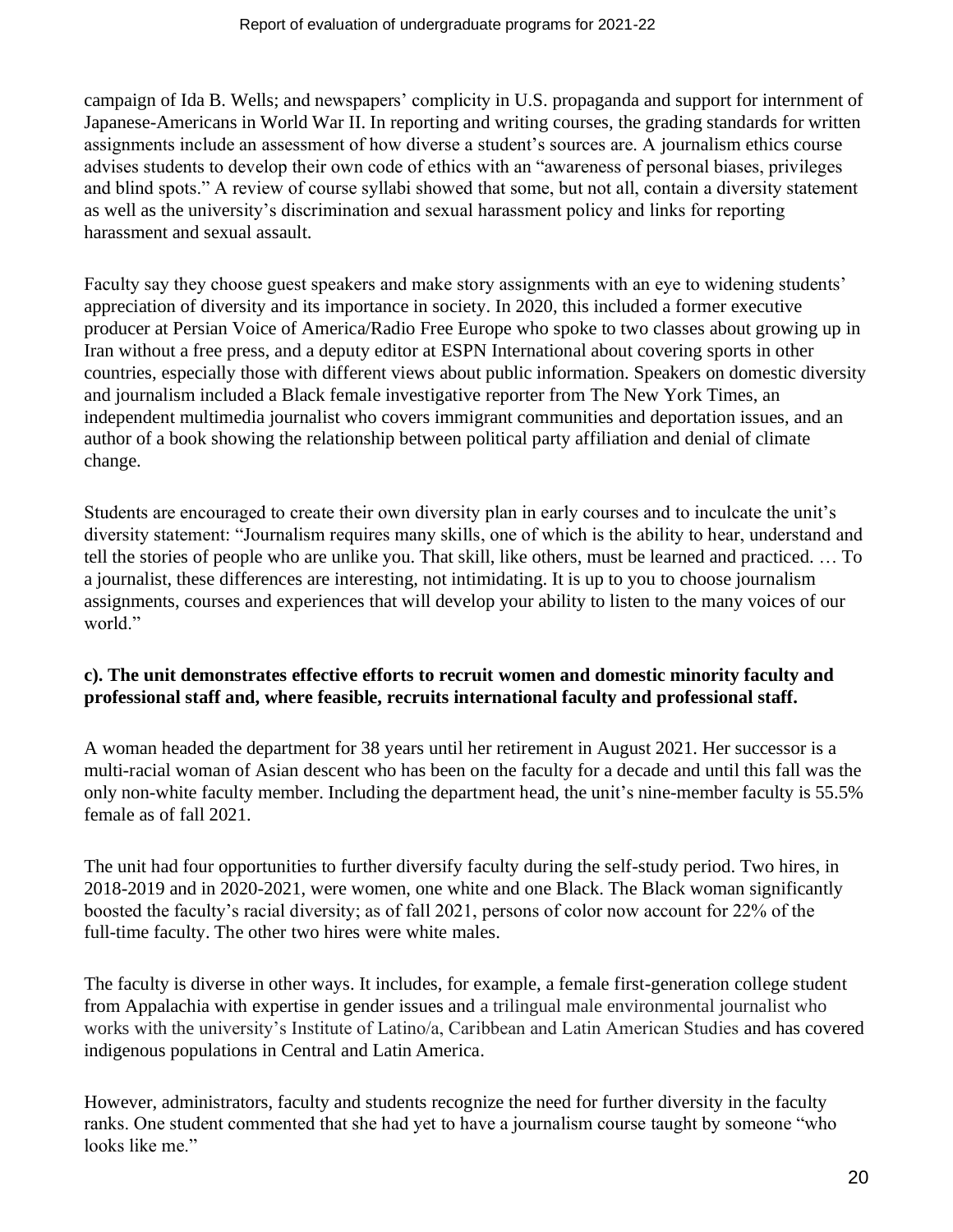The newly hired Black woman doesn't start teaching until spring of 2022 but is on board as she develops the courses she will teach. She was a cluster hire that resulted from a competitive proposal led by the Department of Journalism in partnership with the departments of History and Communications. She has a joint appointment in the university's Africana Studies Institute and is affiliated with the university's Women, Gender and Sexual Studies program, but the Department of Journalism is her tenure home.

Three of the hires since 2016 are tenure-track positions for which the unit conducted national searches, including advertising the openings with organizations and publications aimed at audiences with a high probability of reaching diverse candidates. The fourth full-time position was filled in-house without a search by a white male who had been a long-time part-time broadcast instructor. The department argued for creating the full-time role as a result of the last site team review, which noted that there was no full-time broadcast instructor.

The dean of the College of Liberal Arts and Sciences considers the hiring of the Black woman, a documentary filmmaker, the only "new" hire. She characterized the others as openings created by retirements or departures.

Women made up 43% and 49% of applicants for openings in 2018-2019 and 2020-2021, respectively. Minorities made up 23% of the applicants in the 2018 academic year and 43% in the 2020 year. Two minority candidates were considered in 2018 and four in 2020, and one minority candidate was offered a position – in 2021. Women were offered and accepted positions in both years.

"We've made a conscious effort" to diversify the faculty," one professor said. "We've learned that it takes full-out recruiting. We're in a good spot, but we can be positioned better." He added that mentoring minority students is an important critical step for increased diversity among students and faculty.

The new Black female professor said: "I don't think I'd be here if I didn't feel I had the support of the faculty." It was obvious that the department and the university "had been thinking a lot about DEI work."

What drew her to the university, she said, was the potential for helping the Africana Studies program develop its anti-black racism initiative and the openness of the Journalism Department "to what journalism can be." Another consideration, she said, was that she didn't feel the responsibility for diversity teaching would rest solely on her shoulders.

All of the hires were or recently had been professional journalists, which is the unit's practice.

With regard to adjunct faculty, the self-study says the unit has "so few opportunities to diversify our adjunct staff, that we created two openings for minority instructors whom we recruited informally." One was a Black male photography instructor who ended up being hired full time elsewhere; the other was a Hispanic male who teaches podcasting. The self-study says the unit for many years was able to hire women for these positions, but in 2020-2021 all seven adjuncts were men —four white, two Black and one Hispanic, making the part-time faculty 57% white, 29% Black and 14% Hispanic.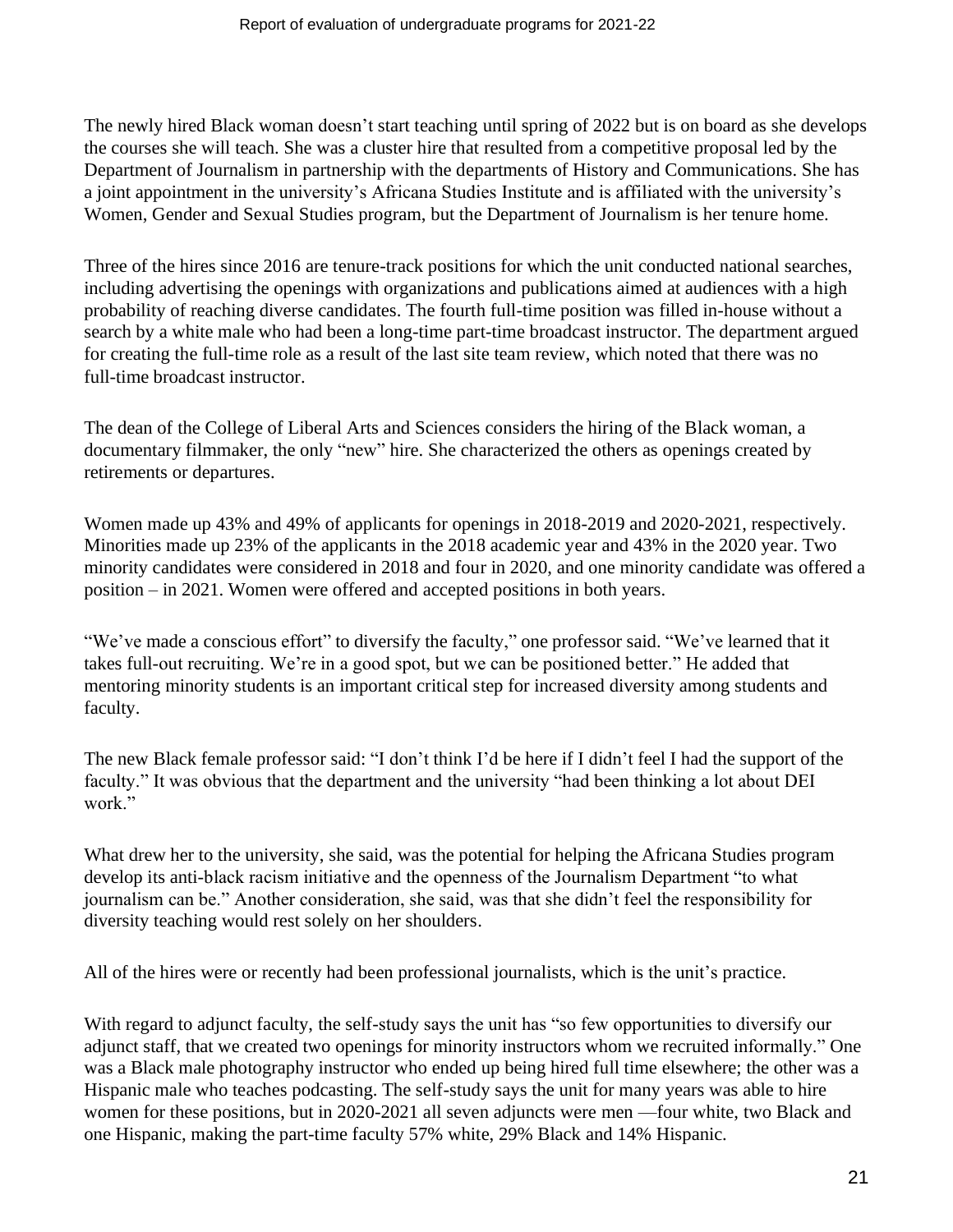The self-study says the hiring pool for part-time faculty is overwhelmingly white because candidates are drawn from counties within commuting distance of the university. The unit also cites dwindling candidate pools in the area because of the shrinking of the news industry. Except for the intentional hiring of two minority adjuncts, the part-time teaching staff has been unchanged for several years.

The former department head noted that the budget for adjuncts decreased sharply as the university faced financial straits. The unit hires fewer adjuncts than it did six years ago and most of those currently employed have been with the department for more than 10 years." The exception has been hiring that helped diversify the adjunct faculty, which needed support of the CLAS dean. Over the past six years, the unit has attracted at least five Black or Hispanic adjuncts.

### **d). The unit demonstrates effective efforts to help recruit and retain a student population reflecting the diversity of the population eligible to enroll in institutions of higher education in the region or population it serves, with special attention to recruiting under-represented groups.**

Since 2014, the unit has maintained a percentage of Black students higher than that of the university and comparable to the state college-eligible population. Over the past six years, the percentage of Black students in the journalism program rose from 9.3% to 11%, while the percentage in the university grew from 5.6% to 8%.

The percentage of Hispanic journalism students lagged the university's from 2014 through 2019, hovering between about 4% and 4.5%, but the unit's Latino/Latina population jumped dramatically in 2021 to 29%, about 2 points higher than the university and 7 points higher than the state. A faculty member who keeps track of demographic data said the large increase in the percentage of Hispanic students is hard to explain, although it may be partially due to a larger proportion of students reporting their ethnicity than in the past. Another contributor to the increase could be a recent faculty hire's affiliation with the Latina/Latino and Latin American studies institute, she said.

The percentage of Asian students in the program has remained flat, increasing by less than one point since 2014 to 6% this year, about 13 points lower than the university's Asian student population and on par with the state. The self-study says the lopsided statistic may be due to the university's strong recruitment of native Chinese students in the STEM fields.

One student said she was surprised at how much diversity there is among journalism students - something she didn't expect coming to a university located in such a rural area.

The self-study attributes some of the unit's success in diversifying the student body over the review period to the university's efforts to diversify incoming classes and to the unit's own outreach efforts to regional campuses and community colleges, which have more diverse student populations than the main campus.

An 8-year-old high school journalism summer camp co-sponsored with the nonprofit Connecticut Health Investigative Team seeks to recruit students of color but could not be held in 2020 due to COVID-19 restrictions. Similarly, an outreach program to community colleges that offer journalism courses began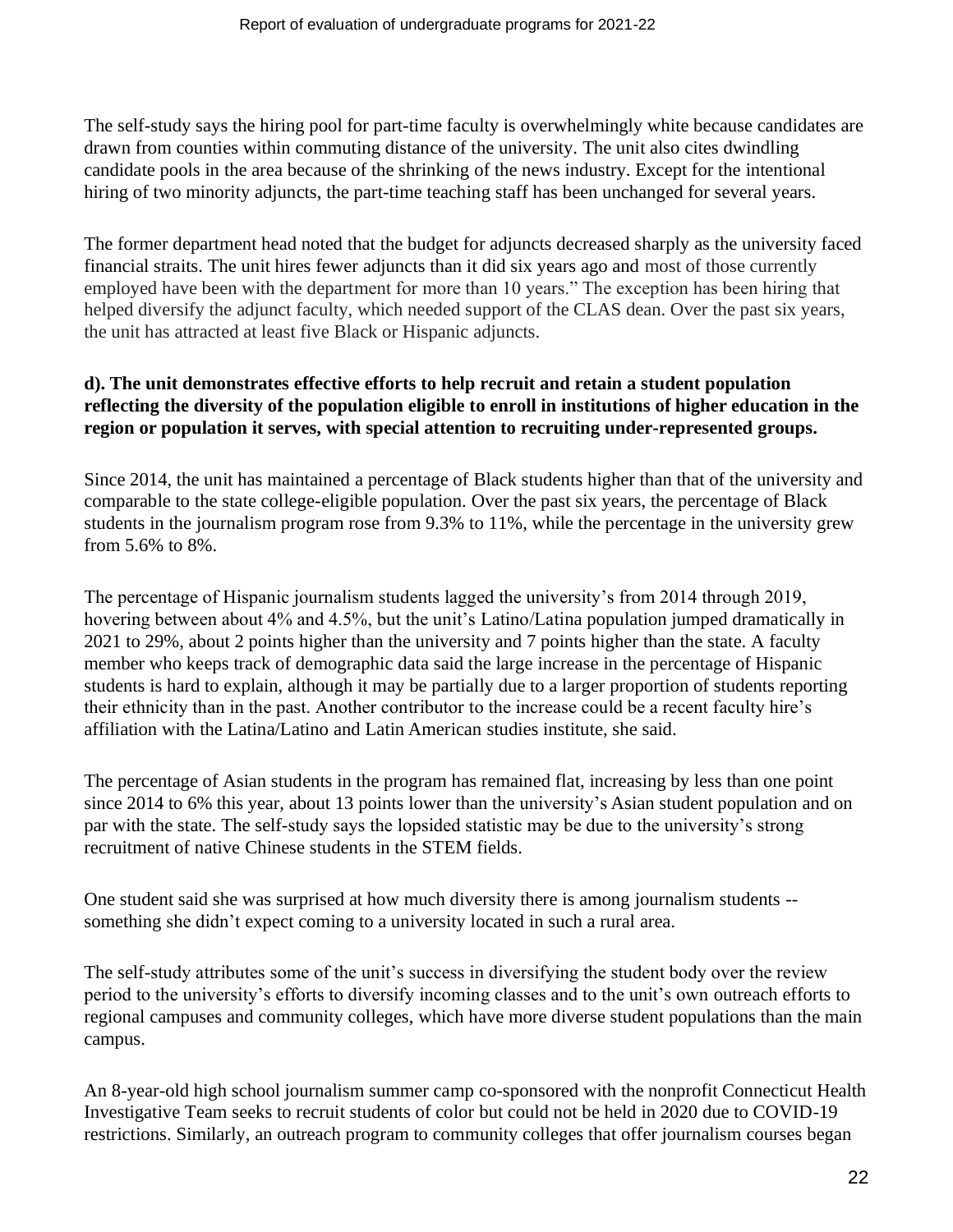in 2019 but was derailed by the pandemic. Both programs are being re-started this academic year.

### **e) The unit has a climate that is free of harassment and all forms of discrimination, in keeping with the acceptable cultural practices of the population it serves, accommodates the needs of those with disabilities, and values the contributions of all forms of diversity.**

**Accreditation site visit teams will apply this standard in compliance with applicable federal and state laws and regulations, as well as the laws of the countries in which non-U.S. institutions are located.**

The Department of Journalism adheres to a university-wide policy that governs harassment and discrimination. Some, but not all, syllabi include those policies and links to report violations. Faculty and staff are required to participate in annual compliance training and in discrimination and harassment training when offered by the university. Faculty and staff also are encouraged to take advantage of other training opportunities at the university and elsewhere. Employees include their participation in annual merit raise reports.

Women and non-white faculty said they are treated with respect and fairness. Students from racial/ethnic minorities say the faculty create a welcoming environment for them. Unit administrators and the CLAS dean reported no harassment or discrimination complaints over the review period.

# **SUMMARY:**

The department, in policy and practice, treats diversity as integral to journalism's mission.The curriculum reflects a commitment to making sure a new generation of journalists has the ability to hear, understand and tell the stories of people and communities different from themselves. The unit's outreach and recruiting efforts for students and faculty make that commitment clear. The diversity of thestudent body is in most instances better than that of the university and the state. The faculty included oneperson of color during the review period, but diversity improved this fall when a Black woman joined the faculty, the result of a cluster hire with other units on campus intended specifically to improve diversity.

Overall evaluation, compliance/non-compliance: **COMPLIANCE**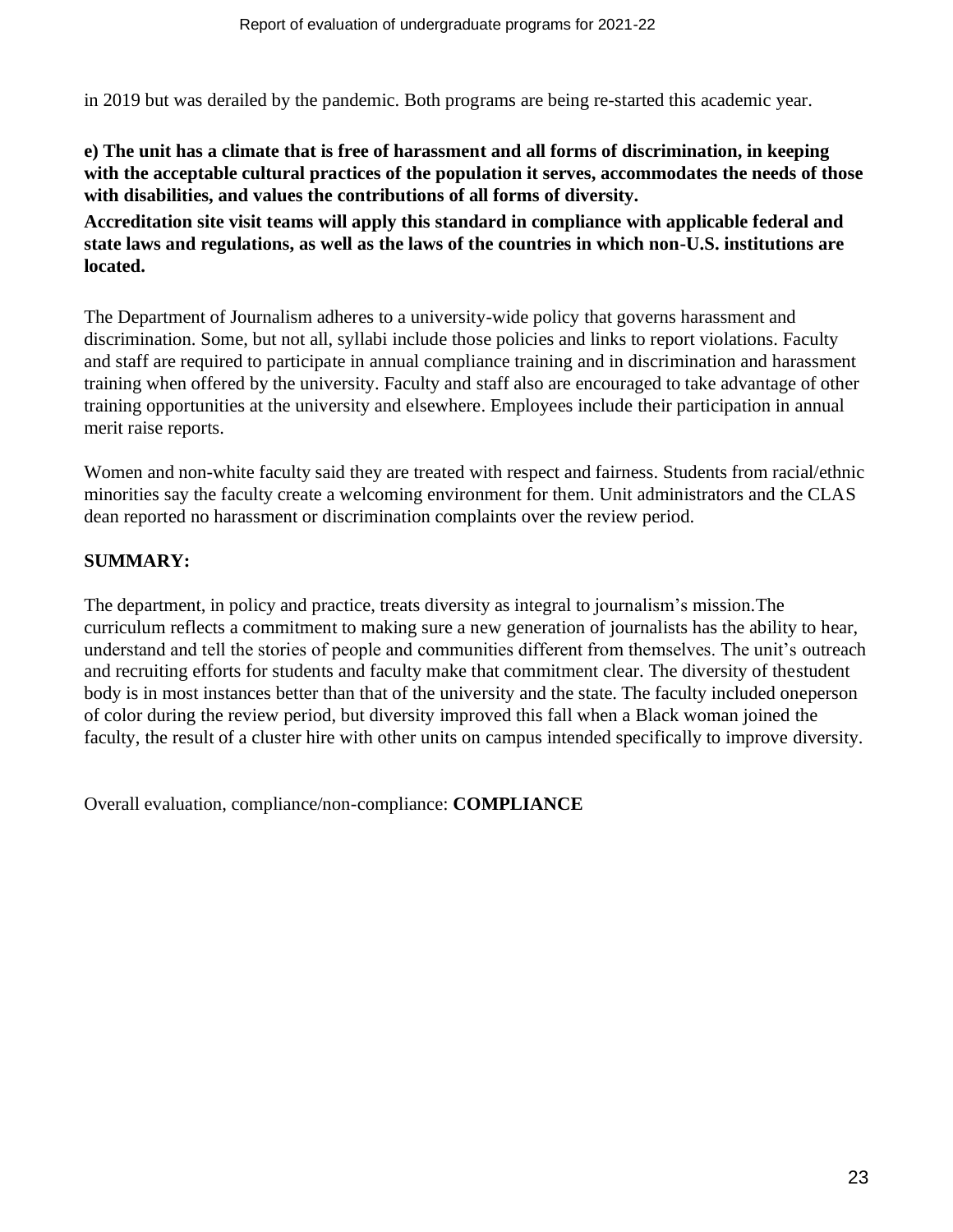### Table 6. Faculty Populations, Full-time and Part-time

Show numbers of female, male, minority, white and international faculty members and the percentages they represent of the unit's total faculty. (Report international faculty the same way the university reports them.) SCHOOLS LOCATED OUTSIDE OF THE UNITED STATES should adjust the response and listing below to best represent the racial/ethnic/socioeconomic groups of the area's population.

# Academic year: 2020 – 2021 Full-time faculty

|                                          |              | % of total   |              |         |
|------------------------------------------|--------------|--------------|--------------|---------|
| Group                                    | Female       | faculty      | Male         | faculty |
| Black/African-American                   | $\theta$     | 0            | $\Omega$     | 0       |
| White                                    | 5            | 50%          | 4            | 40%     |
| American Indian/Alaskan native           | $\Omega$     | $\mathbf{0}$ | $\Omega$     | 0       |
| Asian                                    |              | 10%          | 0            | 0       |
| Hispanic/Latino (any race)               | $\mathbf{0}$ | $\mathbf{0}$ | $\mathbf{0}$ |         |
| Native Hawaiian / Other Pacific Islander | $\mathbf{0}$ | 0            | 0            |         |
| Two or more races                        | $\Omega$     | 0            | 0            | 0       |
| Other race                               | $\Omega$     | 0            | 0            |         |
| International (any race)                 | $\theta$     | $\theta$     | 0            | 0       |

### Academic year: 2020 – 2021 Part-time/adjunct faculty

| Group                                  | Female       | % of total<br>faculty | Male     | % of total<br>faculty |
|----------------------------------------|--------------|-----------------------|----------|-----------------------|
| Black/African-American                 | $\mathbf{0}$ | $\Omega$              | 2        | 29%                   |
| White                                  | 0            | $\boldsymbol{0}$      | 4        | 57%                   |
| American Indian/Alaskan native         | 0            | $\Omega$              | 0        | 0                     |
| Asian                                  | 0            | 0                     |          |                       |
| Hispanic/Latino (any race)             | 0            | 0                     |          | 14%                   |
| Native Hawaiian/other Pacific Islander | $\Omega$     | $\Omega$              | $\Omega$ | $\Omega$              |
| Two or more races                      | 0            | $\boldsymbol{0}$      | 0        | 0                     |
| Other race                             | 0            | $\Omega$              | 0        | 0                     |
| International (any race)               | 0            |                       |          |                       |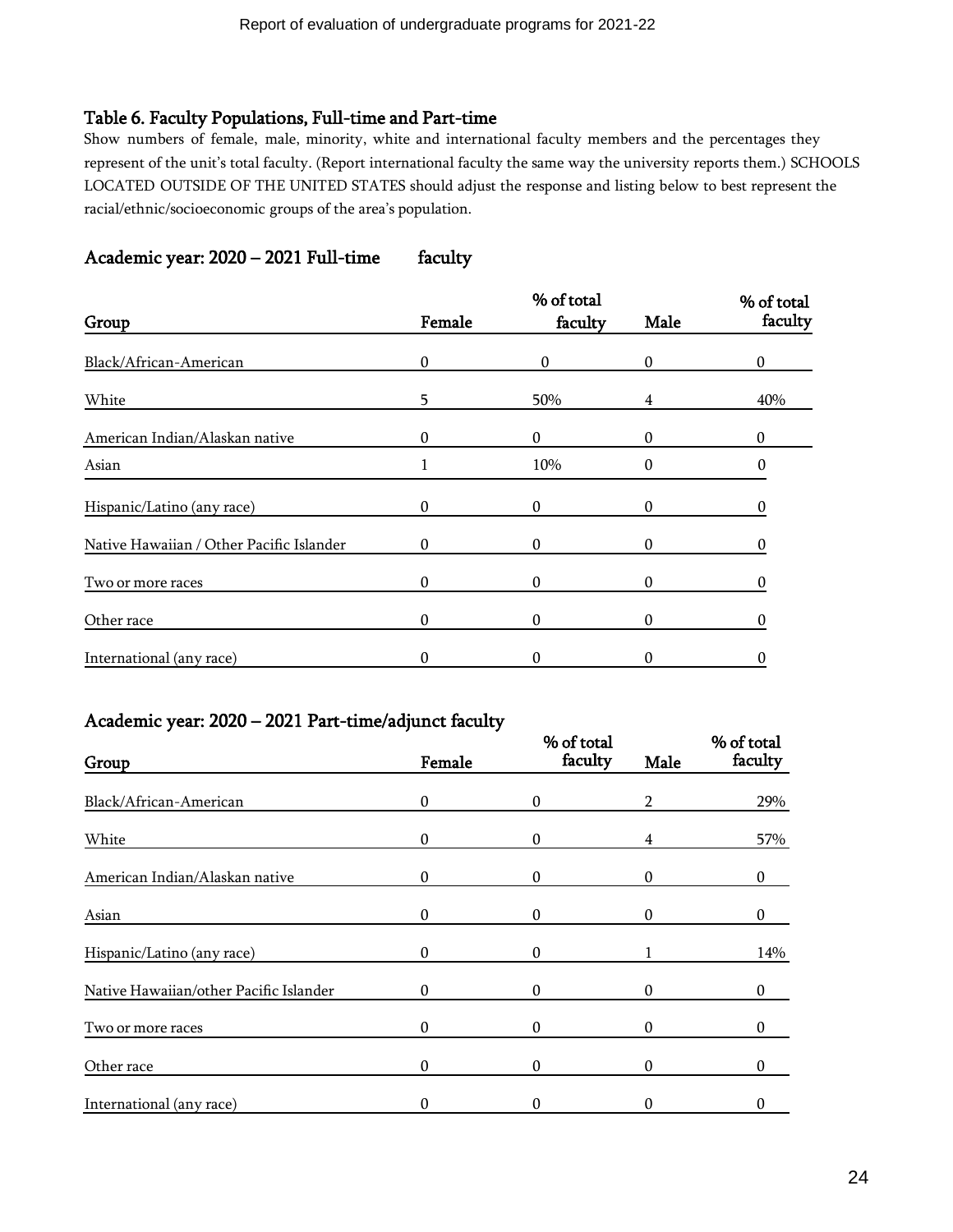### **PART II — Standard 4: Full-Time and Part-Time Faculty**

### **Unit performance with regard to indicators:**

# **a). The unit has written criteria for selecting and evaluating the performance of all full-time and part-time faculty and instructional staff**.

UConn's Department of Journalism has two types of full-time faculty: 1) tenure-track and tenured; and 2) non-tenure-track (instructors, visiting and in-residence).

For selecting full-time faculty, the department follows detailed policies and procedures set forth by the University's Office of Institutional Equity. The department's bylaws do not include language about faculty recruitment and/or selection. According to the self-study and the previous unit chair, the department chair is a member of all search committees, typically as committee chair. Other members are chosen from among full-time faculty, sometimes with a member(s) from outside the unit. Committee training, including about diversity, is required. This committee writes the job description and the advertisement and devises the ad strategy. Typical advertising is with leading mass communications websites and organizations, such as AEJMC and Poynter, as well as diverse organizations, such as the National Association of Hispanic Journalists and the Association of LGBTQ Journalists. Applicant pools do not move forward in the process until they are adequately diverse. After screening interviews with applicants who meet minimum requirements, the search committee chooses finalists for campus visits. Since the department chair is typically the committee chair, this person forwards the choices, which require approval by the college's associate dean for diversity, the dean, the Office of Institutional Equity, the Human Resources Department, and the provost.

The unit brings finalists to campus for a day-long visit and a presentation. Since the pandemic, visits, which include a departmental tour, have been virtual. Each finalist meets with the department head, the search committee and a gathering of all department faculty. The search committee uses the stated minimum and preferred requirements to rank the candidates and select the top choice. Previously mentioned administration approval is required before an offer can be made.

The unit had two full-time faculty searches in 2020-2021: one internal to replace the outgoing department head who served for 38 years, and the second external for a tenure-track assistant professor specializing in documentary journalism.

The internal search committee for the department chair was chaired by a journalism full professor and included all full-time unit faculty (except the outgoing chair). It included two external people: the chair from the communications department (with full voting rights); and a college associate dean (without voting rights). It began as an internal-only search that could have transitioned to an external search if there was no suitable internal candidate. Only one faculty member (the current chair) applied for the position and was interviewed . Besides participating in two interviews, the candidate held a virtual, public presentation for community members, faculty, college administration and students about her vision for the department.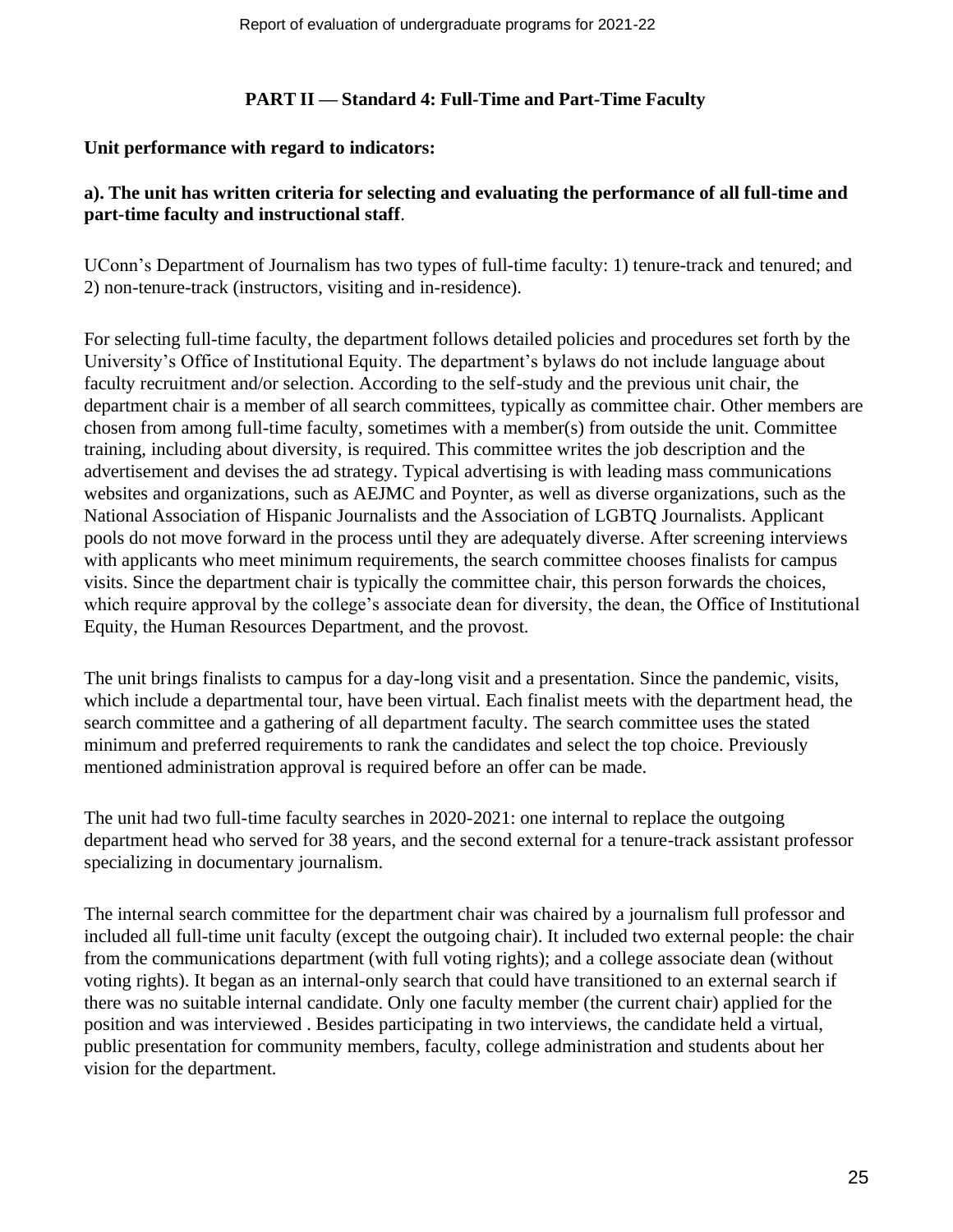The second, external faculty search in 2020-2021 was considered unique because it was part of a diversity cluster hire. The committee was chaired by a full-time faculty member and included three other journalism faculty members, one of the college institutes (El Instituto) and a representative of the Department of Digital Media and Design in the College of Fine Arts with expertise in documentaries. That search had 23 total applicants, of which 11 were female and 10 were minorities. Five females, four of them minorities, were considered, with an African-American female being hired.

If an "emergency" faculty hire is required, non-tenure-track, temporary faculty are hired through an expedited process called an "audit search." This occurred in 2020-2021 to cover teaching responsibilities for two faulty who earned UConn research fellowships. The final hire requires the approval of the college's associate dean for diversity, the dean, the Office of Institutional Equity, Human Resources, and the provost.

The self-study notes that "the university does not specify a particular process for hiring adjuncts" (part-time faculty) and the unit's bylaws do not outline a process. Because of this flexibility, the unit says it uses adjunct hiring to diversify its teaching faculty.

Policies for evaluating tenure-track faculty and non-tenure-track faculty are outlined in the unit's bylaws and on the provost website. For tenure-track faculty, the department chair is to meet once a year to discuss scholarship, teaching and professional activities. There is a seven-year probation period for new tenure-track hires; a shorter period is negotiable for incoming faculty with previous experience in a tenure-track position.

Departmental bylaws outline criteria for tenure-track faculty regarding acceptable scholarly publications: "They are expected to publish well-written, well-researched journalism or work that advances the knowledge or practice of journalism." For non-tenure-track faculty, the department chair meets annually to review performance. Non-tenure-track faculty are on year-by-year contracts until the seventh year, when they must complete the same process for promotion and tenure as tenure-track faculty.

Written criteria for evaluating teaching are in the unit's bylaws for non-tenure-track faculty and for promotion from associate to full professor, but such criteria do not exist in the bylaws for tenure-track faculty. The faculty annual report form and the promotion, tenure and reappointment form include sections for student evaluations of teaching (SETs), innovations, and academic advising (since faculty serve as advisers to students). In early spring 2020, just before the pandemic, the university mandated that departments create what is called the SET+ policy. It has rubric-based criteria for evaluating teaching and details on collecting and archiving teaching portfolios from all full-time faculty annually. These include student evaluations, professional development and mandated peer observations. The unit does not have written criteria for evaluating adjunct instructors, although the recent previous chair says SET scores were used.

The unit does not appear to have written criteria for evaluating faculty service, although service is a major category on both the annual report form and the university's promotion, tenure and reappointment form. The former department chair says criteria for service are not well defined but that it is expected service should increase with faculty rank.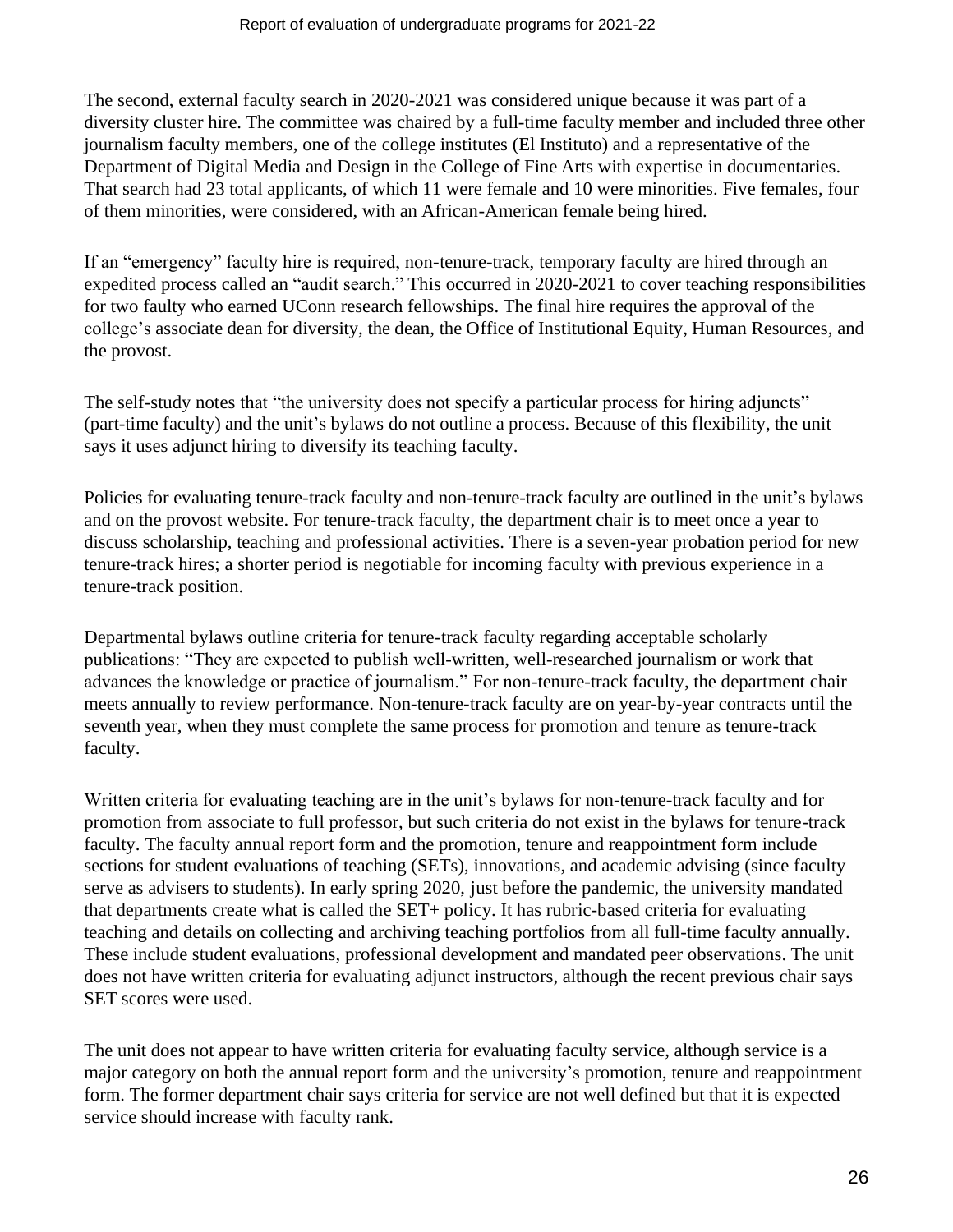According to the provost's website, tenure- and non-tenure-track faculty both use the same form for promotion and tenure, if applicable. For a tenure-track faculty member, the process includes reviews, recommendations and votes from the departmental committee, department head, dean's advisory council and dean. The department head and dean may meet with the provost to discuss a case. The provost makes a recommendation to the university president, who then makes a recommendation to the university's Board of Trustees for final approval. According to the department's bylaws for non-tenure-track faculty, the departmental committee makes a recommendation to the department chair, who then makes a recommendation to the dean, who decides the case. Faculty members are kept informed of the process and have opportunities at every step to discuss substantive negative findings.

# **b). Full-time faculty have primary responsibility for teaching, research/creative activity and service.**

The department takes teaching very seriously, as reflected in the first sentence of its mission statement, "to prepare students to become intelligent, responsible and articulate journalists, and clear communicators in all forms of media."

The unit reports that 63% to 79.2% of courses from fall 2018 through spring 2021 were taught by full-time faculty members. These figures count journalism teaching at all UConn campuses. According to the unit chair, about 90% of all journalism instruction takes place on the main campus.

Teaching loads are set by units rather than by the university and vary by appointment and activity level, according to the department's teaching load policy, which was last updated in May 2020. A course is considered a class section worth three credits per regular (fall/spring) semester; team-teaching takes a fraction of that. Tenure-track faculty recommended for another year during their probationary period teach two courses per semester. Faculty not engaged in research teach three courses per semester. In-residence faculty (who have 100% teaching responsibilities) teach seven courses per academic year, but are eligible for course releases for research, significant service or outreach activities and/or course development.

Full-time faculty with publication expectations (full, associate and tenure-track assistant professors) produced 93% (138 out of 149) of the unit's total research/creative activity, not counting awards, honors and grants.

Tenured and tenure-track faculty are expected to engage in various types of service as detailed on their annual report form, such as departmental/college/university service, membership in professional and voluntary organizations, and community service. In-residence and visiting faculty do not have service expectations. All faculty, including in-residence faculty, serve on departmental committees. During the review period, department faculty served on a number of college and university committees, including the University Senate, the board for student media, and the college dean's Tenure Advisory Committee, which reviews and makes recommendations on tenure cases.

**c). Credentials of the unit's faculty represent a balance of professional and scholarly experience and expertise kept current through faculty development opportunities, relationships with professional and scholarly associations, and appropriate supplementation of part-time and visiting faculty.**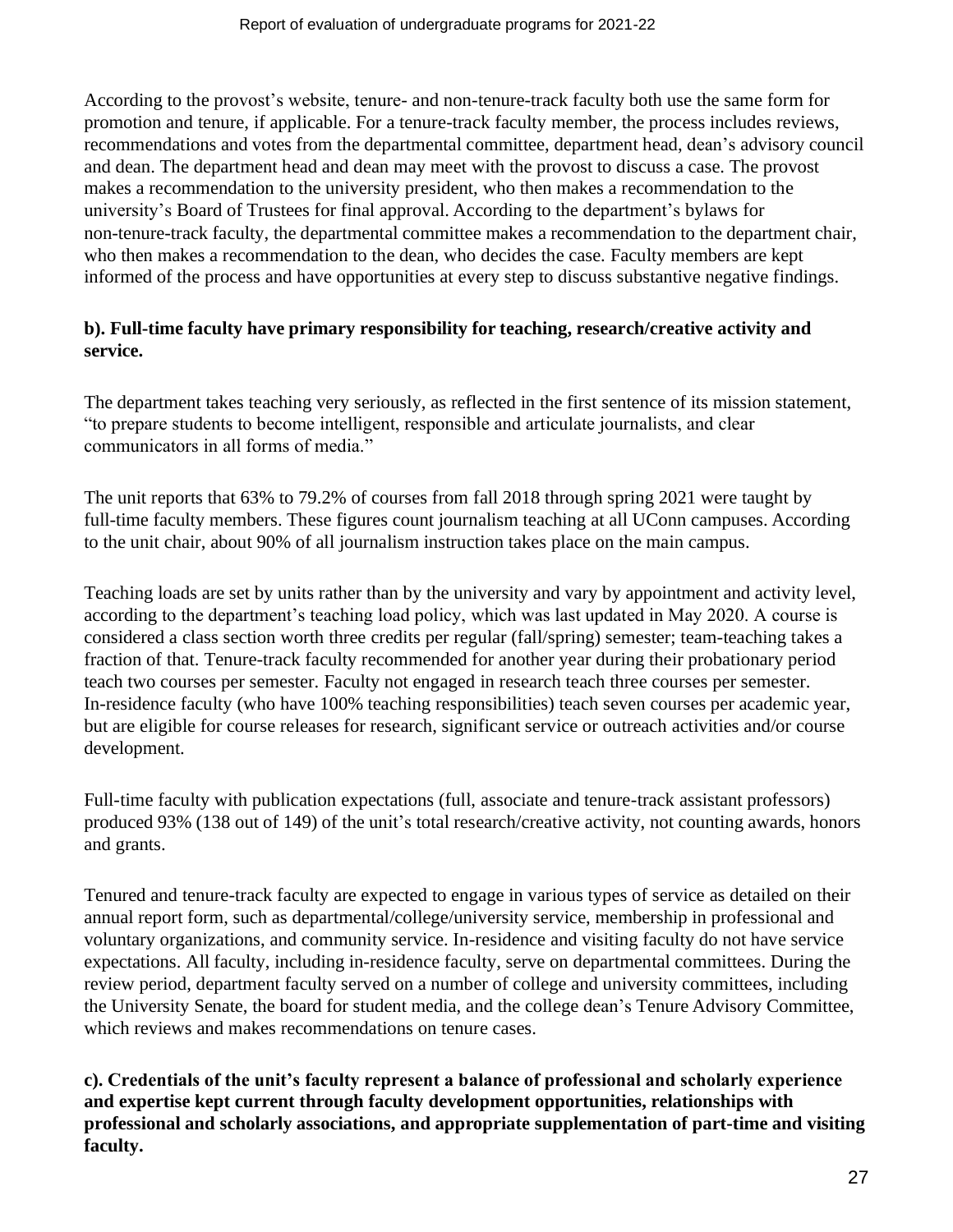Full-time faculty pride themselves on their extensive professional journalism experience, which ranges from 12 to 41 years. The average is about 27 years. For the 10 faculty members listed for spring 2021, nine had earned master's degrees and one had earned a bachelor's degree. Part-time (adjunct) faculty members and the one visiting full-time faculty member also have dozens of years of professional experience. No faculty member holds an earned Ph.D., and there is no scholarly work for an academic audience.

The unit has its own full-time instructional developer who conducts personalized and small-group faculty training for relevant software. Faculty also may attend software and instructional training at the UConn Institute for Teaching and Learning. Many faculty have taken advantage of professional development opportunities through the Poynter Institute and graduate courses in media production, among others. Faculty members belong to relevant professional organizations, such as the Society of Professional Journalists and the Online News Association, and one is a member of AEJMC.

Teaching faculty at all levels, including visiting and adjunct instructors, have won awards for high-quality teaching and/or been given grants and other support for curriculum development.

### **d). The unit regularly evaluates instruction, whether onsite or online, using multiple measures that include student input.**

All full-time faculty, including tenure-track, tenured and in-residence (the latter with only teaching responsibilities), complete annual reports and review them with the unit chair. Student Evaluations of Teaching (SETs) are primary to this, and are mandated and administered by the university. A new "SET+" policy mandates annual teaching portfolios with SETs, professional development, a statement on teaching and peer observations. Faculty with exceptionally high SET scores receive a congratulatory letter from the provost.

According to the previous chair, adjunct faculty are primarily evaluated by SETs which are reviewed by the chair and provost. Adjuncts with high SET scores also receive a provost letter; those with low SET scores receive a letter suggesting UConn teaching resources for improvement and are monitored by the department the next time they teach. If evaluation scores do not improve, they are not asked to return.

# **e). The faculty has respect on campus for its university citizenship and the quality of education that the unit provides.**

Within the university, the department is seen as pulling well above its weight. More than a dozen faculty members from other departments reported that the journalism faculty has a reputation on campus for interdisciplinary collaboration and for a high level of expertise in their fields. Journalism faculty, one said, "are doing some of the best work in the college." Several commented on the range and quality of journalism's contributions to the university, which they said is especially remarkable given the small size of the unit. They said they welcome journalism students in their own classes, where they are "invaluable" as leaders and exemplars of both writing skills and the ability to "make order out of chaos."

The dean of the college described the journalism program as a "gem" with a faculty that is sought after for its ability to provide an "applied perspective" on a wide range of issues being studied and taught at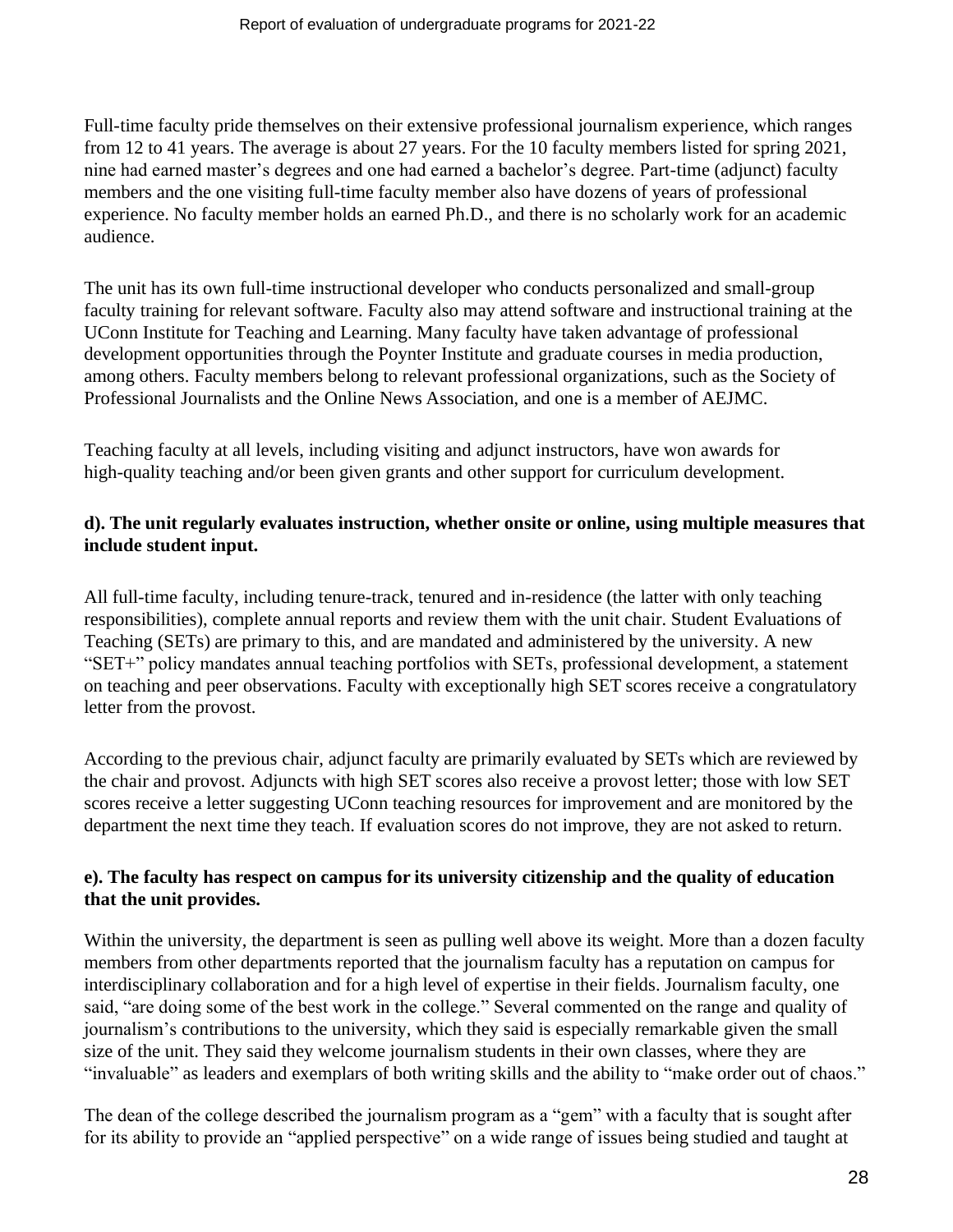the university and whose professional work is admired. She commended the faculty, in particular, for nurturing students and giving them individualized attention.

A member of the site team visited a beginning newswriting course to find students questioning university officials about COVID measures for an assignment. The officials included the president of the university and the athletic director – an indication of the attention the department receives within the university.

### **SUMMARY:**

The unit prides itself on its professionally oriented and experienced faculty, which, conversely, means no faculty have scholarly credentials, experience or aspirations. The unit adheres to, and is familiar with, university hiring policies and procedures. The unit has written criteria for almost allrelevant faculty groups, but it had none for evaluating tenure-track faculty teaching until a year ago when the new university-wide policy mandating teaching portfolios and evaluation rubrics was instituted. No written criteria exist for evaluating faculty service or adjunct instructors. Full-time unit faculty have taught the vast majority of core and required classes for the past three years. Teaching loadsand the use of student course evaluations are determined by written policy and are within best practices.

Overall evaluation, compliance/non-compliance: **COMPLIANCE**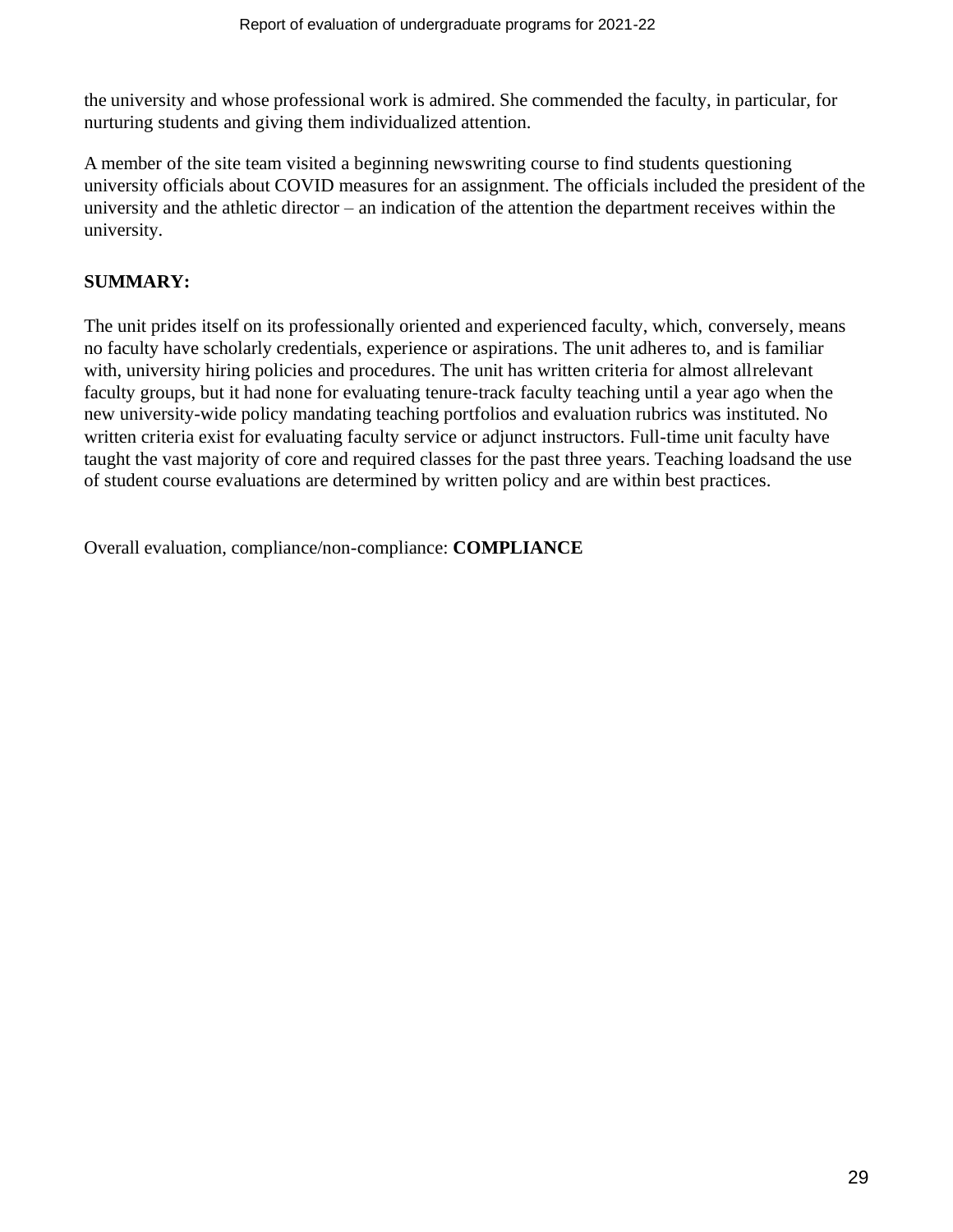### **PART II — Standard 5: Scholarship: Research, Creative and Professional Activity**

### **Unit performance with regard to indicators:**

### **a). The unit requires, supports and rewards faculty research, creative activity and/or professional activity.**

The department requires tenure-track faculty – and expects tenured faculty – to "publish journalism, or articles, books or digital work about journalism for a professional audience." In-residence faculty are not required to publish, but almost all do. There is no expectation of scholarly publication.

Eight full-time faculty members have earned master's degrees and one has earned a bachelor's degree, so the emphasis is on professional, not academic, scholarship. During the review period, 10 faculty members (five tenured, two untenured and three in-residence) published 151 pieces of professional activity, including 129 newspaper/magazine stories, eight books, five awards, and 39 grants (six external). A professor authored one refereed journal article.

The unit actively supports professional activity. New faculty members typically receive \$10,000 in startup funds over the five-year probationary period; the most recent hire in documentary journalism received four times that for startup and equipment. The provost's office provides funding for conference travel and projects, and a new fund will generate \$24,000 annually for faculty and student research called a "game changer" by the department.

Faculty receive reduced teaching loads to complete projects. An associate professor (who was promoted to full professor just before retirement) was co-PI with two UConn biologists on a three-year, \$500,000 grant with the National Science Foundation researching better science communication with STEM graduates. The unit supported him with reduced teaching loads and allowing trial courses, including initial co-taught courses that were counted as full courses. The unit's full-time instructional designer was asked to help out, and computer and media labs were made available to participating faculty and students. A small portion of the grant came back to the unit, which was invested in lab support and to pay for some science journalism research projects.

In 2020-2021, two tenure-track faculty members each earned internal University of Connecticut fellowships with one-year leaves for book projects, a tenured associate professor earned a Fulbright Fellowship to the Philippines (COVID-delayed), and a full professor was given a course reduction to take a Boston Globe Spotlight Fellowship (the first ever awarded to a journalism program faculty member).

The College granted two faculty members sabbaticals: one for a book project and the other for the previously mentioned Fulbright Fellowship (which, under a new policy, will not require a sabbatical, so that faculty member may request another later). Almost all faculty received awards and funding to support professional activity and teaching, with three faculty members each receiving in excess of \$10,000 during the review period.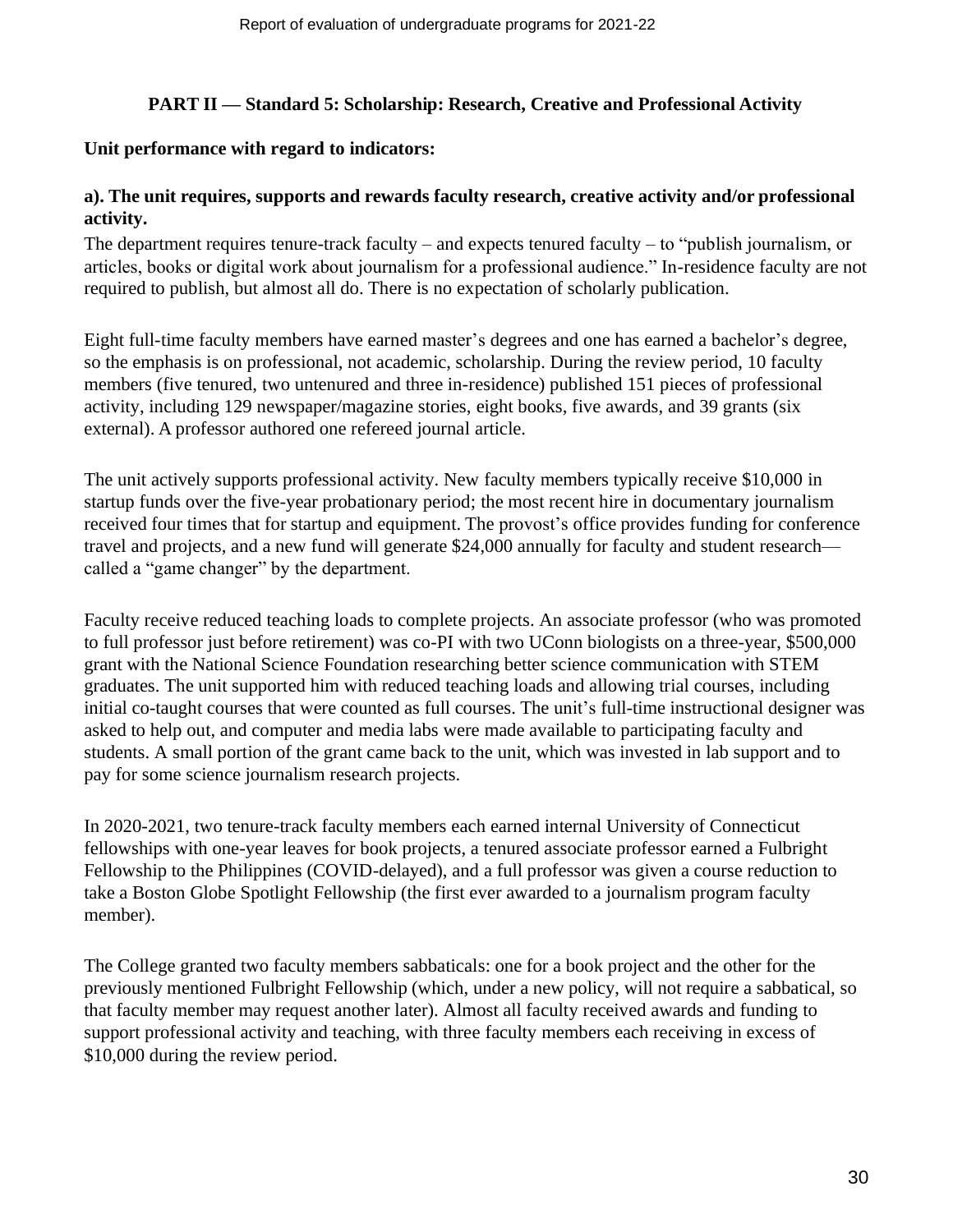### **b). The unit specifies expectations for research, creative activity and/or professional activity in criteria for hiring, promotion and tenure.**

Faculty are hired through a process defined by the university and the American Association of University Professors that include national searches advertised in typical online mass communication job listings, such as AEJMC, the Chronicle of Higher Education, and the National Association of Black Journalists. Job ads from 2017, 2018 and 2021 include clear publication expectations.

The department's promotion and tenure guidelines say that new tenure-track faculty members receive publication expectations in writing when hired and that the department chair meets with them annually to review progress. That document also includes publication standards: "well-written, well-researched journalism or work that advances the knowledge or practice of journalism. Publications may include books, articles in newspapers, magazines, subscription trade publications or journals, articles and other productions in online publications, broadcast journalism, and documentaries. Publication in academic journals is also acceptable." The standards do not mention other types of academic publishing outlets (e.g., monographs).

All faculty members are expected to complete annual reports, which are then reviewed and discussed in an annual meeting with the department chair. Non-tenure track faculty (i.e., lecturers and in-residence) are not expected to publish, although many do.

In response to the COVID-19 pandemic, the provost's office allows anyone who was on tenure-track during the 2019-2020 academic year to request a one-year extension to their probationary tenure clock.

### **c). Evaluation criteria for promotion, tenure and merit recognition account for and acknowledge activities appropriate to faculty members' professional as well as scholarly specializations.**

Department bylaws regarding scholarship say the promotion and tenure committee take several criteria into consideration, including the work's complexity, research quality and publication outlet (which are discussed extensively; there is no mention of academic journals).

# **d). Faculty members communicate the results of research, creative and/or professional activity to other scholars, educators and practitioners through presentations, productions, exhibitions, workshops and publications appropriate to the activity and to the mission of the unit and institution.**

Tenured and tenure-track faculty are expected to publish, while non-tenure track faculty (e.g., in-residence) are not; however, many do.

Nearly all of the creative/professional activity by faculty is journalism aimed at a general audience and not scholars, educators or practitioners. A few faculty have published in outlets such as Nieman Journalism Lab, Chronicle of Higher Education, and Columbia Journalism Review, with one of those faculty members publishing a book on digital discourse. Work for general audiences included some national outlets (e.g., National Geographic and High Times) and many regional outlets (e.g., The Hartford Courant), as well as photo exhibitions at various Midwest museums and in Los Angeles. Almost all faculty participated in local and/or regional presentations to general audiences.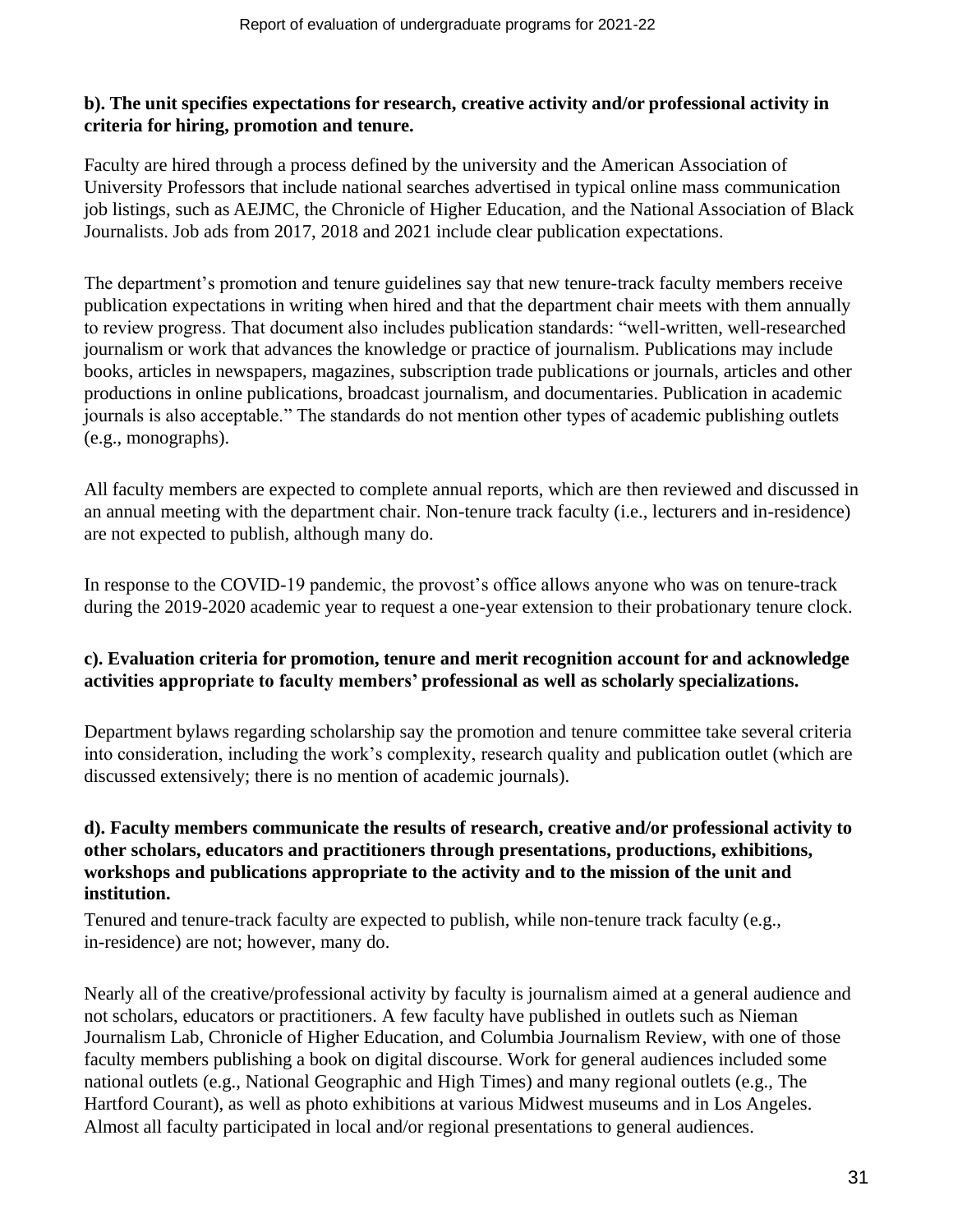#### Report of evaluation of undergraduate programs for 2021-22

# **e). The unit fosters a climate that supports intellectual curiosity, critical analysis and the expression of differing points of view.**

Faculty said the climate of the department and the college is conducive to questioning and free expression. They said they have frequent opportunities to provide input and their views are valued. Disagreements are handled respectfully, and there appears to be a high level of congeniality among faculty members.

During class visits, students were engaged and frequently spoke up to offer their views or ask questions without being urged to do so. Those attending a student session with the site team said they feel challenged by their professors but, even more so, they feel supported. As one student said, "These professors are unlike any others I've had (outside the department). They truly care about you and will do everything they can to help you."

# **SUMMARY:**

Faculty are expected to publish for a general audience; there is no expectation of scholarlypublication. Faculty have produced an impressive amount of professional journalism, with most being newspaper and magazine articles. Expectations regarding publication are clear for hiring and for promotion and tenure. The unit provides generous support for professional scholarship and for faculty pursuing fellowships and awards. The environment encourages free discourse and intellectual engagement.

Overall evaluation, compliance/non-compliance: **COMPLIANCE**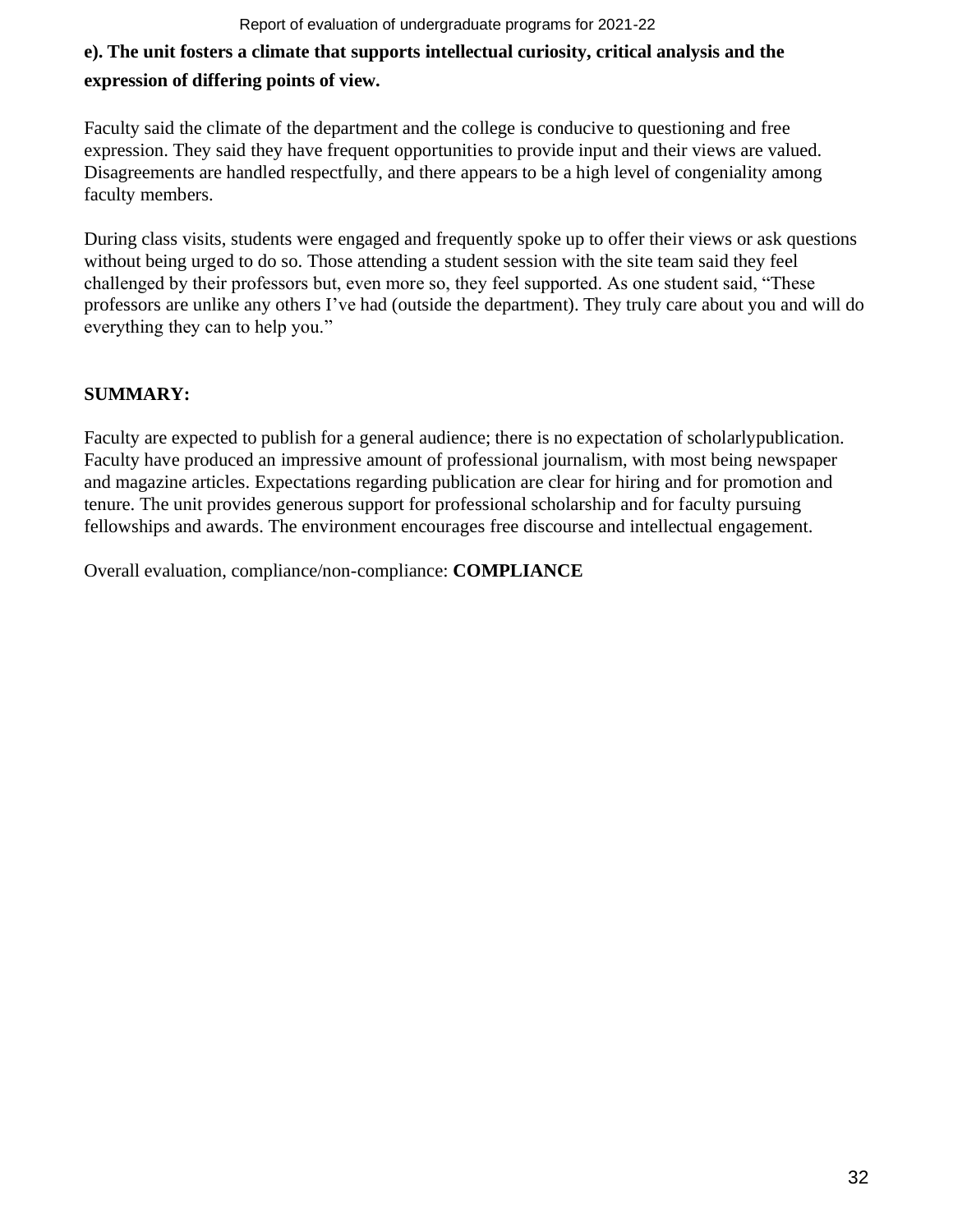| Scholarship, Research,<br><b>Creative and Professional</b> | <b>Total</b><br>from<br>Unit* | <b>Individuals</b>                                  |                                   |                                   |                                                                                                                                   |                                                                                             |
|------------------------------------------------------------|-------------------------------|-----------------------------------------------------|-----------------------------------|-----------------------------------|-----------------------------------------------------------------------------------------------------------------------------------|---------------------------------------------------------------------------------------------|
| <b>Activities</b>                                          |                               | <b>Full Professors</b><br>(4 during this<br>period) | <b>Associate</b><br>Professors(2) | <b>Assistant</b><br>Professors(1) | Other<br>Faculty** $(3)$<br>Lecturer-in-re<br>sidence.<br>associate<br>professor-in-r<br>esidence,<br>professor-in-r<br>esidence. | <b>Totals</b><br>(10)<br><b>Includes</b><br>one<br>professor<br>who has<br>since<br>retired |
| <b>Awards and Honors</b>                                   | 5                             | $\mathfrak{Z}$                                      | $\overline{2}$                    |                                   |                                                                                                                                   | 5                                                                                           |
| <b>Grants Received Internal</b>                            | 33                            | $\mathfrak{Z}$                                      | 17                                | $\overline{4}$                    | 9                                                                                                                                 | 33                                                                                          |
| <b>Grants Received External</b>                            | 6                             | $\overline{2}$                                      | $\mathbf{1}$                      |                                   | 3                                                                                                                                 | 6                                                                                           |
| <b>Scholarly Books, Sole- orCo-</b><br>authored            | 8                             | 5                                                   | 1                                 |                                   | $\overline{c}$                                                                                                                    | 8                                                                                           |
| Textbooks, Sole- or Co-<br>authored                        | $\mathbf{0}$                  |                                                     |                                   |                                   |                                                                                                                                   | $\bf{0}$                                                                                    |
|                                                            |                               |                                                     |                                   |                                   |                                                                                                                                   |                                                                                             |
| <b>Books Edited</b>                                        | $\overline{0}$                |                                                     |                                   |                                   |                                                                                                                                   | $\bf{0}$                                                                                    |
| <b>Book Chapters</b>                                       | $\mathbf{1}$                  | $\mathbf{1}$                                        |                                   |                                   |                                                                                                                                   | 1                                                                                           |
| <b>Monographs</b>                                          | $\mathbf{0}$                  |                                                     |                                   |                                   |                                                                                                                                   | $\bf{0}$                                                                                    |
| <b>Articles in Refereed Journals</b>                       | 1                             | 1                                                   |                                   |                                   |                                                                                                                                   | 1                                                                                           |
| <b>Refereed Conference Papers</b>                          | $\mathbf{0}$                  |                                                     |                                   |                                   |                                                                                                                                   | $\bf{0}$                                                                                    |
| <b>Invited Academic Papers</b>                             | $\mathbf{0}$                  |                                                     |                                   |                                   |                                                                                                                                   | $\bf{0}$                                                                                    |
| <b>Encyclopedia Entries</b>                                | $\overline{0}$                |                                                     |                                   |                                   |                                                                                                                                   | $\bf{0}$                                                                                    |
| <b>Book Reviews</b>                                        | $\mathbf{0}$                  |                                                     |                                   |                                   |                                                                                                                                   | $\bf{0}$                                                                                    |
| <b>Articles in Non-refereed</b><br>Publications***         | 129                           | 75                                                  | 43                                | 2                                 | 9                                                                                                                                 | 129                                                                                         |
| <b>Juried Creative Works</b>                               | $\mathbf{0}$                  |                                                     |                                   |                                   |                                                                                                                                   | $\bf{0}$                                                                                    |
| <b>Non-juried Creative Works</b>                           | $\overline{4}$                |                                                     | -1                                | $\mathfrak{Z}$                    |                                                                                                                                   | 4                                                                                           |
| Other (please specify) Play<br>adaptation of book          | $\mathbf{1}$                  | $\mathbf{1}$                                        |                                   |                                   |                                                                                                                                   | $\mathbf 1$                                                                                 |
| Photojournalism exhibits                                   | $\overline{4}$                | $\sqrt{2}$                                          | $\sqrt{2}$                        |                                   |                                                                                                                                   | $\overline{\mathbf{4}}$                                                                     |
| Documentary video                                          | 3                             | $\overline{c}$                                      | 1                                 |                                   |                                                                                                                                   | $\mathbf{3}$                                                                                |
| <b>TOTAL</b>                                               | 195                           | 95                                                  | 68                                | $\boldsymbol{9}$                  | 23                                                                                                                                | 195                                                                                         |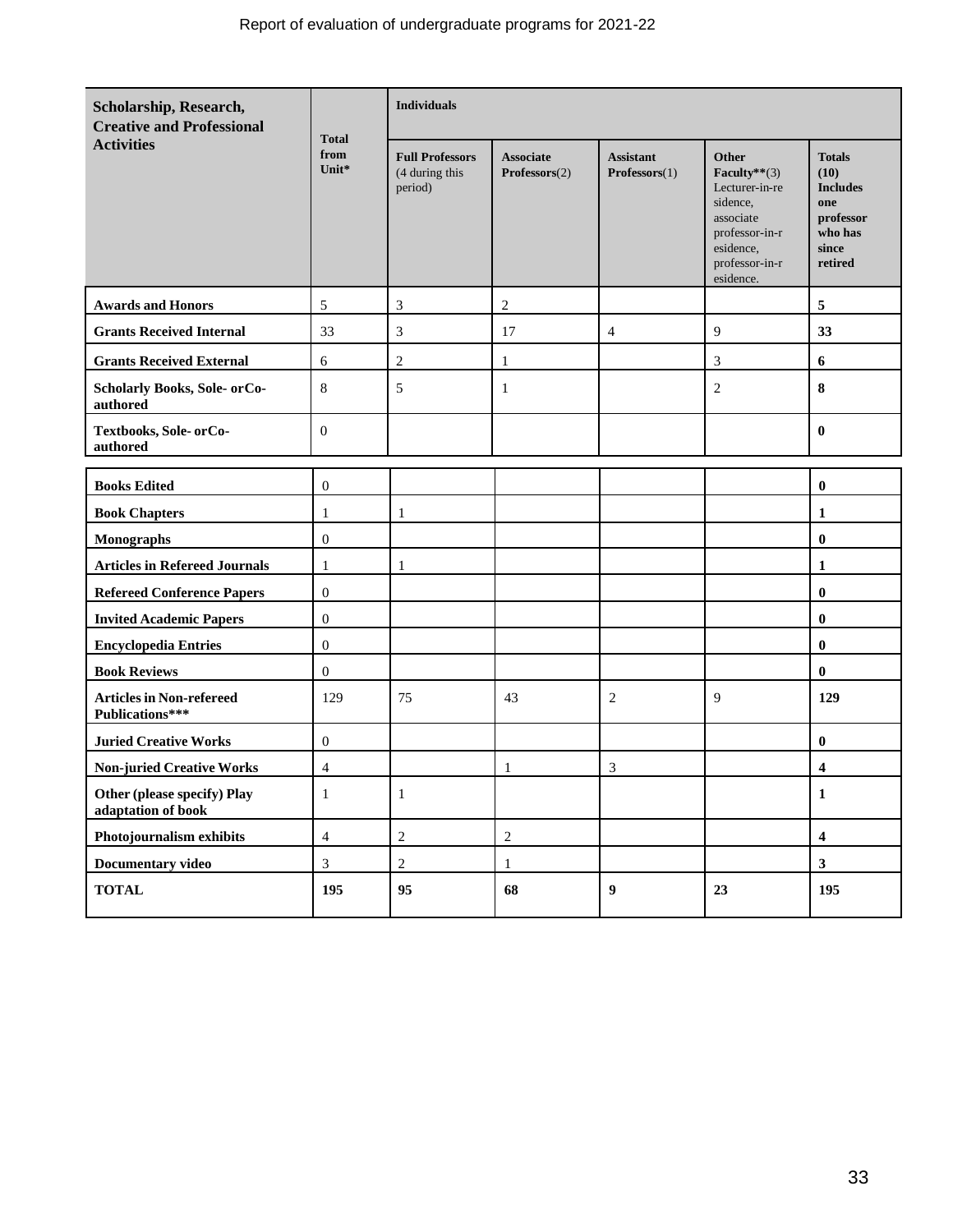### **PART II — Standard 6: Student Services**

### **Unit performance with regard to indicators:**

### **a). Faculty and/or professional advising staff ensure that students are aware of unit and institutional requirements for graduation and receive career and academic advising.**

Pre-majors are advised by a staff member who meets individually with them, advises them about department requirements, and helps them prepare a plan of study. When admitted to the major, students are assigned a faculty adviser with whom they must meet and complete a plan of study before registration. Students are encouraged to meet one-on-one with faculty before registering for each subsequent semester in case of problems with study plans, but even before COVID-19, these were often done via email if no significant issues were evident.

Departmental surveys of graduates consistently show high or very high ratings of advising quality (77% in AY 2019), although the percentage of high and very high ratings dipped to 73% during the AY 2020 COVID-19 semesters when the university was operating hybrid classes. In interviews, students gave high marks for the quality of advising, both academic and career-related. One student, an independent studies major, said that of her three advisers, the journalism faculty adviser is the one most concerned about her personally. Complaints about advising are rare: there were three in the past six years, all involving credits and handled at the departmental level.

Faculty also offer students career guidance and help finding internships. The department keeps students apprised of job openings and internships through emails, its website and other forms of notice. Students told the site team that although internships are not required, faculty push them to obtain internships and provide guidance in finding opportunities.

The unit also works with the university's Career Services Department to provide resume instruction and critiques of resumes as well as mock interview experiences.

Among 2019 graduates, 71% reported being employed and 21% reported continuing education. That compared to 54% employment and 33% continuing education for College of Liberal Arts and Sciences graduates.

### **b). Faculty are available and accessible to students.**

Faculty are available and accessible. Students are enthusiastic about the accessibility of faculty members and their commitment to student success. "They're so dedicated and want to help us a lot," said one student. Students said professors were accommodating and flexible during the pandemic. About the faculty generally, one student said they showed "a level of personal caring I never thought I'd experience in college." Students also said faculty are quick to provide them with recommendations for jobs when asked.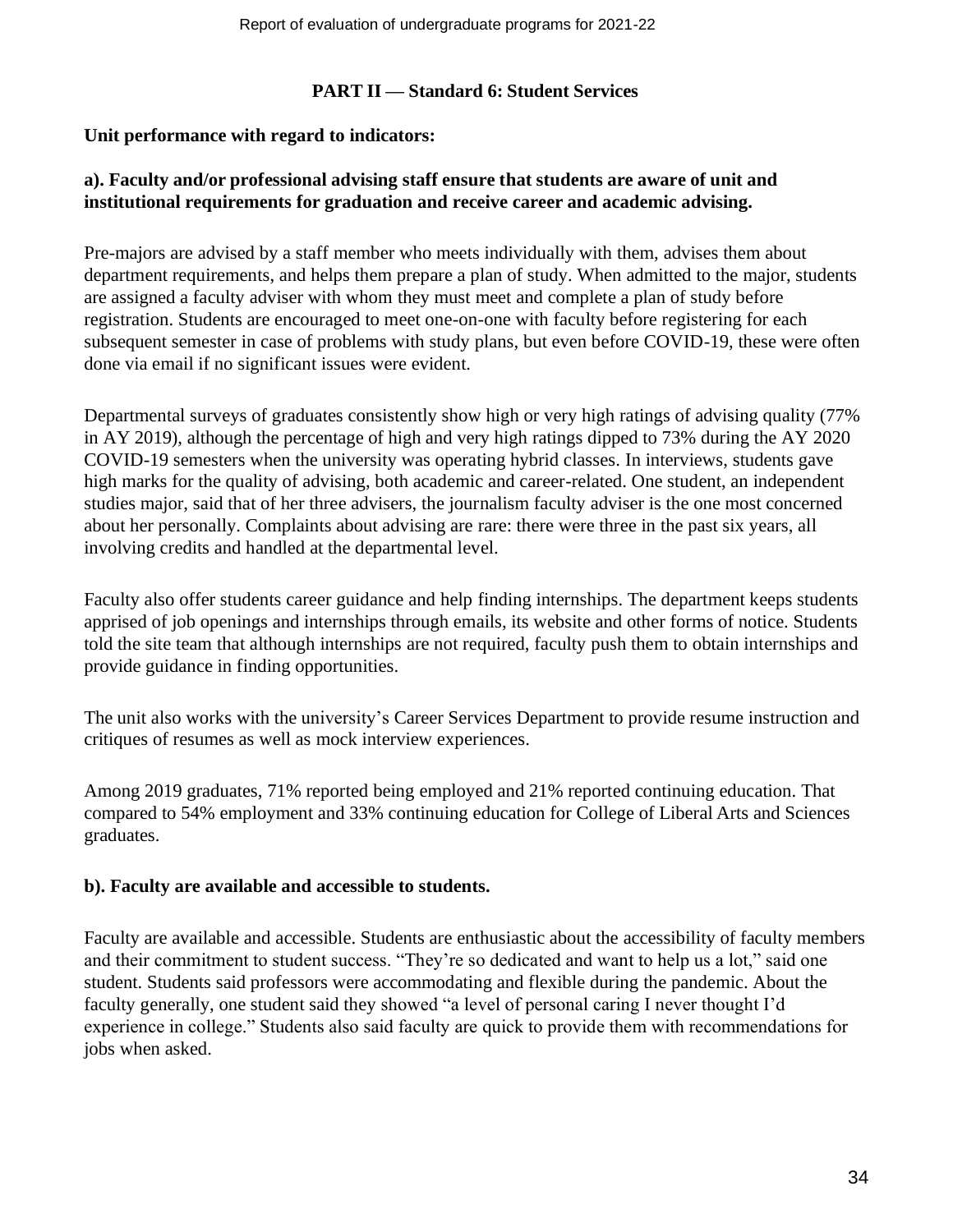### **c). The unit keeps students informed about the activities, requirements and policies of the unit.**

The department keeps advising materials on its website. Faculty also are encouraged, but are not required, to keep individual student advising records on the university's recently adopted proprietary advising platform. One faculty member said that a separate system run by the registrar allows students and their advisers to keep track of their interactions and progress toward graduation. That system trumps paper records or the new advising platform, he said.

The unit uses an email list to inform students about speakers and other program activities in addition to jobs and internships. Twitter, the department's website and printed material also keep students informed. Students said they are given packets of information about internship openings.

# **d). The unit and the institution provide students with extracurricular activities and opportunities that are relevant to the curriculum and develop their professional as well as intellectual abilities and interests.**

The student newspaper, radio and TV stations – The Daily Campus, WHUS-FM and UCTV – operate independently of the department and are completely student-run. Faculty and students estimate about 80% of journalism majors work for at least one of those outlets. Students said they often apply what they learn in class directly to their work for student media.

The unit has made no progress since the last site visit in establishing student chapters of major journalism organizations, such as the Society of Professional Journalists, National Association of Black Journalists, National Association of Hispanic Journalists or Asian-American Journalists Association. It did revive a chapter of the Radio Television Digital News Association. In its diversity plan, the unit notes that until recently its student population has been too small to support an AAJA or NAHJ chapter and that Connecticut no longer has an NABJ chapter. The Boston NABJ chapter president has offered to work with UCONN students, and an alumnus has met with students to encourage formation of a chapter. The new department head, an SPJ member, plans to revive a student SPJ chapter, noting that other, smaller state universities have them.

Regardless, students reported that faculty encourage them to join national journalism organizations, including IRE, and to attend conferences, which they said they do. The unit maintains a list of professional organizations on its website with dues and other membership information and encourages students to join.

Internships are not required but are strongly encouraged. The unit offers up to three credits per semester for internships that meet its requirements. Students said they avoid these supervised internships because they have to pay for those credit hours, so they often seek internships outside of the school's direct oversight. The faculty internship adviser acknowledged that weakness but said colleagues do refer students to her for consultation regarding programs, like the Dow Jones News Fund, that she works with.

### **e). The accredited unit must gather, maintain and analyze enrollment, retention, graduation rates and other aggregate information for improving student services and reducing barriers to student**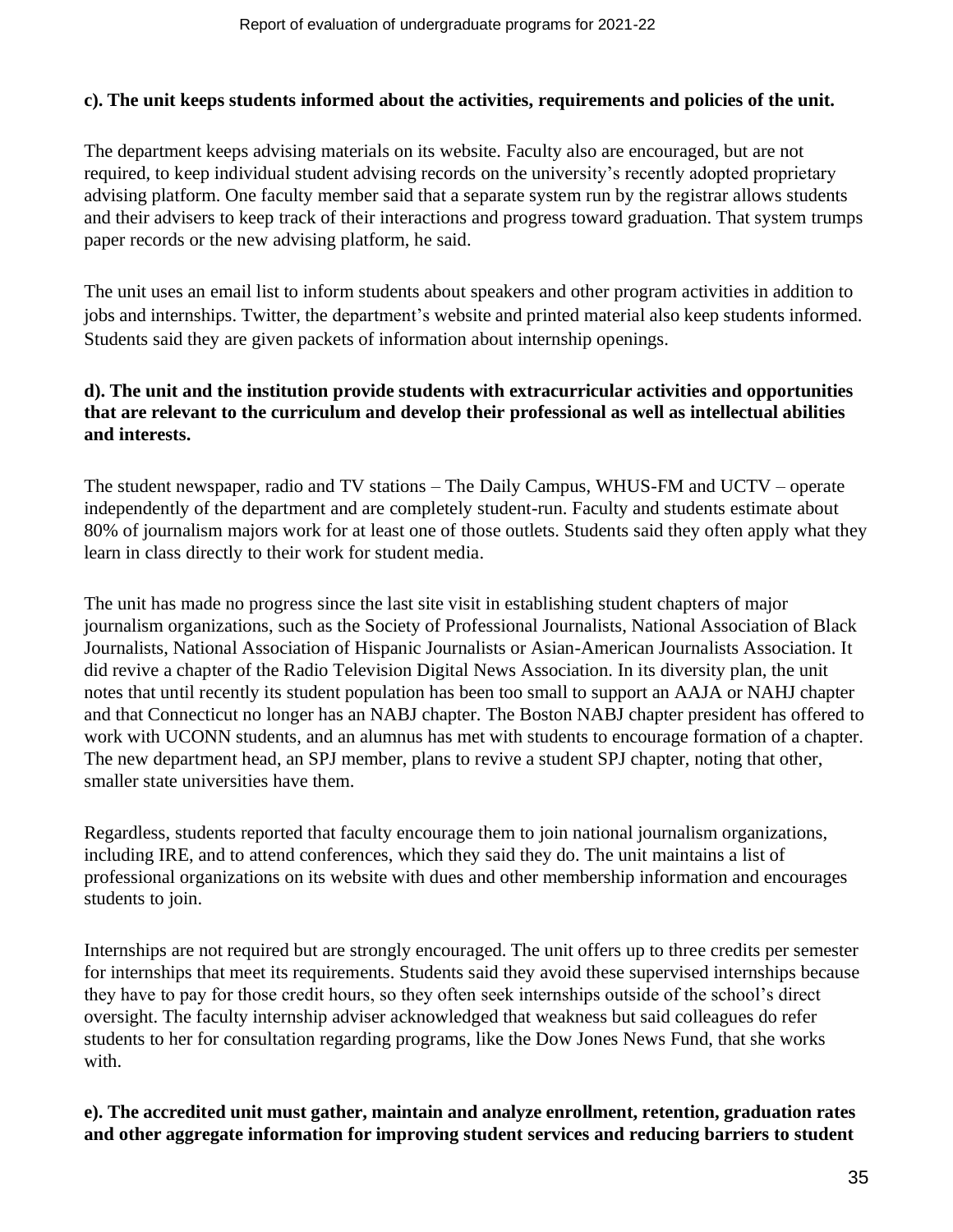### **success. The unit annually publishes retention and graduation information on its website.**

The unit regularly publishes graduation information on its website. Of 54 students admitted in 2016-2017, the unit reported 98% graduated from UCONN, compared with an 83% rate for the university overall. Of the 53 graduates, 92% graduated as journalism majors and 80% completed a second degree.

Minority retention among declared majors is high. For example, only 1.7% of declared majors who were Black or Hispanic failed to graduate with the 2016-2017 class, either because they left the university or graduated in other majors. The percentage of Black/Hispanic journalism majors who didn't graduate in 2020 and 2021 crept upward to 3% in both years, but the pool of graduates was much smaller (29 and 25, respectively).

### **SUMMARY:**

The unit provides strong academic advising and suitable career advising for students.Faculty and the department administration demonstrate commitment to helping students succeed. Students were effusive in their praise of faculty for their personal care, willingness to share expertise and career advice. The unit could benefit from the creation of more student journalism organizations, but students said their access to work experience at independent student media and conferences of professional organizations helps with networking.

Overall evaluation, compliance/non-compliance: **COMPLIANCE**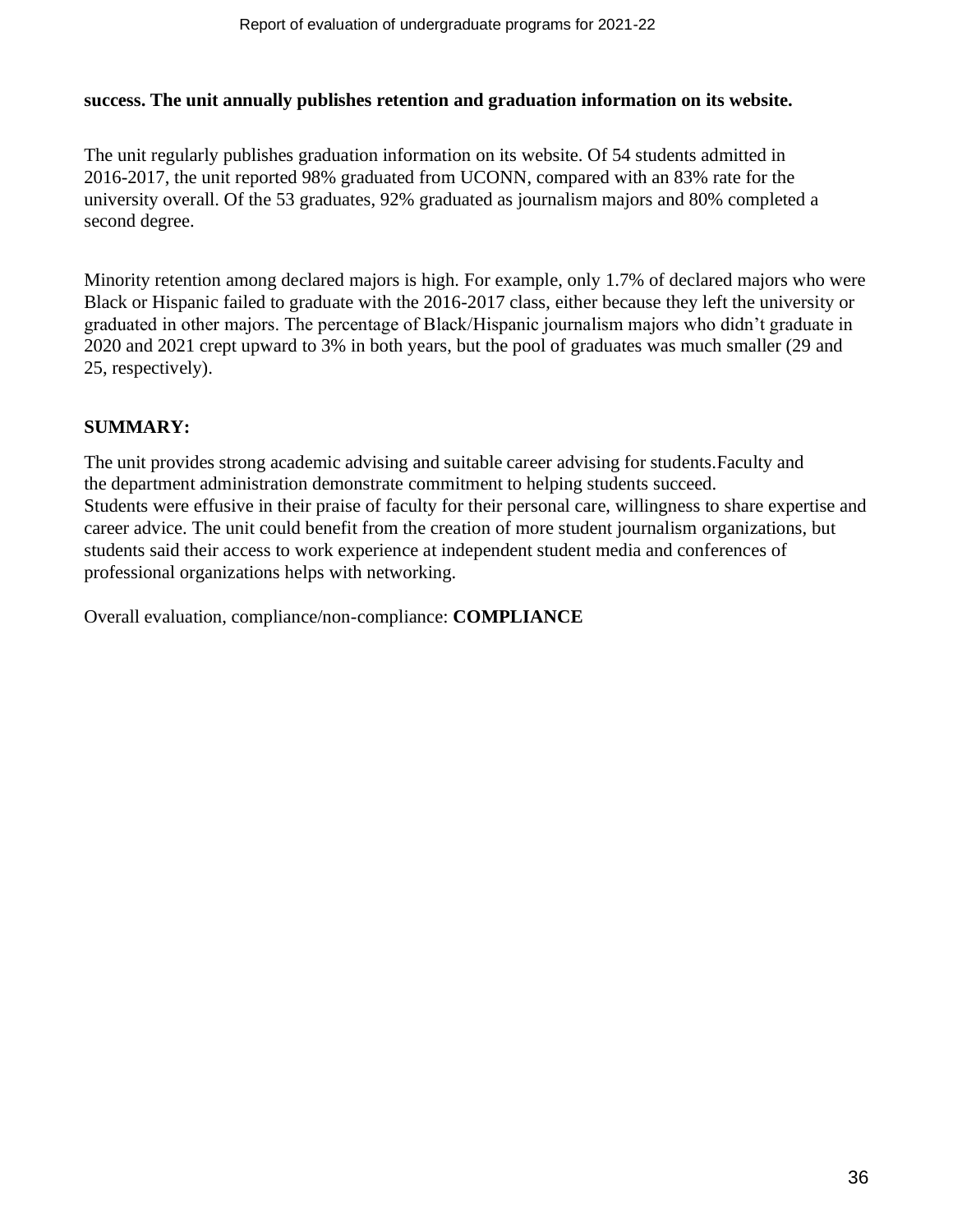### **PART II — Standard 7: Resources, Facilities and Equipment**

### a). The unit has a detailed annual budget for the allocation of its resources that is related to its **long-range, strategic plan.**

The College of Liberal Arts and Sciences determines an annual budget for the Journalism Department that includes salaries and basic operating expenses. That budget was \$1.796 million in 2021, up from \$1.3 million at the end of the last review period, an increase of 27%, despite a decline in number of majors and enrollment.

The increase can be attributed to salaries – in particular, contractual salary increases and benefits for full-time employees as negotiated by employee unions. Overall, salaries represent more than 80% of the budget.

The department is allocated a small amount each year for general operations, such as supplies and travel. This allocation has remained steady at about \$13,000 each year of the review period. The college also provides annual funding for temporary labor, such as paying adjuncts and student workers. That funding totaled about \$46,000 in the current fiscal year, about half of what it was at the beginning of the review period. The drop was due in part to less demand for adjuncts as enrollment has dropped.

The department relies on its own fundraising to cover a range of expenses, including some faculty projects, events and special equipment purchases. It currently has about \$40,000 in un-endowed funds and \$1.35 million in endowed funds.

About half of the spin-off from endowed funds supports scholarships and about half is available to meet current needs as determined by the department. The department has used these funds to purchase equipment, such as high-end video cameras, a drone and microphones for student use; to augment grant money for faculty projects; and to bring in speakers and host events. In addition, the department gets a small percentage return on summer school revenues, typically about \$2,000 a year, which is used to augment the operating budget.

Endowed funds grew by almost half recently as the result of an estate gift from an alumnus. The spin-off from that endowment gives the department an extra \$24,000 to \$25,000 a year in discretionary spending – a significant amount when considering the size of the operating budget.

The unit's strategic plan identifies additional faculty and a new building with current technology as its most important budgetary need. Because those needs have been largely met, the unit is in the process of updating its strategic plan to identify new spending goals.

### **b). The resources that the institution provides are adequate to achieve the unit's mission. The resources are fair in relation to those provided other units.**

The University of Connecticut, like most state schools, has faced budget problems caused by decreased state support over time. It faces a projected deficit of \$76 million for fiscal year 2021, of which it hopes about \$28 million will be offset by a one-time COVID bridge allocation from the state legislature and a wave of employee retirements, spurred by a new retirement package. Complicating the budget situation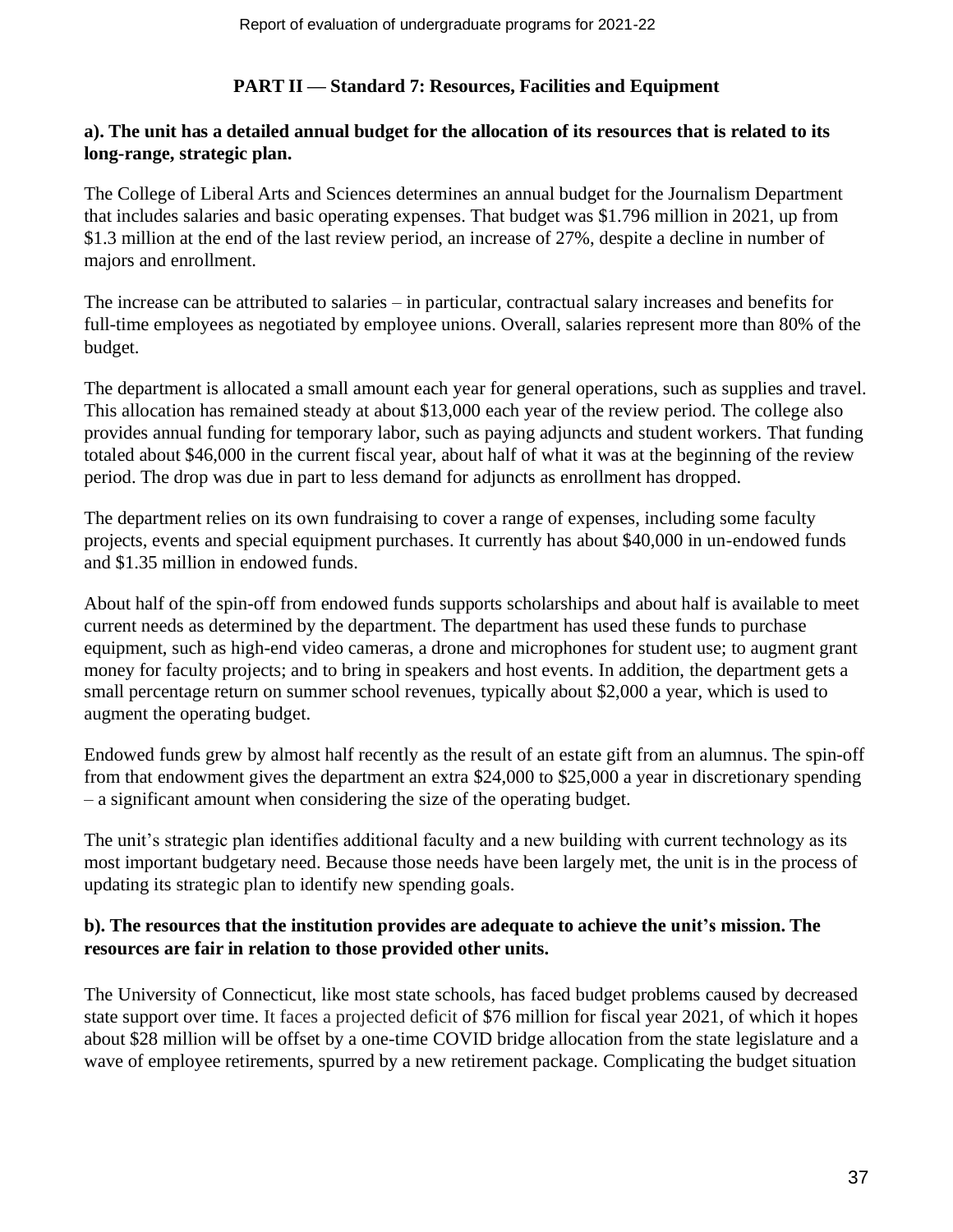is the fact that contracts for the university's two major labor unions – AAUP and the UConn Professional Employees Union – expired this past summer and have not yet been resolved.

Despite the pandemic and a decline in the number of international students, enrollment university-wide rose slightly in 2020, spurred by strong numbers at the regional campuses, especially among first-year students. In fall 2021, the university enrolled its largest ever incoming class of first-year students.

The university has reduced budgets to colleges by 1 to 2 percent a year and expects that level of cuts to continue for the next several years. As described above, the College of Liberal Arts and Sciences has reduced support to departments in response, but rather than employing across-the-board cuts, college administrators have made cuts commensurate with the size and resources of departments. According to the dean of the college, there is a recognition that because journalism is a small department with a small operating budget it does not have as much flexibility as other departments, and, therefore, it has not beencut as much as other units within the college. Several positions that came open during the review periodwere filled, and the number of faculty remained unchanged.

The college has supported the Journalism Department in other ways. For example, when the department lost a part-time academic adviser in 2018, the college assigned responsibility for advising journalism pre-majors to one of its staff members. That person works in the Journalism Department once or twice a week. The college also provides funds to maintain and update faculty and lab computers and to purchase major studio equipment. Computer labs are updated about every three years.

The department reports in its self-study that it is satisfied with the support and resources it has received from the college, although there is concern that reductions in college-level support for adjuncts and to fill temporary vacancies could become increasingly problematic as enrollment in courses begins to grow.

### **c). The facilities of the unit enable and promote effective scholarship, teaching and learning.**

Since 2012, the department has been housed in Oak Hall, a building designed in part with the needs of the journalism department in mind. Journalism shares the fourth floor with the Department of Political Science.

The space includes a reception area, administrative and individual faculty offices, conference room, kitchen, equipment room and two small breakout rooms for student use. A separate office is set aside for adjunct faculty use.

Skills courses are taught in two labs equipped with teaching stations and 16 Mac computers each for student use. A video studio has a green screen, two teleprompters, two Sony cameras, a large monitor and lighting. A third camera, typically used for field reporting, is brought in when students are recording newscasts. The studio is connected to a control room with a TriCaster video switcher and several editing stations.

The space allotted to the department also has a small photo studio with lights and backdrops that was converted from an office and a sound studio with sound proofing and external mics. The "Publication Practice" classes use a small multimedia studio as a newsroom for collaborations on special reporting projects or documentaries. It is equipped with five workstations.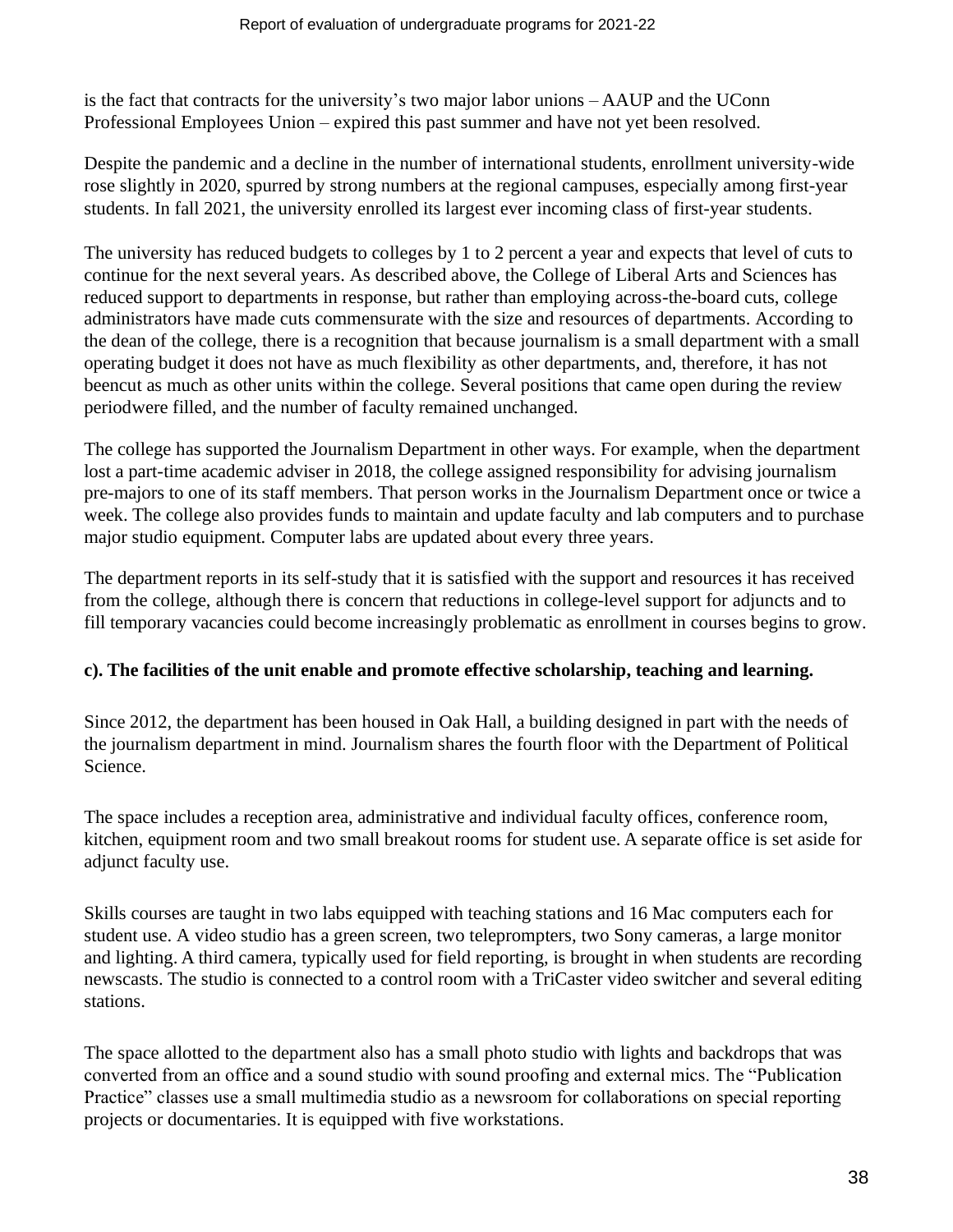Classrooms, other than labs, are assigned by the university registrar's office. About 90 percent of all journalism classes are taught in Oak Hall. They range from lecture halls to smaller seminar-style classrooms.

Students have access to the building 24-7 and access to labs and studios during business hours.

# **d). The institution and the unit provide faculty and students with equipment or access to equipment to support its curriculum and the research, creative and professional activities of the faculty**.

Mac computers in the departments' two labs are up-to-date with the Adobe Creative Suite. All the Macs have been replaced within the past two years.

Students check out equipment for class use for a week at a time. During the past year, when many students were studying remotely, they were able to check out equipment for the entire semester. Equipment includes 10 Canon Camcorder kits, seven Orca camera kits and nine DSLR kits, eight podcasting recorders, 15 various types of microphones, 21 mini tripods and 25 full-sized tripods.

Students interviewed were satisfied with the range and availability of equipment and said the department works to ensure that equipment is equitably distributed.

### **e). The institution and the unit provide sufficient library and information resources to support faculty and student research and professional development.**

The department displays textbooks, journalism monographs and other material in its conference room, but students and faculty primarily utilize the university library for resource materials. A librarian is specifically assigned to assist the department, and he has frequently visited classes to share information about data resources and other materials available to students.

# **SUMMARY:**

Space allocated to the department is modern, well-kept and adequate to its needs. Technology is up to date and students have access to sufficient equipment. While the department has absorbed some budget cuts, they have been commensurate with its size and resources, and the college has provided support in other ways, including advising and technology. The size of the faculty has not been affected, despite a decline in the number of students. The department has had some success raisingoutside funds to support special initiatives and projects.

Overall evaluation, compliance/non-compliance: **COMPLIANCE**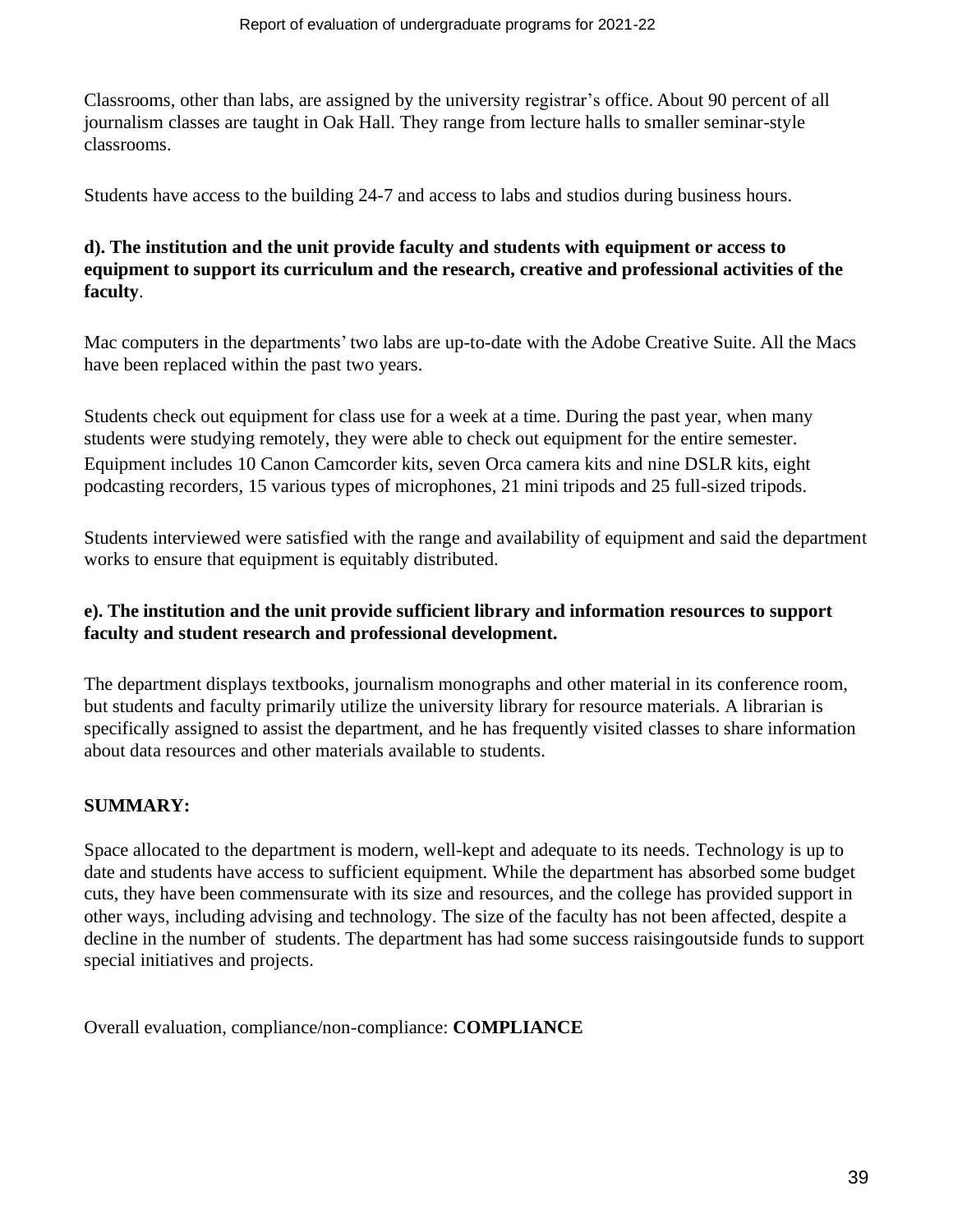### **PART II — Standard 8: Professional and Public Service**

### **Unit performance with regard to indicators:**

### **a). The unit consults and communicates regularly with its alumni and is actively engaged with alumni, professionals and professional associations to keep curriculum and teaching, whether on-site or online, current and to promote the exchange of ideas.**

Alumni contacted for this report enthusiastically commend the school's faculty for their support and professional counsel. They confirmed that the unit communicates regularly with them via an annual newsletter, a dedicated Facebook page (800+ followers) and Twitter (2,000+ followers). The Twitter account seems most active and includes updates about internships, jobs, journalism, students and alumni. The department's website contains short profiles of alumni along with other information relevant to alumni.

Alumni stay involved with the department, many through direct contact with professors and staff and through speaking engagements in classes. Recent speakers include Sabrina Herrera of the Hartford Courant, Daniela Marulanda of ESPN, Charlie Smart of The New York Times' graphics team, Cheyenne Haslett of ABC News and Annie Pancak of Law360. Alumni also participate in a "Careers in Media Night" sponsored by UCONN's Department of Career Services. Several professors continue to mentor graduates years after they land their first jobs.

Eight of the 13 members of the unit's Professional Advisory Committee are alumni. The role of the committee, in the words of one member, is largely to help the department assess how well prepared students are for the professional world. Committee members evaluate a sampling of the portfolios of graduating seniors each year and assess whether students demonstrate the skills required for entry-level jobs as journalists. One committee member said almost all the students he has evaluated meet that level of competence, and many exceed it. "What keeps me engaged is the department does a great job teaching kids the fundamentals of journalism," another member said.

A couple of advisory group members want the committee to be involved beyond the assessments. One said he plans to meet with the new department head to discuss ways to "invigorate" the advisory committee.

### **b). The unit provides leadership in the development of high standards of professional practice through such activities as offering continuing education, promoting professional ethics, evaluating professional performance, and addressing communication issues of public consequence and concern.**

In 2019-2020, the unit created an advisory board of state news executives to help plan programs for their newsrooms that would align with needs and budgets. The initiative also helped inform the unit's strategic planning by revealing what state media see as priorities The effort produced two workshops on data journalism before newsrooms shuttered due to the pandemic. During the pandemic, the unit sponsored an online workshop with the DART Center on the personal toll on journalists covering the pandemic. The unit plans to reconvene this advisory group in 2021-2022.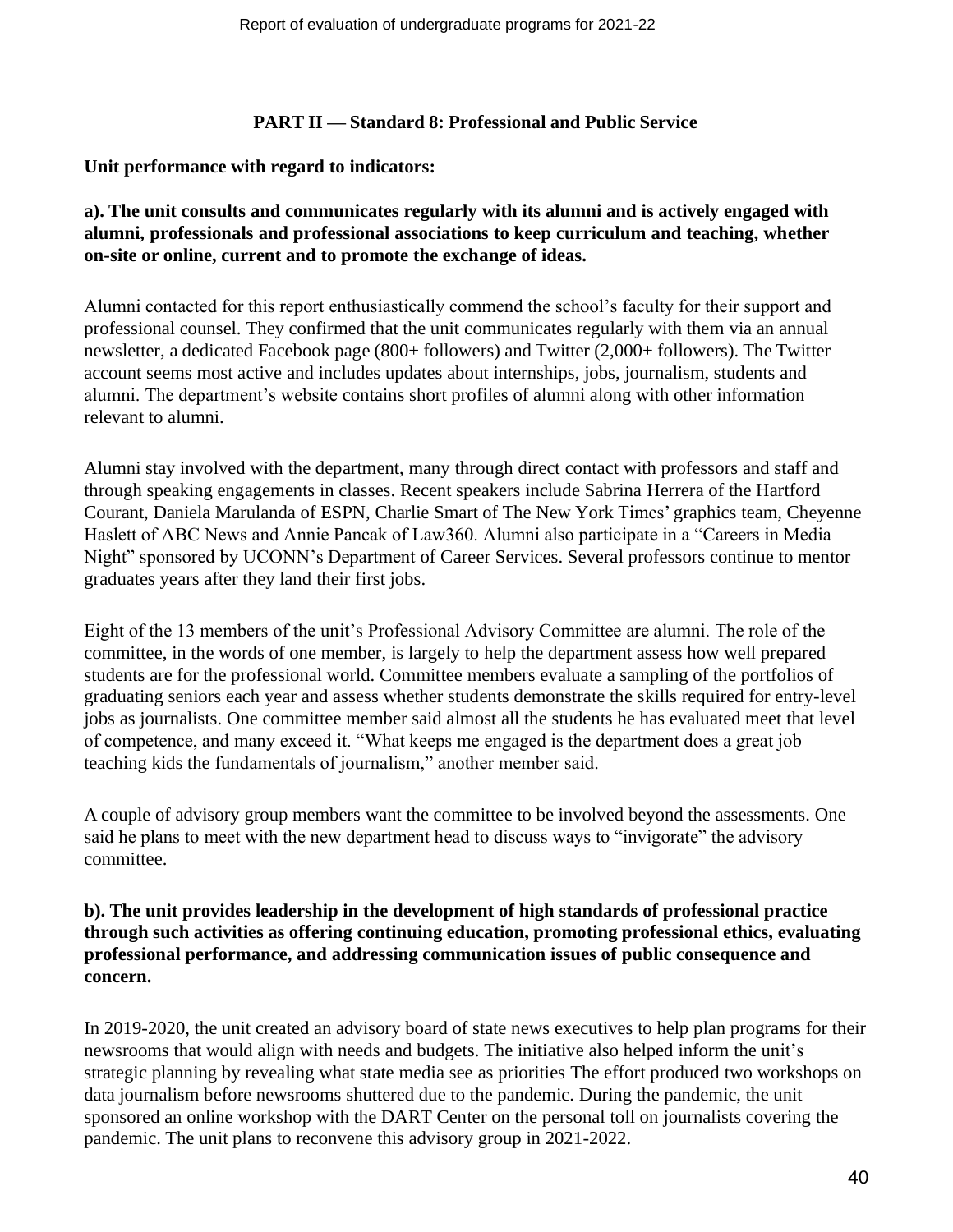Faculty have served as judges of journalistic work for the Sigma Delta Chi Awards, Online Journalism Awards, National Press Photographers Association, Eppy Awards and Livingston Awards. In addition, they have been speakers at local, national and international gatherings on the role of the press and the First Amendment.

Faculty also serve as directors on the boards of such nonprofits as the New England First Amendment Coalition, ecoRI News, CTMirror.org, the Connecticut Foundation for Open Government, and the Connecticut Health Investigative Team.

# **c). The unit contributes to the improvement of journalism and mass communication as academic disciplines by supporting the faculty's involvement in academic associations and related activities.**

Faculty are involved in professional and academic organizations, including Asian American Journalists Association, Online Journalism Association, Investigative Reporters & Editors, Association for Education in Journalism and Mass Communication, Journalism and Women's Symposium, National Press Photographers Association, Society of Environmental Journalists, Overseas Press Club and Explorers Club, Society of Professional Journalists, New York Press Club, College Media Association, and Radio Television Digital News Association. A recently created endowed fund by an alumnus will generate annual revenue that will be used in part to support faculty membership in such organizations, the new department head said.

# **d). The unit contributes to its communities through unit-based service projects and events, service learning of its students and civic engagement of its faculty.**

The unit touts multimedia publications produced with students as its signature public service. Among the projects produced since the last review:

- A 2016 report by an "Environmental Journalism" class that traveled to Louisiana to examine its post-Hurricane Katrina landscape, the long-term effects of the BP Oil spill, and the state's disappearing coastline.
- A 2016 report by students in an advanced "Publication Practice" class and three faculty members that examined the difficulties families in Hartford face getting nutritious food.
- A 2020 website and weekly newsletter and accompanying podcast for first-time voters produced by "Publication Practice" students.
- A weekly newsletter of top Connecticut news published from 2017-2019 that also had an accompanying podcast, which continues today.
- A 2020 short documentary film about undocumented immigrants in Connecticut and the activists who help them, produced by "Publication Practice" students and two faculty members. The film was selected for the Toronto Lift-Off Film Festival and was a Hearst Award finalist.
- A 2020 project about faith communities and social change affected by demographic shifts in New London, Connecticut. The pandemic short-circuited a planned written and visual package for publication in The Day of New London. Although students were unable to complete the visual part of the project, some worked through the summer to produce a series of stories published in October 2020.

This fall, two faculty members are leading a student FOI project in coordination with the New England First Amendment Coalition (NEFAC). Students in a "Newswriting I" class and a "Journalism Law" class are submitting public record requests to 85 police departments in Connecticut, Rhode Island and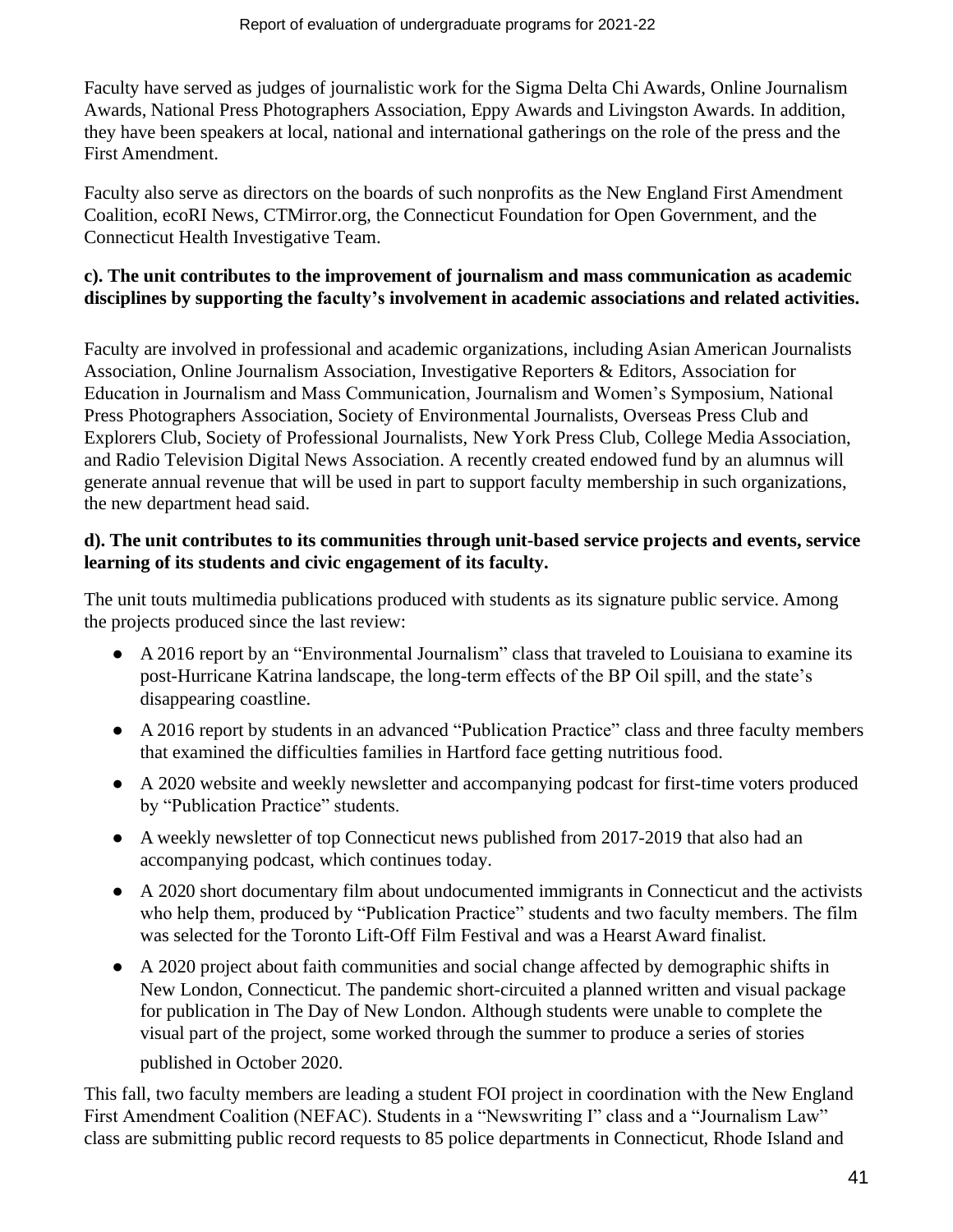### Report of evaluation of undergraduate programs for 2021-22

Massachusetts. "There have been issues regionally about police departments not releasing arrest narratives, so our project seeks to quantify agency compliance. NEFAC will be publishing the results," one of the project leaders said.

The department frequently partners with other departments and institutes to sponsor speakers on topics such as the environment and human rights. In 2018, it co-sponsored a university-wide event proposed, organized and moderated by Associate Professor (now department head) Marie Shanahan. The panel, "Confronting Racism as Journalists," featured minority journalists from The Washington Post, the Philadelphia Daily News and NBC Asian America.

Each holiday season, the department works with local social services agencies to provide a family with holiday gifts.

# **e). The unit supports scholastic journalism through such activities as faculty workshops, visiting lectures and critiques of student work.**

The unit hosts a one-week residential journalism camp for high school students each summer in tandem with the nonprofit Connecticut Health Investigative Team. High school journalists report and write each day with guidance from professionals. In an effort to increase outreach, two faculty members joined the Journalism Education Association and contacted Connecticut teachers who are members. COVID-19 caused the camp to be cancelled in 2020 and 2021. The unit expects to resume the workshop in 2021-2022.

Faculty also are called on to speak at high schools and middle schools.

# **SUMMARY:**

The unit contributes to the profession and the community through alumni and professionalties. Alumni engagement is high, if not organized. Alumni expressed strong support for the department'scommitment to training in journalism basics while exposing students to a variety of platforms and ways of storytelling. Faculty are involved in their communities as speakers at public events, service on boards and volunteer work. With students, faculty have produced exemplary work for publication by area newspapers and online outlets.

Overall evaluation, compliance/non-compliance: **COMPLIANCE**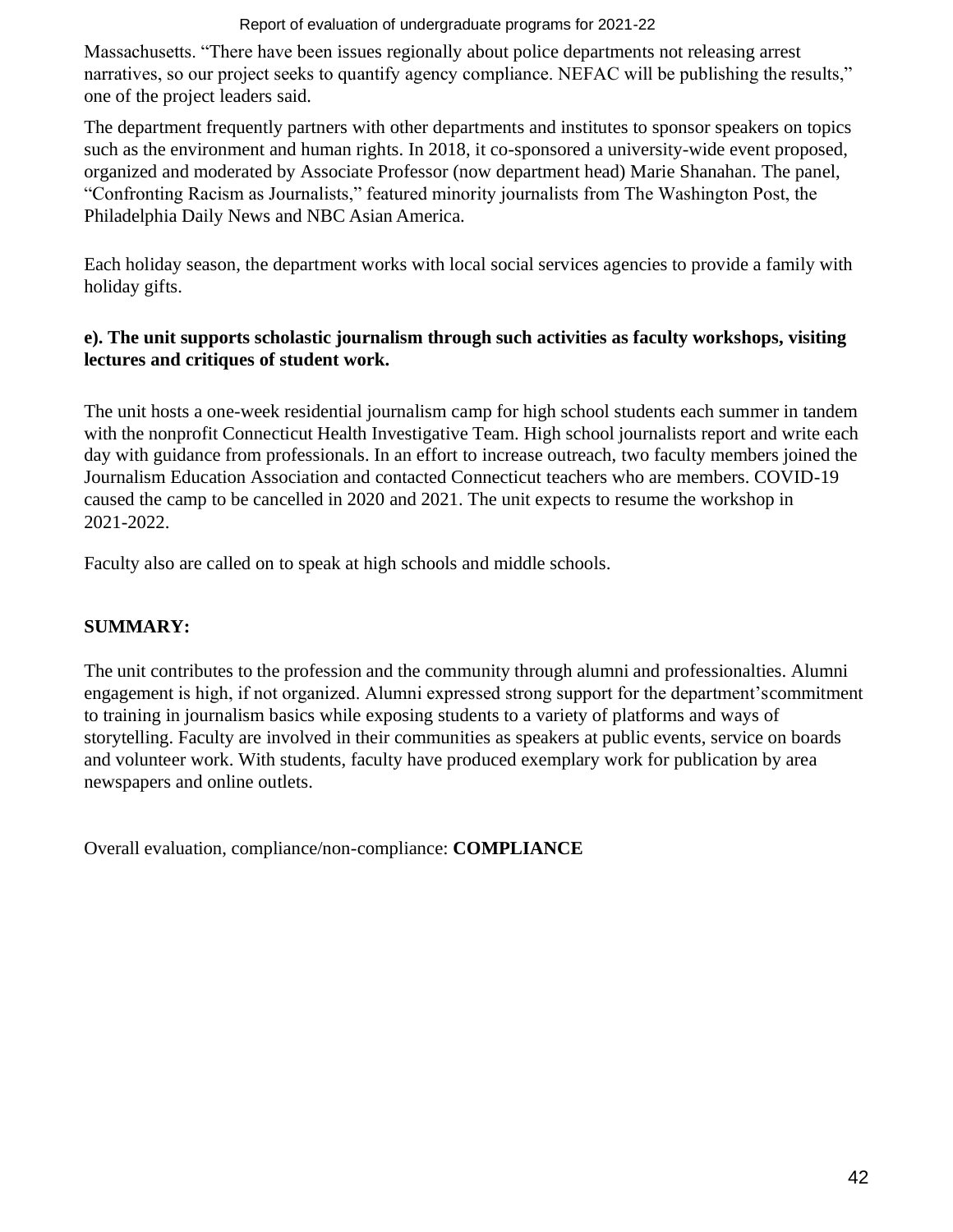### **PART II — Standard 9: Assessment of Learning Outcomes**

### **Unit performance with regard to indicators:**

# **a). The unit defines the goals for learning that students must achieve, including the "Professional Values and Competencies" of the Council.**

### **• Who is in charge of the assessment program (e.g., administrator, sequence coordinator or faculty committee)?**

For almost all of the review period, the department chair (who just stepped down after 38 years) and an emeritus journalism faculty member (who retired in 2017 after 28 years) handled assessment. In spring 2019, an associate professor in-residence was named assessment coordinator and given a course release for this service.

# **• How has the unit verified that core and required courses cover all 12 of ACEJMC's professional values and competencies?**

The unit did not present a curriculum map mapping courses to learning outcomes and/or the 12 ACEJMC professional values and competencies. In discussing curriculum, the self-study lists each of the 12 ACEJMC values and competencies and the courses in which students would encounter them: for example, that the unit's Diversity Plan incorporates diversity into all courses and that the topic of ethics is covered in the introductory newswriting course and a standalone ethics course.

The written assessment plan gives the 12 PV&Cs as goals that are addressed in part by the one direct measure, a portfolio assessment. The one indirect measure provided was a survey of recent graduates.

The one direct measure in the assessment plan, a portfolio assessment, assesses eight unit-created categories that are medium-oriented (e.g., still photo, video, audio). Each has multiple evaluative questions like, for still photo, "Is composition good?" and for resume, "Is work history complete?"and a scored rubric (except diversity, which has only one question):

- Written journalism
- Still photography
- Video
- Audio
- Slide shows
- WordPress use
- Resumes
- diversity

A generous mapping finds correspondence with seven of the 12 PV&Cs. The five with no measures and no mention in the rubrics are:

- Understand and apply the principles and laws of freedom of speech
- Demonstrate an understanding of the history and role of professionals and institutions.
- Demonstrate an understanding of professional ethical principles.
- Critically evaluate their own work and that of others.
- Apply basic numerical and statistical concepts.

One of the assessment plan's indirect measures, a survey of recent graduates, used scaled questions about all 12 PV&Cs (collapsing diversity into one question) except writing.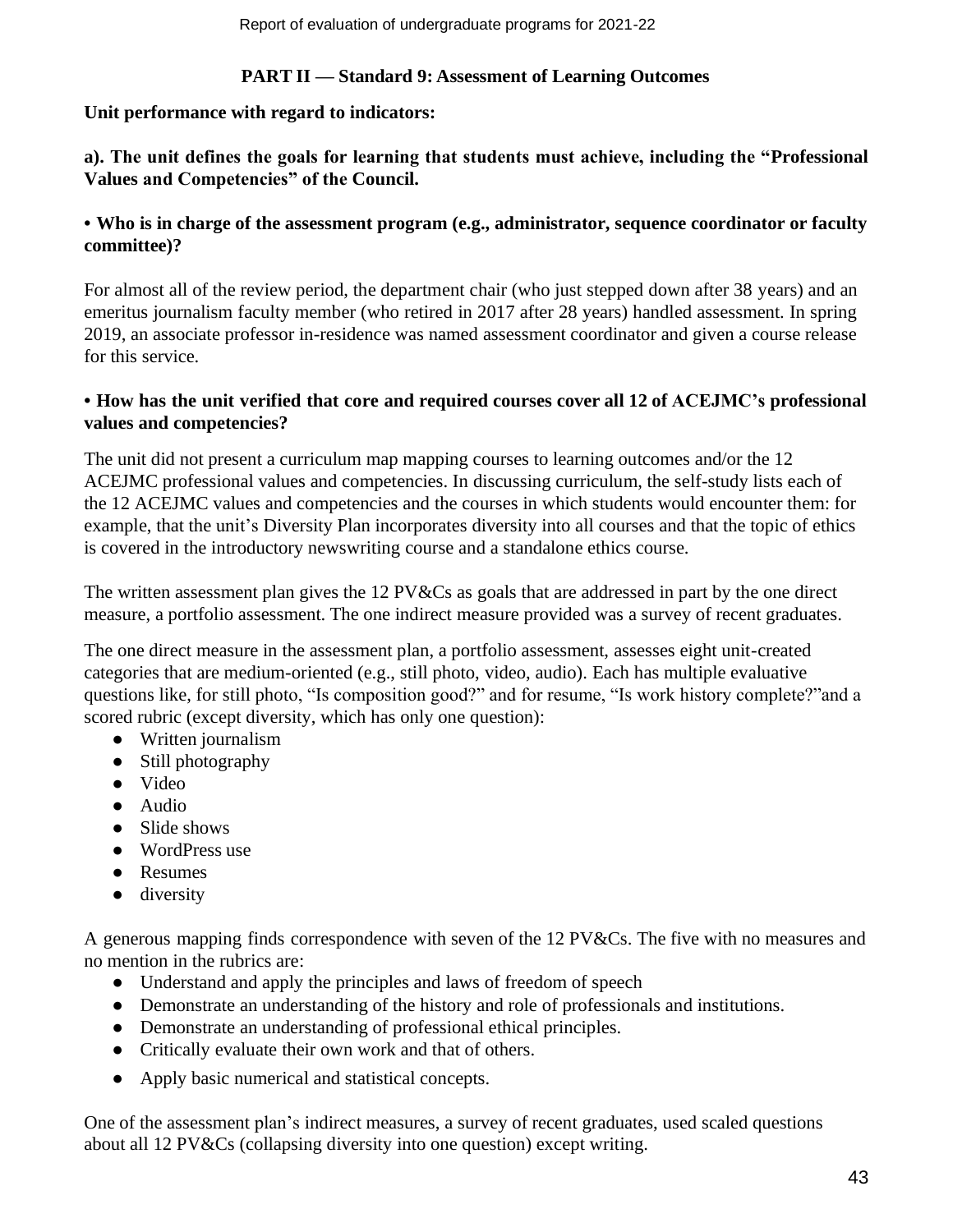### **• How has the unit ensured that the syllabuses for these courses state learning outcomes that address the values and competencies appropriate for each course?**

Syllabi review for learning outcomes is not mentioned in the assessment plan, the self-study or any of the questions or requested materials received by the site team (of which there were many regarding assessment, including the three completed portfolio reports and several narratives). A check of syllabi found inconsistent listing of learning outcomes.

# **b). The unit has a written assessment plan that uses multiple direct and indirect measures to assess student learning.**

The unit has a written assessment plan that was approved just before the last accreditation visit in fall 2014 and mentions a new portfolio review assessment tool. The plan appears not to have been revised since then. Faculty meeting minutes show discussion about "fine-tuning" the new portfolio review rubric in fall 2017, the first time a review was completed.

# **• What direct measures of assessment does the unit use, where in the curriculum and when?**

The portfolio assessment is the unit's single direct assessment measure. The self-study says: "In 2013-14, we established a new assessment plan that is based around three one-credit portfolio courses that we developed for this purpose. The courses are taken between sophomore and senior year. The end result is a professional portfolio, which we use as a type of capstone assessment. The courses became a departmental requirement in the 2015-16 catalog year."

These courses are Journalism 2111 (Multimedia Skills), Journalism 3111 (Content Development) and Journalism 41111 (Professional Presentation). Both faculty members and volunteers from the unit's Professional Advisory Committee evaluate the portfolios.

The assessment plan also calls for students in the final portfolio class to take an exit assessment test, which the department says was not implemented. The unit conducts surveys of for-credit internship providers, but the assessment coordinator said they are not aggregated or used for assessment purposes. The unit said that is because so few students take internships for credit.

### **• What indirect measures does it use, where and when?**

The assessment plan mentions continuing to use a survey of graduates; however, there is no information in the assessment plan about survey contents or administration. The former unit head said that until 2018 the university insisted on conducting these surveys. There were a number of questions about students' majors, but since most journalism students double-major, the findings were not useful. The university also took a long time releasing results. The unit began its own survey of recent graduates in 2018-2019.

The assessment plan also says the unit uses graduation and retention rates as an indirect measure. The unit indicated that these did not identify any weaknesses in the program that needed to be addressed.

# **• Are these measures effective for assessing ACEJMC's professional values and competencies?**

Student portfolios are used to assess some ACEJMC values and competencies, but not all, and they are not mapped to the 12 PV&Cs in a meaningful way. Analyzing the direct measure, student portfolios, would require matching existing categories, like "audio," to a PV&C. As previously mentioned, a generous mapping excludes five PV&Cs.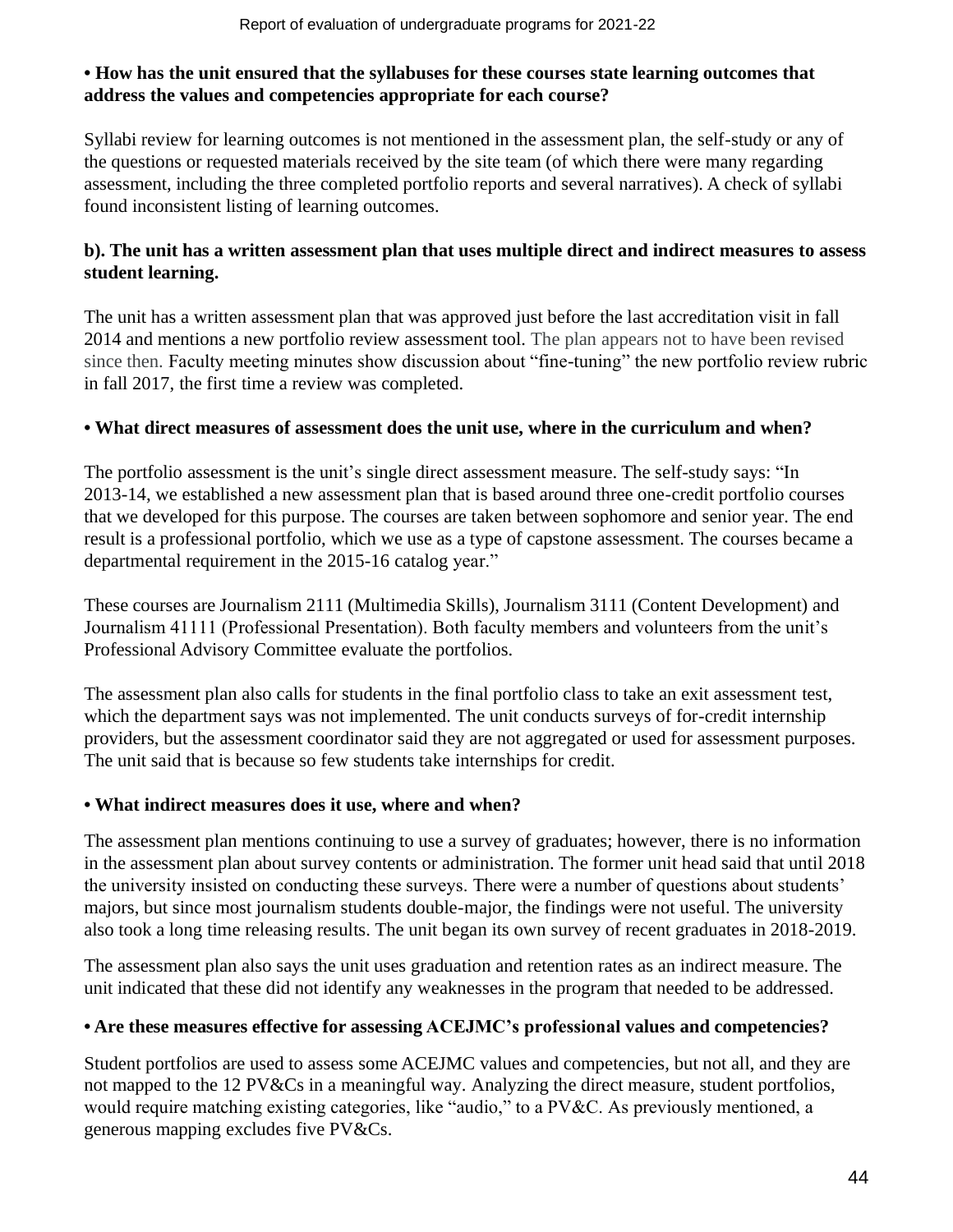The indirect measure, the survey of recent graduates, asks about all 12 PV&Cs. Analysis and discussion are limited to faculty meetings and there is no report generated.

### **c). The unit collects and reports data from its assessment activities and applies the data to improve curriculum and instruction.**

### **• How does the unit collect and analyze the findings and identify unsatisfactory learning of specific values and competencies?**

The unit began collecting and analyzing data for the direct measure, student portfolios, in the third year of the accreditation review period. The unit said this was to allow students to build their portfolios through the newly added series of one-credit portfolio courses. Data collection occurred three times: 2017-2018, and springs and summers of 2019 and 2020.

Assessment reports exist only for the direct measure, student portfolio reviews, and dates correspond to data collection: 2017-2018, and the springs and summers of 2019 and 2020. Reports contain detailed data breakouts and recommendations using the unit-termed categories (that exclude five of the 12 PV&Cs).

Regarding one of the indirect measures, the survey of recent graduates, the unit relied on the university-mandated survey until 2018. The university's survey did not ask any questions regarding student learning and was difficult to apply to the unit's graduates. The unit began its own survey of recent graduates in 2018-2019. Because of the pandemic, the survey was not conducted for 2019-2020, but was for 2020-2021.

The self-study did not include reports analyzing the surveys of recent graduates. However, at faculty meetings in fall 2018 and fall 2019, the former department chair provided the faculty with an overview of the findings of the 2016-2017 university graduate survey and the 2018-2019 departmental survey, which were largely favorable. Minutes of the latter meeting reference a discussion about alumni concerns related to learning numerical skills and career advising and potential remedies. Faculty plan to discuss the results of the 2020-2021 survey at the November 2021 faculty meeting.

Separate from its formal assessment efforts, a faculty-oriented exercise led to positive curricular changes. In 2015-2016, the unit head requested a faculty member lead a review of the writing and reporting courses, prompted by information from the 2014 reaccreditation process. The review included two faculty surveys, an overview and analysis of the department's two core writing/reporting courses, and meetings with course and lab instructors. Recommendations and adopted changes included a new textbook, more unified learning goals, specific assignments, the collection and analysis of grade distribution data, and a decision to include ungraded assignments to increase writing opportunities.

### **• What specific values and competencies had graduating classes not mastered satisfactorily?**

It is difficult to say, given the deficiencies described above.

### • How does the unit decide how to address these areas of concern and what actions did it take to do **so?**

The unit did not present a report or evidence for decisions or actions regarding assessment findings. A handful of faculty meeting minutes mention related discussions.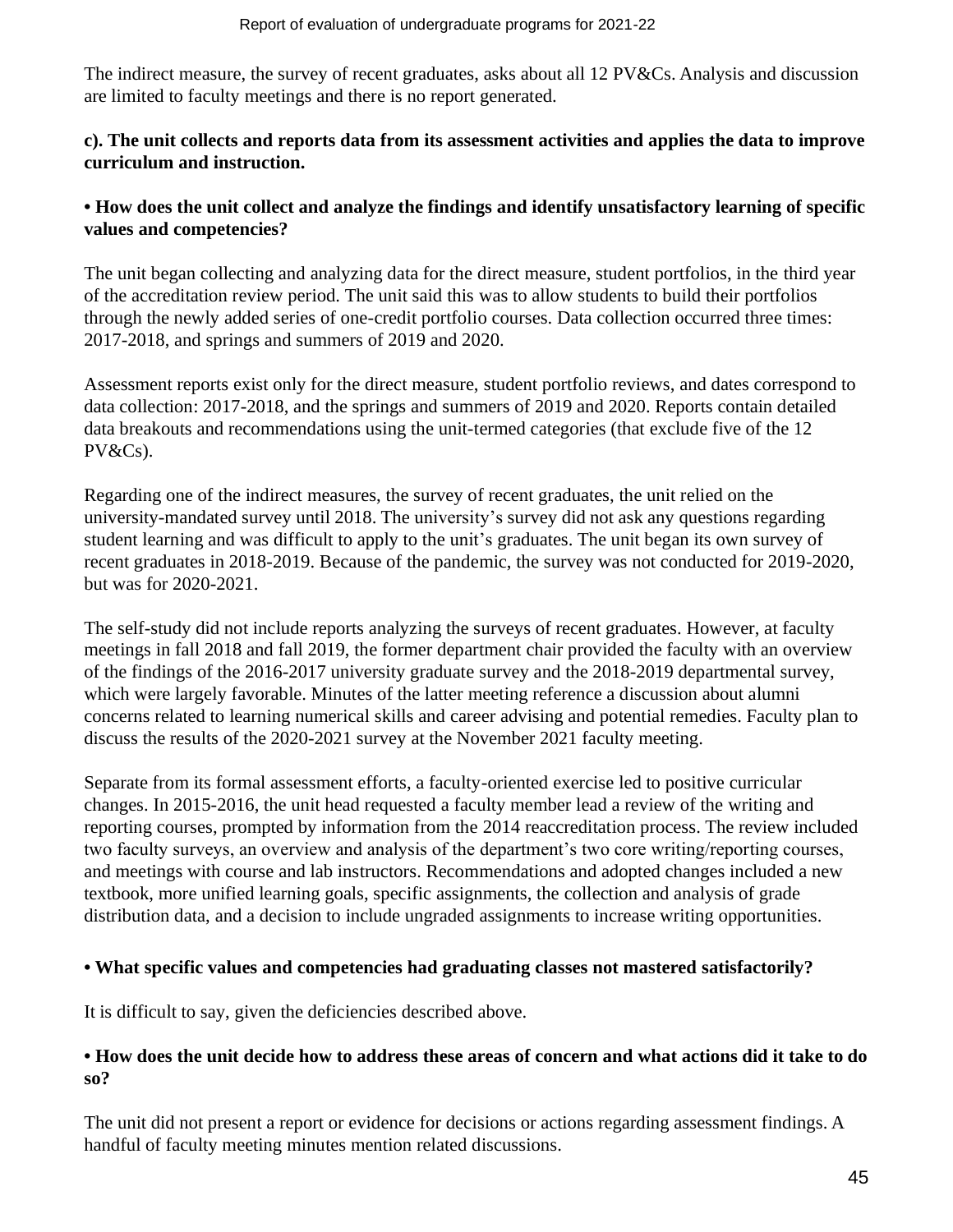### **• How does the unit evaluate whether its actions overcame the weaknesses in student learning and what were the results?**

The unit did not present a report or evidence addressing these.

# **• Was the program of data analysis and action effective for identifying and overcoming unsatisfactory student learning?**

The unit did not present a report or evidence addressing these.

### **d). The unit maintains contact with the alumni to assess these experiences in the professions and to provide suggestions for improving curriculum and instruction.**

The survey of recent graduates does not ask respondents to put their experience in the unit in the context of working in professional media. The survey asks about the quality of instruction, academic and career advising, whether they feel writing and reporting skills were improved and there is a section that asks scaled questions reflecting the 12 professional values and competencies. The survey does not include questions about providing suggestions for improving curriculum and instruction. The unit did not present other evidence of alumni contact for assessment purposes.

# **e). The unit includes members of journalism and mass communication professions in its assessment process.**

Six members of the department's Professional Advisory Committee were asked to volunteer to evaluate portfolios in 2017-2018, and springs and summers 2019 and 2020. Their input (and in the last two reports, comments) are part of the portfolio reports. One committee member said, "Portfolios were rich in their variety and subject matter."

# **SUMMARY:**

The unit's assessment program, as currently executed, is insufficient to measure student learning of the Council's 12 professional values and competencies and does not provide evidence that assessment findings have desired curricular and learning impacts. Direct assessment efforts did not begin until the third year of this accreditation cycle's review period, which the unit says was necessary to examine results from their newly implemented three-course portfolio sequence. Student portfolios area meaningful assessment tool, but the evaluated, medium-based categories do not correspond well to the 12 PV&Cs and miss five entirely. The unit's indirect measure, the survey of recent graduates, provides useful information but the unit did not show that it analyzed findings in any meaningful way or take actions as a result. Likewise, the unit has internship provider survey data but does not aggregate it or use it as a direct measure (which is allowed by the Council).

Overall evaluation, compliance/non-compliance: **NON-COMPLIANCE**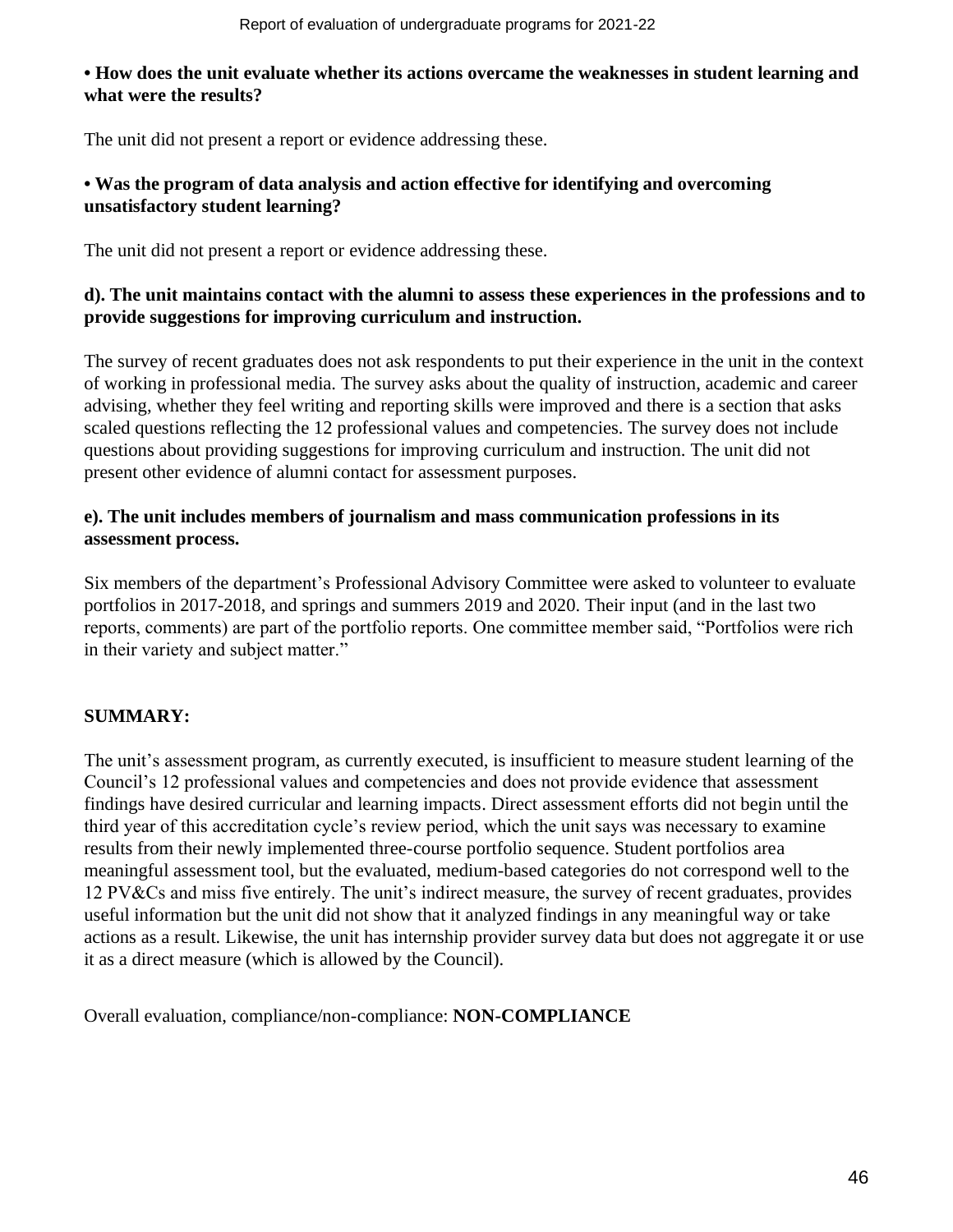### **PART III: Summary by site visit team**

### **1) Summarize the strengths and weaknesses of the unit.**

# STRENGTHS:

- A program that produces students and graduates who are well prepared for the profession
- A faculty that shows extraordinary commitment and concern for students and their success
- A faculty with extensive professional experience and connections that benefit students in and out of the classroom
- A department that is highly respected within the university for the expertise of its faculty and the quality of its students
- A department-wide collaborative mindset that has led to rich interdisciplinary activities and initiatives
- A department that is well supported by the college and the university
- Stable leadership over many years that has positioned the department well
- A new leader who is well equipped to move the program forward

# WEAKNESSES:

- Assessment practices that lack depth and rigor and do not map closely to all ACEJMC professional values and competencies
- Enrollment declines that could impact the future strength of the unit
- A faculty that lacks the diversity of the student body

# 2) **List the standards with which the unit is not in**

**compliance.**Standard 9, Assessment of Learning Outcomes

# **3) Summarize the problems or deficiencies that should be addressed before the next evaluation (i.e.,related to non-compliance with standards).**

The current program for the assessment of learning outcomes has some useful elements, but needs to be reorganized and overhauled to yield meaningful, manageable, actionable and documented information. Faculty could begin by revising the assessment plan to clearly map courses to the Council's 12 professional values and competencies and to outline the entire assessment process. Measures should outline student learning outcomes that clearly correspond to those values. Documentation should include details about each measure, how it was executed, the results, recommendations for curricular change, faculty discussions of those recommendations and the outcome(s) of student learning regarding those changes.

# **4) In the case of a recommendation for provisional accreditation, list the deficiencies that should beaddressed before the provisional status can be removed.**

N/A

# **5) In the case of a recommendation for denial of accreditation, clearly and fully explain the reasons thatled to the recommendation.**

N/A